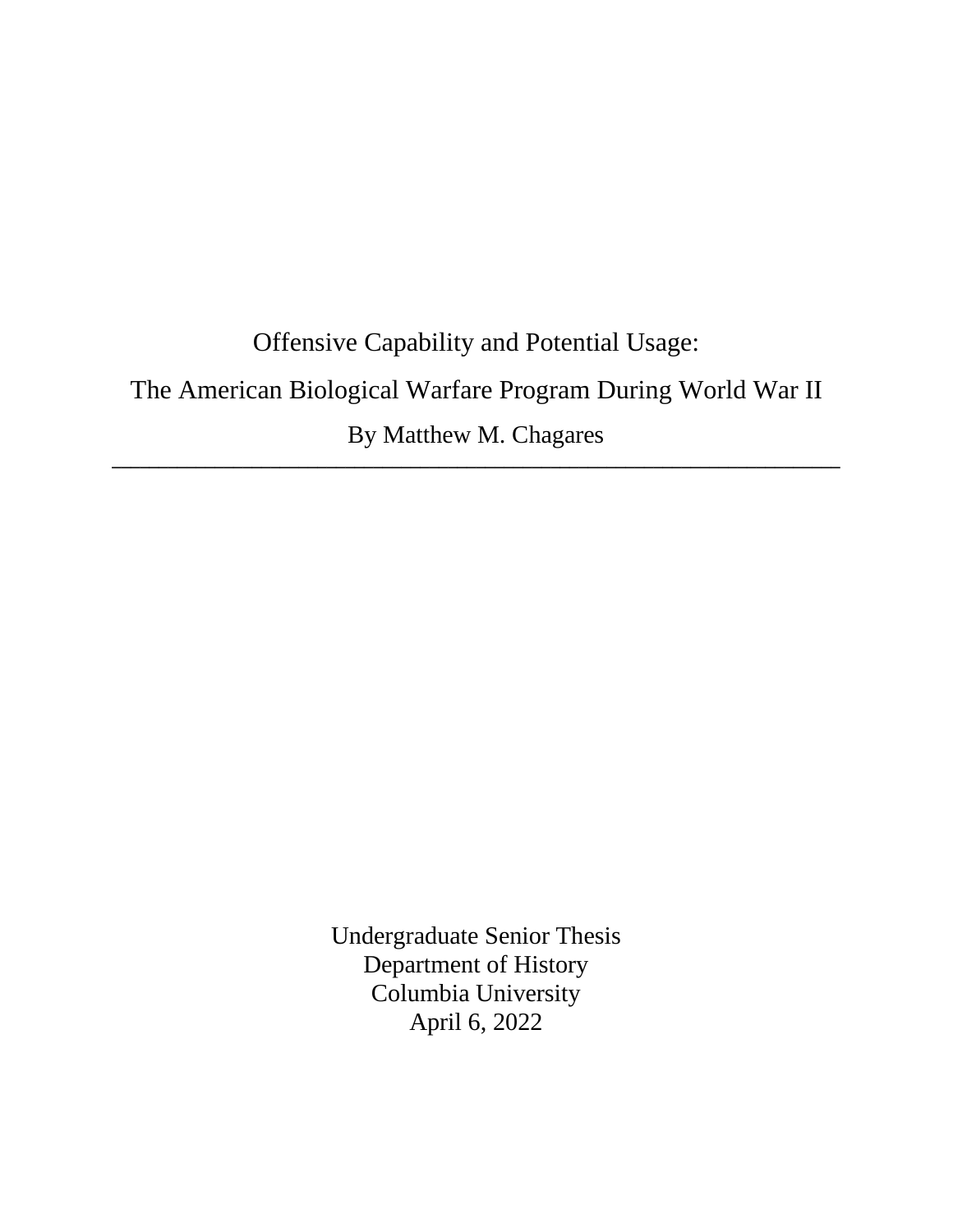This thesis would not have been written without the support of those around me.

I would first like to thank personnel at the National Archives in College Park, Maryland for their help with my research. Specifically, I am grateful to archivist Eric Van Slander, who assisted me in finding hundreds of my primary sources and suggested other means to research my topic.

Professor Matthew Connelly was integral to my thesis and provided excellent feedback on my work. As a scholar in declassified sources, I am thankful for Professor Connelly's skillful assistance.

Professor Joshua Schwartz has assisted me with this thesis since its inception and I am grateful for his guidance, care, and patience. Professor Schwartz has been a tremendous mentor and educator, and I acknowledge the large affect he had on this thesis.

I would be remiss if I did not acknowledge the distinguished professors and instructors that have sparked my interest in history at Columbia College. My love of history was inspired by all of you and I am grateful. I would also like to thank my peers in my classes, especially in the Senior History Thesis seminar this year, who have provided me with new perspectives and feedback on my thesis as well as much appreciated fellowship.

Finally, I am indebted to my family and friends for the love and support they have provided to me in this intensive and highly rewarding process.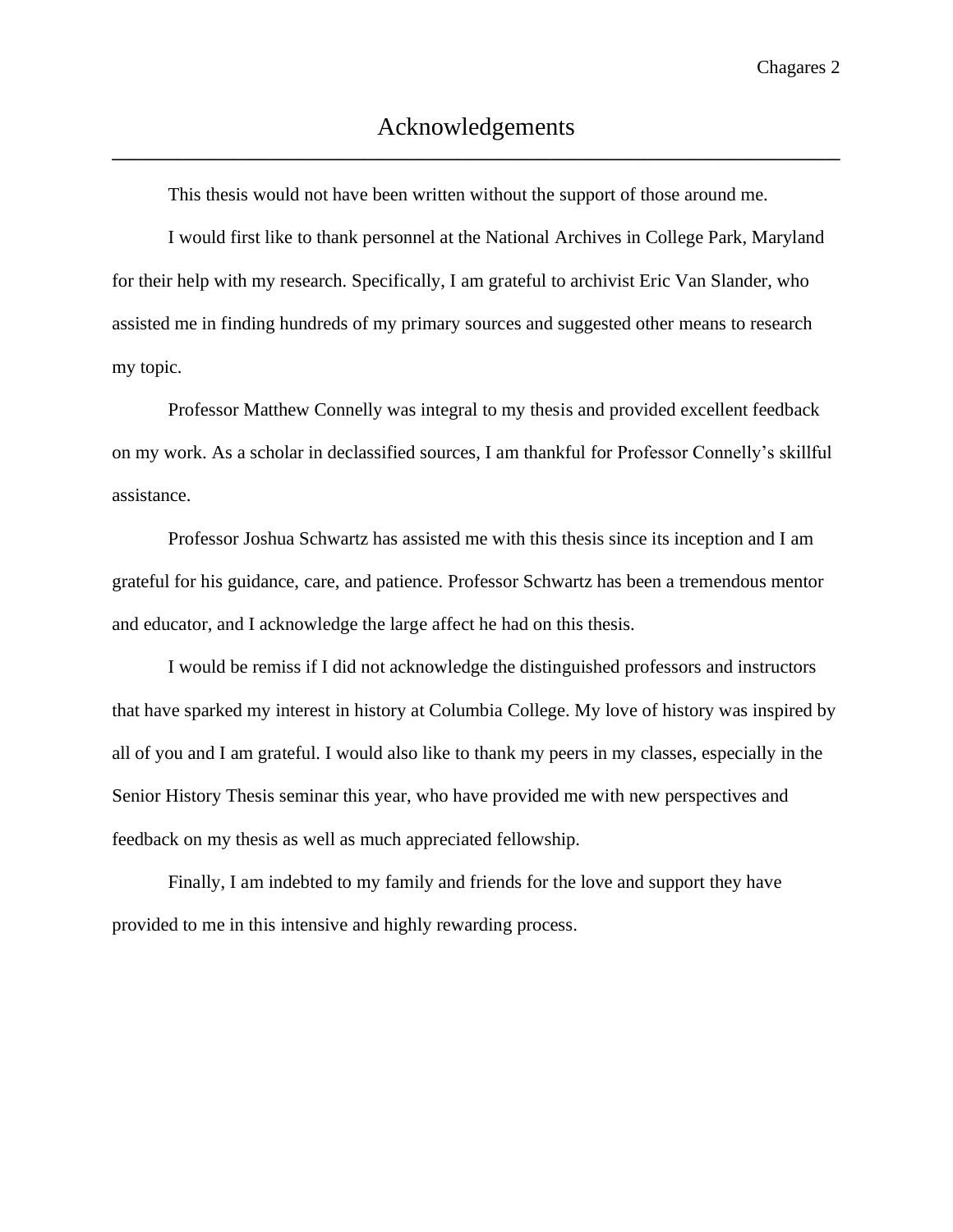| II. The American Biological Warfare Program: Late to the Microbial Party, but America's Slow                                                                             |
|--------------------------------------------------------------------------------------------------------------------------------------------------------------------------|
| A. The Geneva Protocol of 1925: A Failed Attempt at Curtailing Biological Warfare13                                                                                      |
|                                                                                                                                                                          |
| C. American Hesitancy on Biological Warfare and Its Eventual Awakening18                                                                                                 |
| D. Complex Relationships and Evolving Roles: The Military and Scientists' Functions in                                                                                   |
|                                                                                                                                                                          |
| III. Defensive Aspirations and Offensive Successes: The American Biological Warfare                                                                                      |
| A. Early Biological Warfare Research and Initial Defensive Focus31                                                                                                       |
| B. Defensive Biological Weapons Successes and Limitations34                                                                                                              |
| C. Offensive and Defensive Biological Weapons Research: Intertwined Disciplines35                                                                                        |
| D. Offensive Weapons Breakthrough with Dangerous Toxins37                                                                                                                |
| E. Crop Destruction: A New (and Preferred) Form of Biological Warfare40                                                                                                  |
| F. Affirmation of American Capability: Large Scale Production of Offensive Biological                                                                                    |
|                                                                                                                                                                          |
|                                                                                                                                                                          |
| IV. Planning an Offensive Biological Warfare Attack Against Germany, Japan, or Both? 45<br>A. United States Considerations Underlying Offensive Biological Warfare Use45 |
|                                                                                                                                                                          |
|                                                                                                                                                                          |
| V. Conclusion: Takeaways and Implications Regarding the American Biological Warfare                                                                                      |
|                                                                                                                                                                          |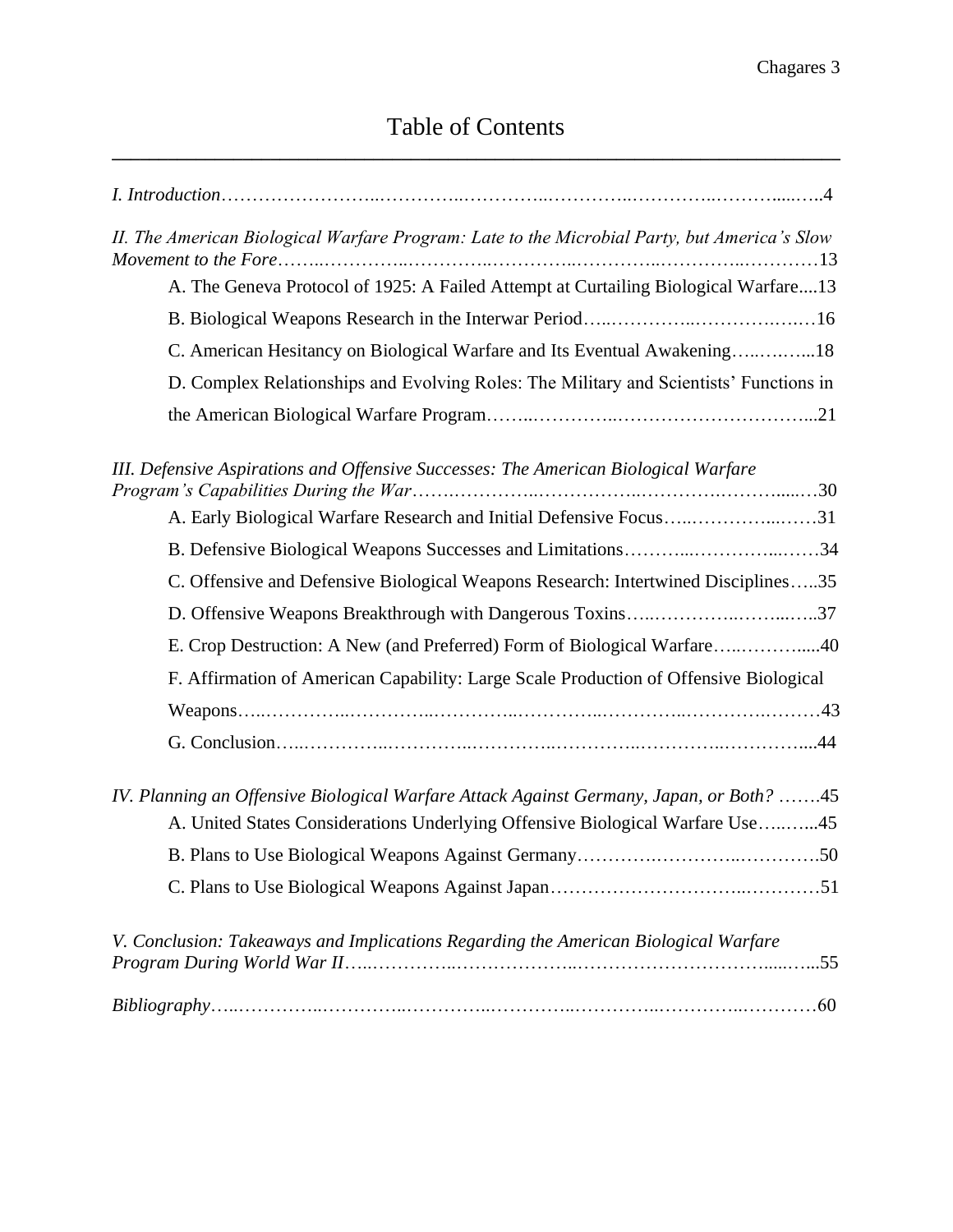The United States developed a new type of weapon during World War II that could have killed millions of people. Instead of using it, the United States dropped atomic bombs. Biological warfare capability became a reality in the United States through secretive, intensive, and collaborative efforts of civilian and military personnel during this period. The development of atomic weapons followed a similar track but became a worldwide focal point after the destruction of Hiroshima and Nagasaki in 1945. President Harry Truman explained his choice between the two then-secret weapons on his last full day in office in 1953 in a letter to his friend Thomas Murray, who was the Commissioner of the Atomic Energy Commission. Truman disclosed in that letter: "I rather think you have put a wrong construction on my approach to the use of the atomic bomb. It is far worse than…biological warfare because it affects the civilian population and murders them by the wholesale."<sup>1</sup> Notwithstanding President Truman's opinion about the comparative lethality of these new weapons, this fascinating passage introduced the specter of another form of warfare—biological—that had been largely unknown to outsiders and rarely been suggested as a potential weapon for the United States to deploy in World War II or any other war.

The questions that arise from this message compel an examination of American biological weapons efforts and priorities during World War II. Such an examination will reveal whether the scope and purposes of the American Biological Warfare Program—which undoubtedly did exist—included development of offensive biological weapons at some point during the War. Further, did Truman's words offering a comparison between the deadly effects

<sup>1</sup> Harry S. Truman to Thomas Murray, "Harry S. Truman to Thomas Murray," January 19, 1953, Harry S. Truman Library.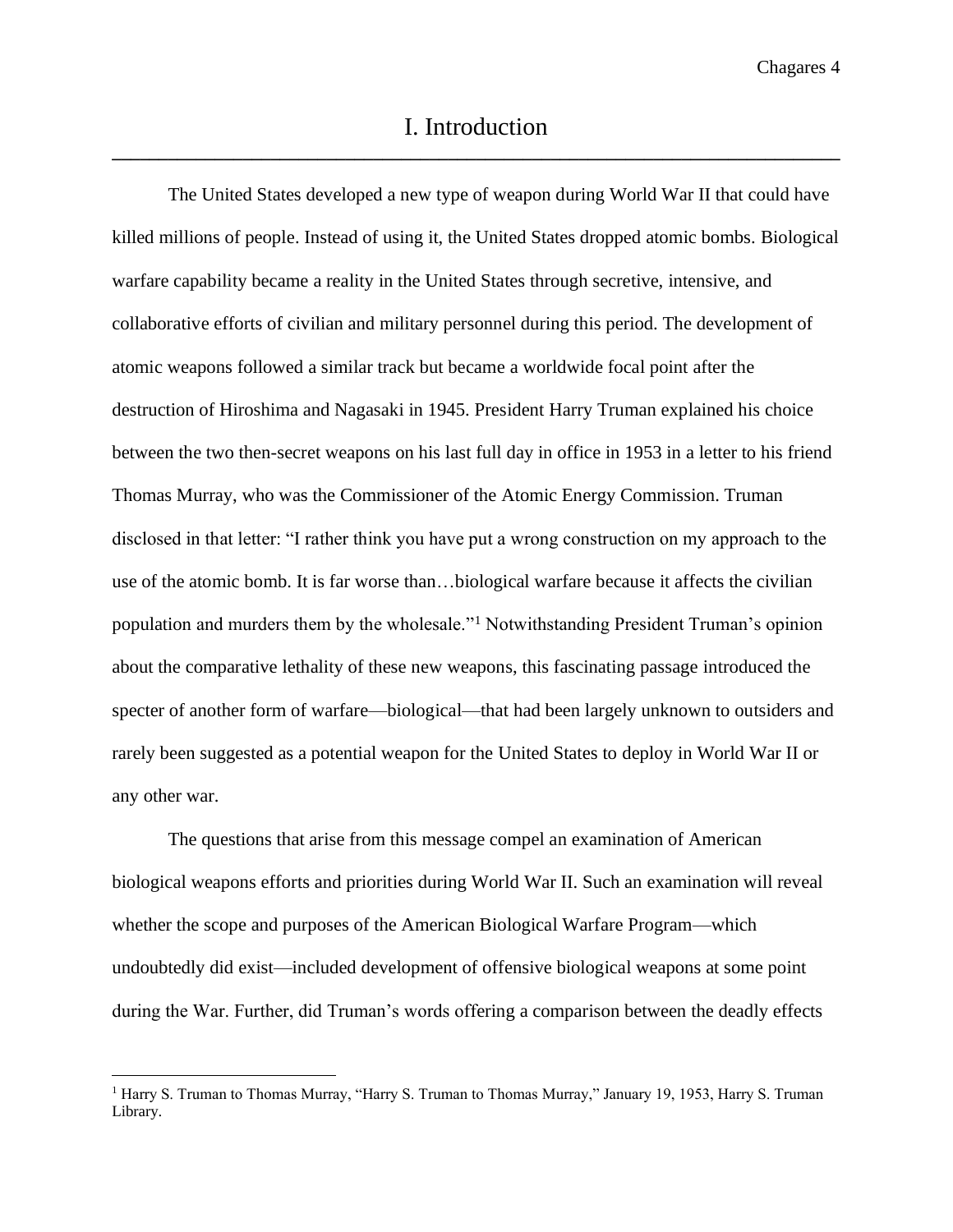of atomic and biological weapons reveal that the United States was prepared to use biological weapons?

The terrifying prospect of biological weapons being employed against unsuspecting civilians is highly relevant in modern times. These fears have only intensified through stories that the COVID-19 virus may be a biological weapon. Two of the world's superpowers—China and the United States—have leveled accusations at one another that the virus was the product of offensive biological weapons research. Specifically, the Chinese have alleged that the United States released the virus from its former biological weapons research facility at Fort Detrick in Maryland. Some in the United States have countered this accusation with an accusation of their own: that the virus originated from a virology lab in Wuhan, China and was purposefully released by the Chinese government.<sup>2</sup> Further, the United States and Russia in March 2022 have respectively raised the possibility that the other might be responsible for the use of biological weapons in Ukraine. While this thesis will not directly address the accusations leveled by the United States, China, or Russia, these current conflicts magnify the importance of understanding the origins and purposes of the American Biological Warfare Program (hereinafter "the American BW Program" or "the Program") during World War II.

Biological warfare is defined as the release of biological agents and/or micro-organisms that multiply, spread, and harm living things such as humans, plants, and animals.<sup>3</sup> This type of warfare is frequently confused with chemical warfare. Chemical warfare is defined as the use of chemical agents, such as mustard gas, to maim and kill. While chemical weapons were a feature

<sup>&</sup>lt;sup>2</sup> Jing Bao Nie, "In the Shadow of Biological Warfare: Conspiracy Theories on the Origins of COVID-19 and Enhancing Global Governance of Biosafety as a Matter of Urgency," *Journal of Bioethical Inquiry* 17, no. 4 (December 17, 2020).

<sup>3</sup> Maj. Gen. William N. Porter to Commanding General, Army Service Forces, "Biological Warfare: History, Present Status, Plans for the Future," February 3, 1944, RG 160, NM-25 12, Box 77, National Archives at College Park, MD.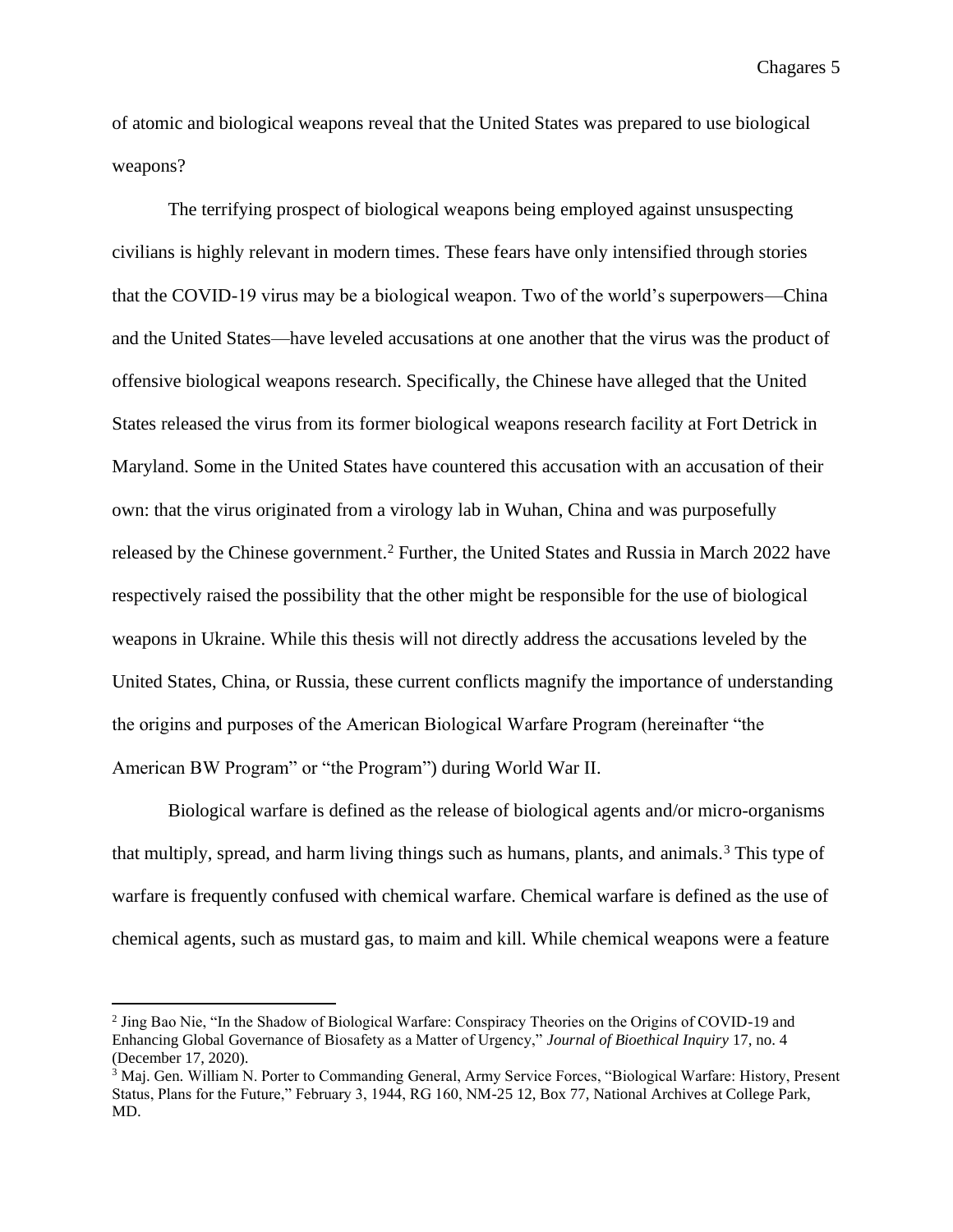in warfare before the twentieth century, this form of warfare is most notably associated with World War I and the mustard gas that multiple countries utilized. Chemical warfare was not strictly relegated to World War I, though.<sup>4</sup> Indeed, chemical warfare was on the minds of highranking United States officials and many feared that the Axis powers would utilize this form of weaponry at battles such as the storming of Normandy Beach.<sup>5</sup>

In contrast to chemical warfare, biological warfare was a relatively new concept by the start of World War II. Biological warfare can affect troops and entire populations. Biological agents, as one major general noted in 1944, may be "at least 150,000 times as toxic as Chemical Warfare agents" and can cover "hundreds of thousands of square miles" rather than the smaller "tens of square miles" scope that chemical warfare can affect.<sup>6</sup> Thus, there were, and still are, major concerns that biological weapons could cause epidemics amongst multiple countries and populations. <sup>7</sup> Biological warfare can last much longer than chemical warfare; months can pass without a population becoming aware that they have been attacked and the spread of biological agents can persist in an area for years at a time. <sup>8</sup> Biological warfare is silent as well as invisible, and defending against it is thus highly difficult. As this thesis will discuss later, the United States has endeavored to find ways to defend itself in the case of a biological attack.

There has been a lack of attention paid to the American BW Program during World War II by historians and scholars generally. Although it did not receive as much monetary funding and attention as the Manhattan Project, the American BW Program employed about 4,000

<sup>4</sup> Leonard A. Cole, *Clouds of Secrecy: The Army's Germ Warfare Tests Over Populated Areas* (Rowman and Littlefield, 1990).

<sup>5</sup> Barton J. Bernstein, "The Birth of the U.S. Biological-Warfare Program," *Scientific American* 256, no. 6 (1987): 116–21.

<sup>6</sup> Ibid.

<sup>7</sup> World Health Organization, "Health Aspects of Chemical and Biological Weapons" (Geneva, 1970).

<sup>8</sup> Cole, *Clouds of Secrecy*, 5.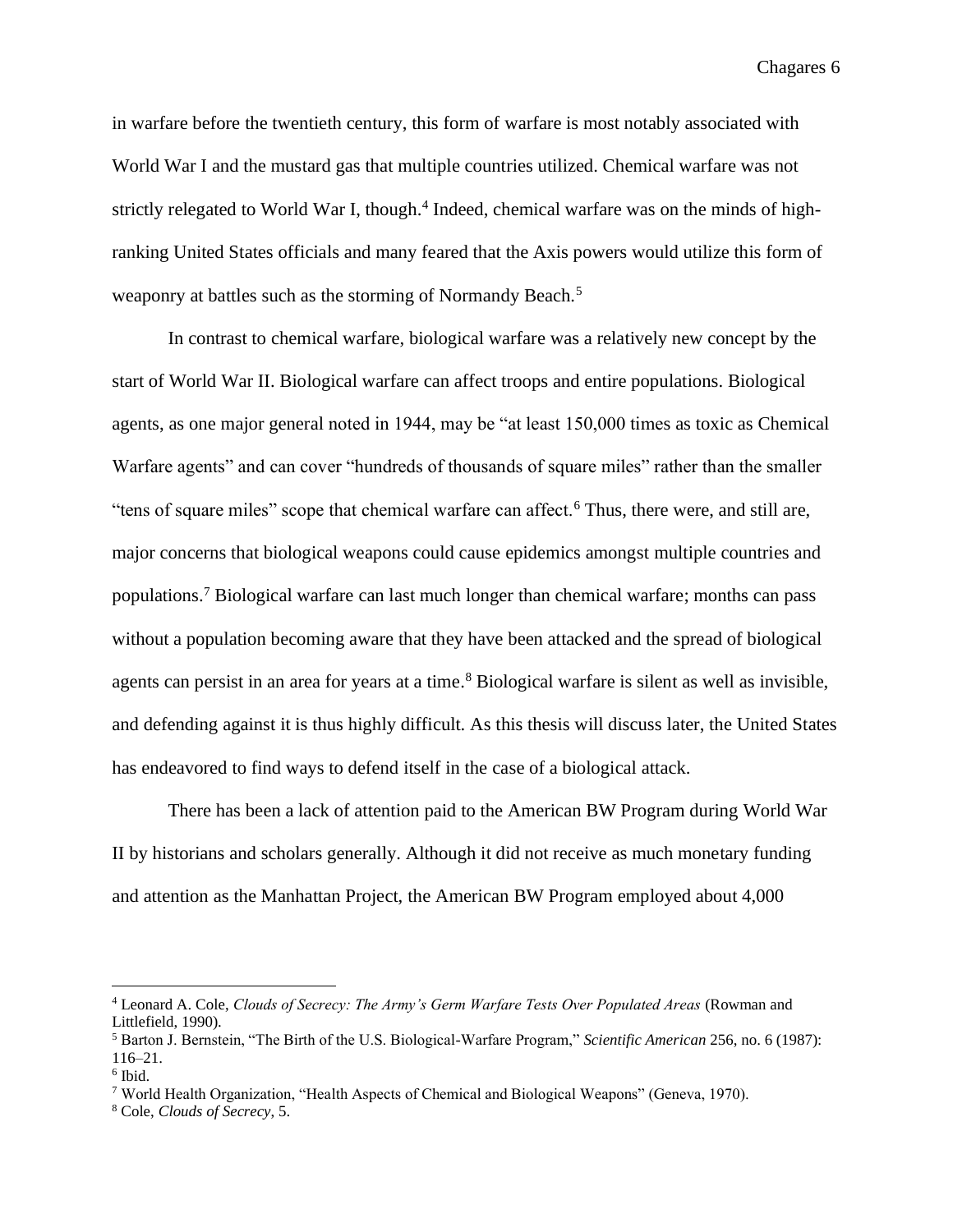workers and over \$40 million was spent on it during the War.<sup>9</sup> But perhaps this lack of attention is not so surprising because, as a recently declassified 1944 Pentagon memorandum acknowledged, it was "necessary to carry on BW work strictly subrosa, on verbal directives not officially approved in writing, with operations limited to a very small group of selected people."<sup>10</sup>

The first real breakthrough in academic discussion about the American BW Program during World War II—albeit in a limited way—came from Dr. Theodor Rosebury, a Columbia University Professor and bacteriological researcher at Camp Detrick in Maryland (now known as Fort Detrick). Rosebury was integral to the American BW Program's identification of potential micro-biological agents that could be used in the War. After the War, Rosebury became disillusioned with the prospect of biological weapons and future wars built on his research and that of his colleagues. He wrote of the dim reality of defending against these types of weapons and highlighted in the *Journal of Immunology* numerous deadly biological agents that could be used to harm humans. Rosebury observed that there was almost no defense against a biological attack.<sup>11</sup>

In 1949, Rosebury published *Peace of Pestilence? Biological Warfare and How to Avoid It* and transformed the scholarship on the topic of biological warfare. It was not a historical work but instead focused on informing the public about the study of biological weapons and the implications of this type of warfare. The book was filled with personal anecdotes of his experiences working at Camp Detrick, his own findings on biological agents, breakthroughs that

<sup>9</sup> Lt. Comdr. William B. Sarles, "Report of Meeting, 28 December 1944" (Washington, D.C., December 28, 1944), RG 160, NM-25 12, Box 77, National Archives at College Park, MD.

<sup>&</sup>lt;sup>10</sup> "Notes for Use at 'BWC' Meeting," November 22, 1944, RG 160, NM-25 12, Box 77, National Archives at College Park, MD.

<sup>&</sup>lt;sup>11</sup> Theodor Rosebury and E. A. Kabat, "Bacterial Warfare: A Critical Analysis of the Available Agents, Their Possible Military Applications, and the Means for Protection Against Them," *Journal of Immunology (Baltimore, Md.: 1950)* 56, no. 1 (May 1947).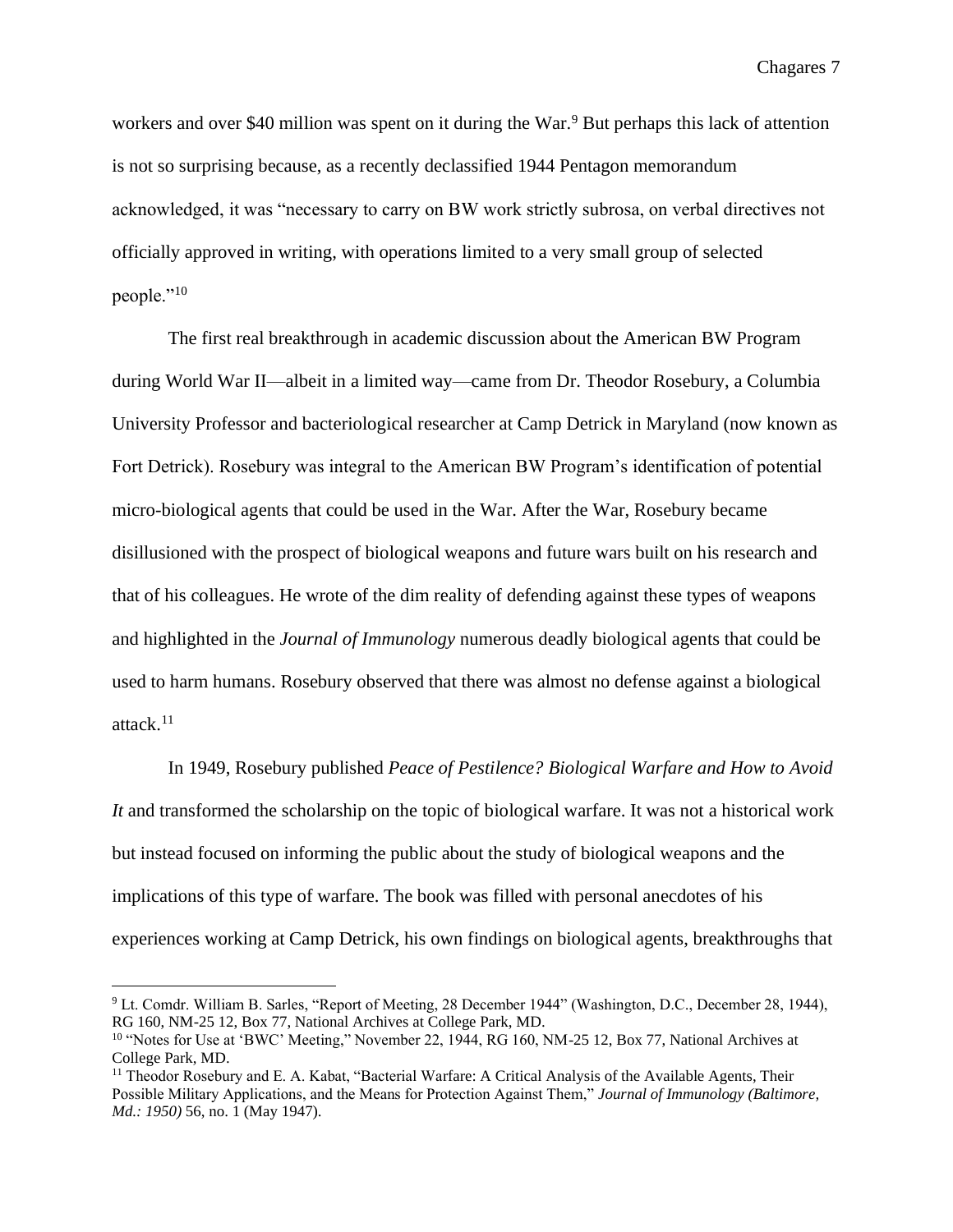other scientists made, and the possible consequences of a biological attack.<sup>12</sup> In every aspect of the book, Rosebury was intensely critical of the American BW Program during World War II and advocated against any use or proliferation of biological weapons in the post-World War II era.

The United States government was highly secretive about the American BW Program during and after World War II largely for strategic reasons. An added reason for this secrecy during the War was the prospect of alarming the public about the chance of a biological attack.<sup>13</sup> In April 1944, for example, the Joint Security Council emphasized that operations of the American BW Program were strictly secretive and admonished against "possible leakages not only to the enemy but to the American people."<sup>14</sup> After Rosebury's controversial book and his critical view of the American BW Program, the United States redoubled its efforts to prohibit the release of information. Documents relating to the American BW Program were classified and kept from the public's view.

Political scientist Barton J. Bernstein produced new scholarship on the American BW Program after increased interest in biological weapons during Ronald Reagan's Presidency. Although Bernstein's work was written and published in the late 1980s, four decades after World War II, the topic was still largely unexamined. Bernstein's work centered on the origins of the American BW Program and its roots in American universities like Harvard and Columbia.<sup>15</sup> He argued that the American BW Program was driven by the faulty notion that Nazi Germany was developing biological warfare capability. Bernstein also importantly connected his scholarship to

<sup>12</sup> Theodor Rosebury, *Peace or Pestilence* (Whittlesey House, 1949).

<sup>&</sup>lt;sup>13</sup> George W. Merck, "Memorandum to Mr. Harvey H. Bundy, Special Assistant to the Secretary of War," June 3, 1944, RG 165, NM84, Box 173, National Archives at College Park, MD.

<sup>&</sup>lt;sup>14</sup> "Classification on the Subject of B.W.," April 1, 1944, RG 165, NM84, Box 175, National Archives at College Park, MD.

<sup>&</sup>lt;sup>15</sup> Barton J. Bernstein, "The Birth of the U.S. Biological-Warfare Program."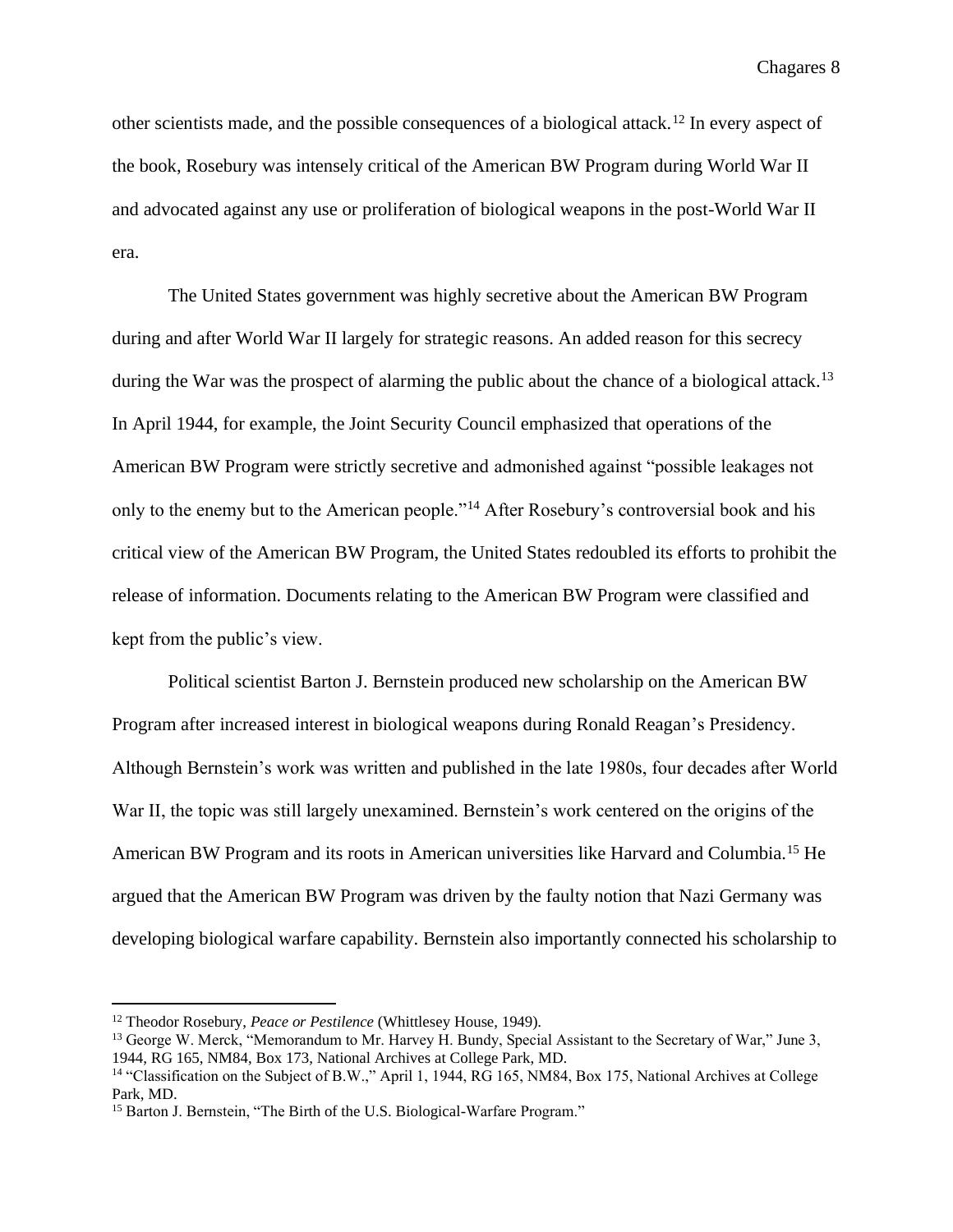Rosebury's *Peace or Pestilence*, not only neatly tying together works from decades apart, but also enabling him to touch on the moral experiences and doubts that many of the American BW Program's scientists possessed.<sup>16</sup> Thanks to Bernstein and other scholars, the topic of biological weapons was thereafter discussed more openly by historians and those in the United States government. The topic even appeared in a military medicine textbook that acknowledged the Program's existence during World War II.<sup>17</sup>

Biological warfare once again became a topic of interest as a result of the anthrax terrorist attacks following September 11, 2001. But scholarship focused on the American BW Program during World War II was relegated to a mere case study regarding the proliferation of biological weapons and their possible usage against the United States and its allies. Jeanne Guillemin was key in discussing bioterrorism and published numerous works such as her 2005 book, *Biological Weapons: From the Invention of State-Sponsored Programs to Modern Bioterrorism*. <sup>18</sup> Major topics in Guillemin's works included the creation of biological warfare programs throughout history, a brief discussion of the American BW Program's start during World War II, and details about many state and terrorist groups' beliefs that their own biological weapons program were needed to combat their enemies.<sup>19</sup>

Still, there is a dearth of historical scholarship that exists on the American BW Program during World War II specifically. The American BW Program directly after World War II, however, is one of the most academically researched eras in biological warfare history. Many

<sup>16</sup> Barton J. Bernstein, "America's Biological Warfare Program in the Second World War," *Journal of Strategic Studies* 11, no. 3 (September 1, 1988): 292–317.

<sup>17</sup> Brig. Gen. Russ Zajtchuk, *Medical Aspects of Chemical and Biological Warfare* (Office of the Surgeon General, 1997).

<sup>18</sup> Jeanne Guillemin, *Biological Weapons: From the Invention of State-Sponsored Programs to Contemporary Bioterrorism* (Columbia University Press, 2006).

<sup>&</sup>lt;sup>19</sup> Jeanne Guillemin, "Scientists and the History of Biological Weapons: A Brief Historical Overview of the Development of Biological Weapons in the Twentieth Century," *EMBO Reports* 7 (July 2006): S45–49.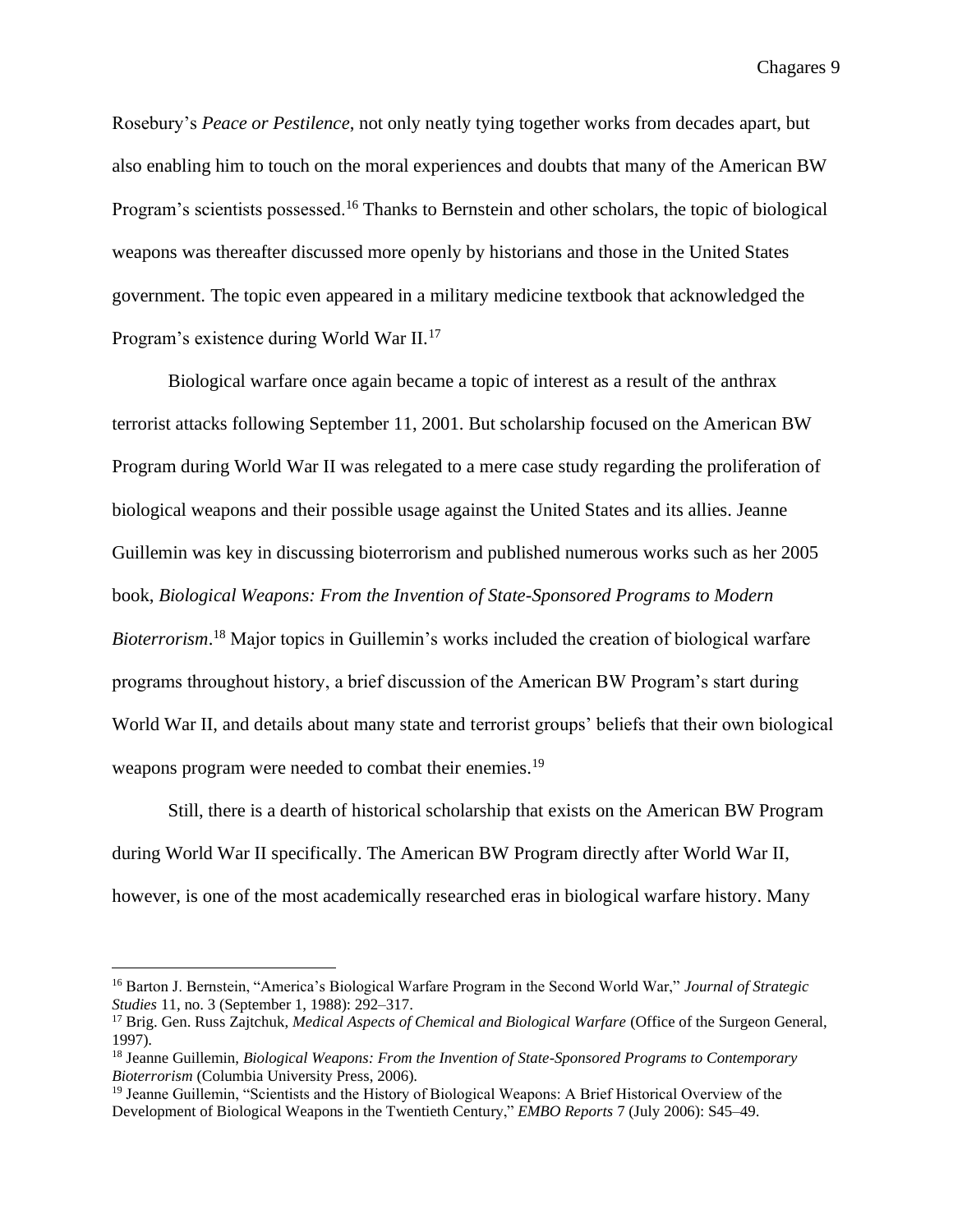scholars believed that the United States had no more use for a large-scale biological weapons program after World War II. This belief was challenged by Stephen Endicott and Edward Hagerman. The duo claimed that the American BW Program was still very active in the years following World War II and even argued that the United States used biological weapons against Korea and China during the Korean War.<sup>20</sup> Their work also briefly touched upon the American BW Program during World War II but was most notable for its assumption that the United States was determined to produce offensive biological weaponry after World War II was won.<sup>21</sup>

The obvious comparator to the American BW Program was the only other weapons research program that rivaled its scope in all of American history—the Manhattan Project. The American BW Program has been subject to far less examination than the Manhattan Project. An obvious reason for this disparity in scholarship and public attention was the United States' use of atomic weapons at the end of World War II, catapulting this American innovation into the spotlight and atomic weapons into the fore of public discourse for the decades following it. There have been numerous historical accounts of the Manhattan Project and they highlight the details of the project and the relationships between the civilian and military personnel and the scientists working on the atomic weapons much more exhaustively than any historical work on the American BW Program during World War II. In a particularly revealing study regarding the head of the Manhattan Project, General Leslie R. Groves, atomic weapons scholar Robert S. Norris described the fraught relationship between scientists and government officials and the constant disagreements the two sides had over the management of the atomic weapons program. Norris also detailed the false optimism that many scientists working on the Manhattan Project

<sup>20</sup> Stephen Endicott and Edward Hagerman, *The United States and Biological Warfare: Secrets from the Early Cold War and Korea* (Indiana University Press, 1998).

 $21$  Ibid.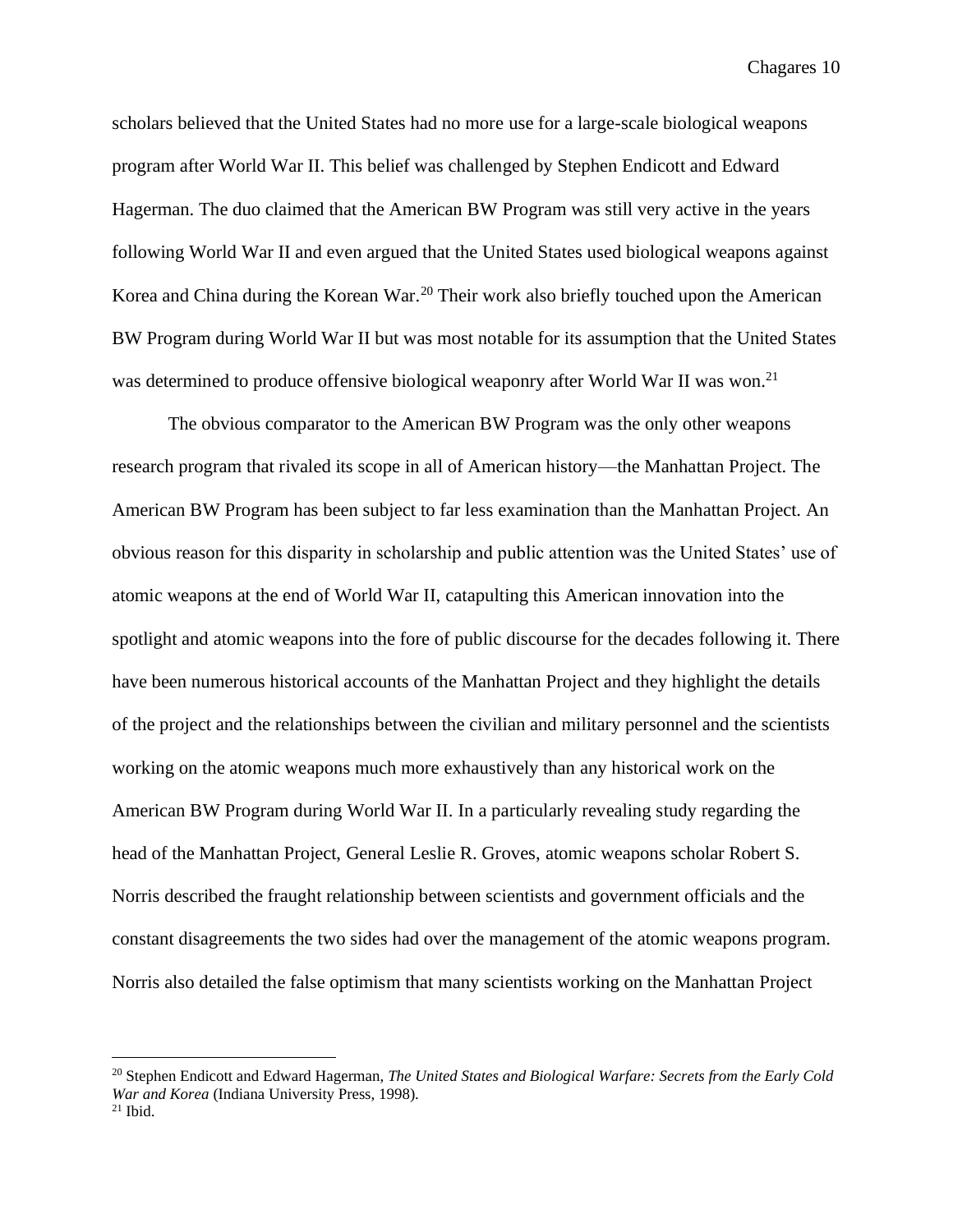possessed. While many scientists believed that their atomic weapons would be internationally controlled and regulated, governmental officials did not subscribe to this belief and allowed the massive and unilateral proliferation of atomic arms starting a few years later.<sup>22</sup> As will be discussed below, similar conflicts occurred within the American BW Program. But unlike the Manhattan Project, the American BW Program during World War II yielded many significant advances in healthcare that have benefited humanity. For instance, research during this period has led to much of the personal protective equipment including masks used during the COVID-19 pandemic. $23$ 

There are large gaps in the historical literature on the American BW Program that are ripe to be considered. Not only has the topic of the American BW Program been overlooked by many historians, but also it has been difficult to analyze due to the secrecy that has surrounded the Program during and since World War II. Thankfully, in recent years, the United States has declassified materials about the American BW Program. These declassified documents and other materials cover the initial years of the American BW Program and provide the opportunity to allow historians to examine this topic from a new and better-informed perspective. I made Freedom of Information Act requests of the United States and studied thousands of documents from the National Archives to support this thesis. But government secrecy about the American BW Program persists. For instance, I discovered that the United States has actually re-classified and removed from the public's view previously declassified materials from the 1940s about American BW Program topics including anthrax and brucella generated at Camp Detrick.<sup>24</sup>

<sup>22</sup> Robert S. Norris, *Racing for the Bomb: General Leslie R. Groves, the Manhattan Project's Indispensable Man* (Steerforth, 2003).

<sup>&</sup>lt;sup>23</sup> Jeff Johnson, "Respirator Filter Expert Simon Smith Explains What's in a Mask and What Drives PPE R&D," *ACS Chemical Health & Safety*, no. 28 (September 14, 2021): 293–94.

<sup>&</sup>lt;sup>24</sup> Young, "Special Report #28 Access Restricted," January 1, 1946, RG 175, NM84, Box 2, National Archives at College Park, MD; "Special Report #84 Access Restricted," August 21, 2002, RG 175, NM84, Box 3, National Archives at College Park, MD.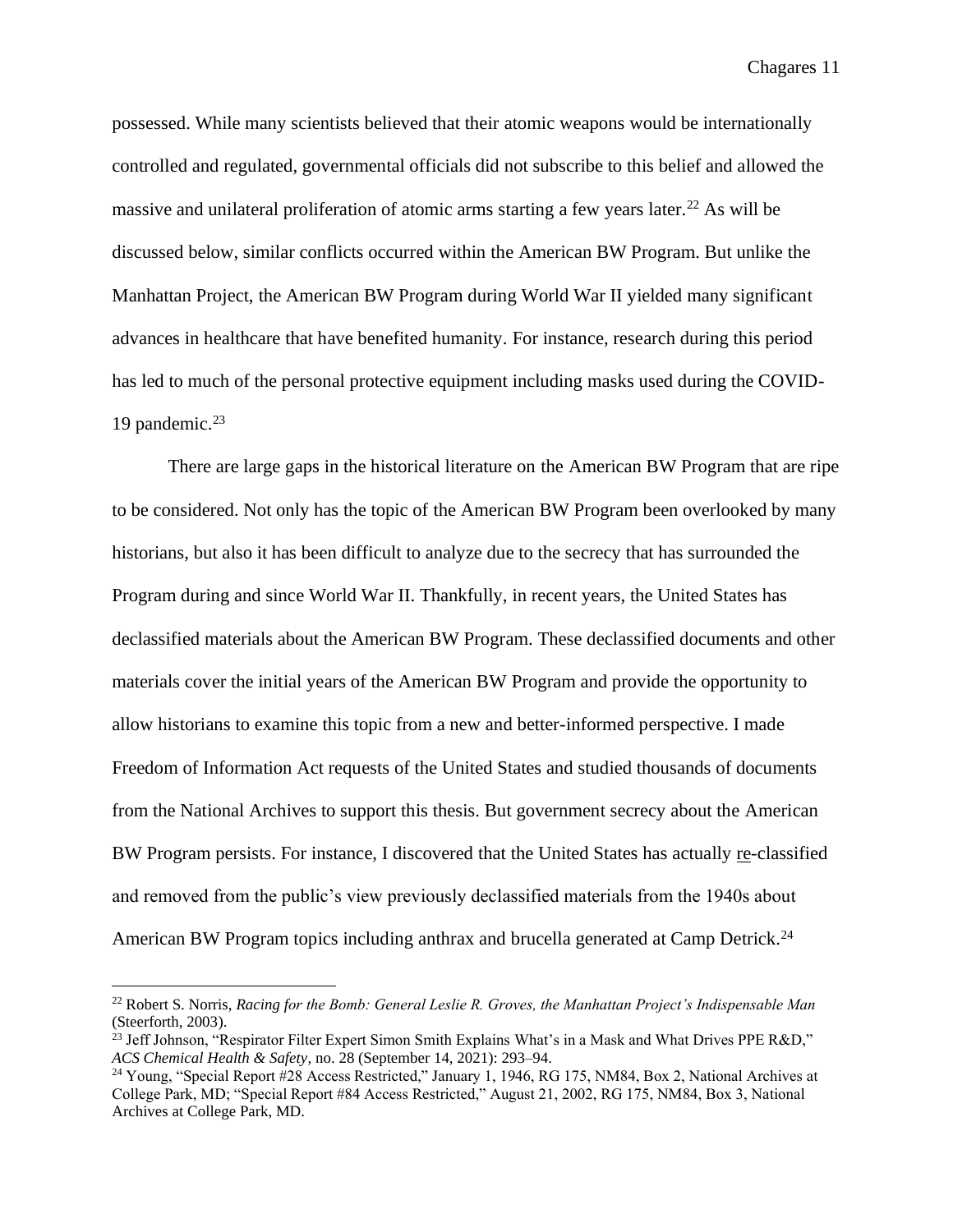Utilizing these new primary sources as well as the secondary literature I have already described, this thesis traces the development of the American BW Program through World War II. I argue that the direction of the Program depended on the particular wartime period, with civilian scientists driving a largely defensive focused program early on, and a newly interested military taking control and expanding this focus later in the War. I also contend that the United States had offensive biological weapon capabilities by the end of World War II. Finally, I argue that American military officials planned to use these offensive biological weapons to end the War in the Pacific theater if the conflict progressed further into 1945.

This paper is segmented into distinct sections to address critical points. Section II analyzes the creation of the American BW Program and the many initial justifications that were urged for its existence. It sets the backdrop for the rest of the paper, such as by explaining the chemical warfare of World War I and other countries' biological warfare programs, and by discussing how and why the American BW Program functioned throughout the War. Importantly, section II focuses upon the changing roles and relationships of scientists and the military in determining the direction of the Program. Section III addresses the American BW Program's research and the offensive capabilities that it possessed during the War. It provides evidence and analysis to support my claim that the United States did indeed possess offensive biological weapon capabilities and delves into the specifics of its biological weapons and research centers. Section IV takes my claim that the United States had offensive capabilities and supports my argument that it would have deployed these weapons. Possible candidates for biological weapon utilization are introduced, as well as the moral, legal, and strategic deliberations surrounding these weapons' potential use. The thesis concludes in section V with implications of these findings and the current importance of this historical topic.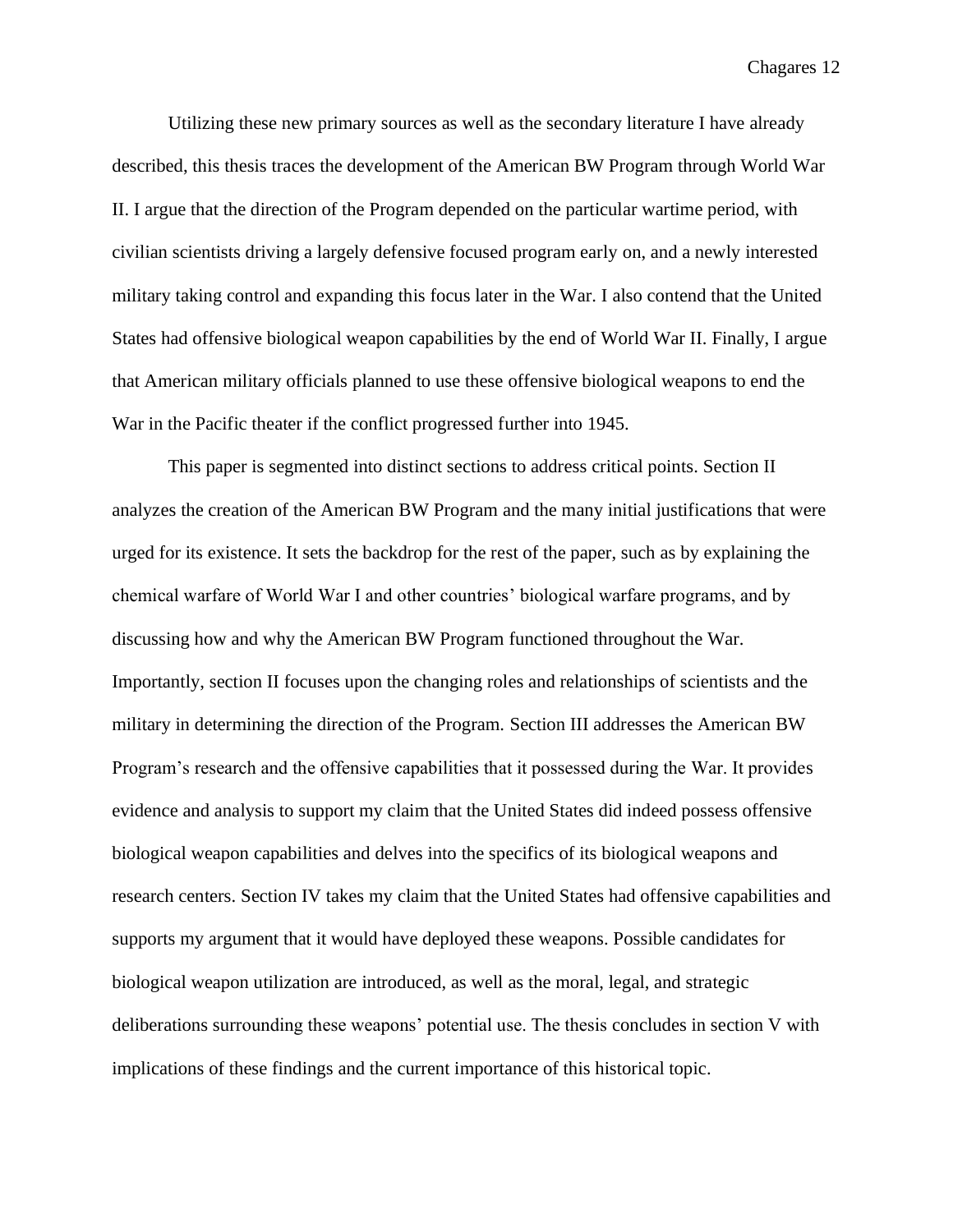### II. The American Biological Warfare Program: Late to the Microbial Party, but America's Slow Movement to the Fore

**\_\_\_\_\_\_\_\_\_\_\_\_\_\_\_\_\_\_\_\_\_\_\_\_\_\_\_\_\_\_\_\_\_\_\_\_\_\_\_\_\_\_\_\_\_\_\_\_\_\_\_\_\_\_\_\_\_\_\_\_\_\_\_\_\_\_\_\_\_\_\_\_\_\_\_\_\_\_**

By the time World War II ended in the summer of 1945, large amounts of funding and energy had been devoted to the American BW Program. In fact, the American BW Program was the most advanced in the world. This superiority was surprising because the Program started in late 1941, at a time when other countries' programs were well underway. Although countries like Japan, Great Britain, and the Soviet Union were focused on biological warfare development in the interwar period, the United States had remained largely skeptical of this type of warfare for the majority of the period and did not begin its program until World War II had begun.

This section addresses the transition from the international focus on chemical warfare to biological warfare, the Geneva Protocol of 1925 which aimed to prohibit many countries' new biological weapons programs, and the eventual beginning of the American BW Program in 1941. It also provides important background information about many of the institutional details of the American BW Program. Finally, and importantly, this section analyzes who supplied the vision and direction for the American BW Program during World War II. I argue that the Program's priorities as a civilian-led organization at its inception changed markedly as it evolved into a War Department-led program.

#### A. The Geneva Protocol of 1925: A Failed Attempt at Curtailing Biological Warfare

Many political leaders and scientists in the international community were stunned by the emergence of and destruction caused by chemical warfare during World War I. While chemical warfare was not new, its utilization in the Great War was unlike anything seen before, killing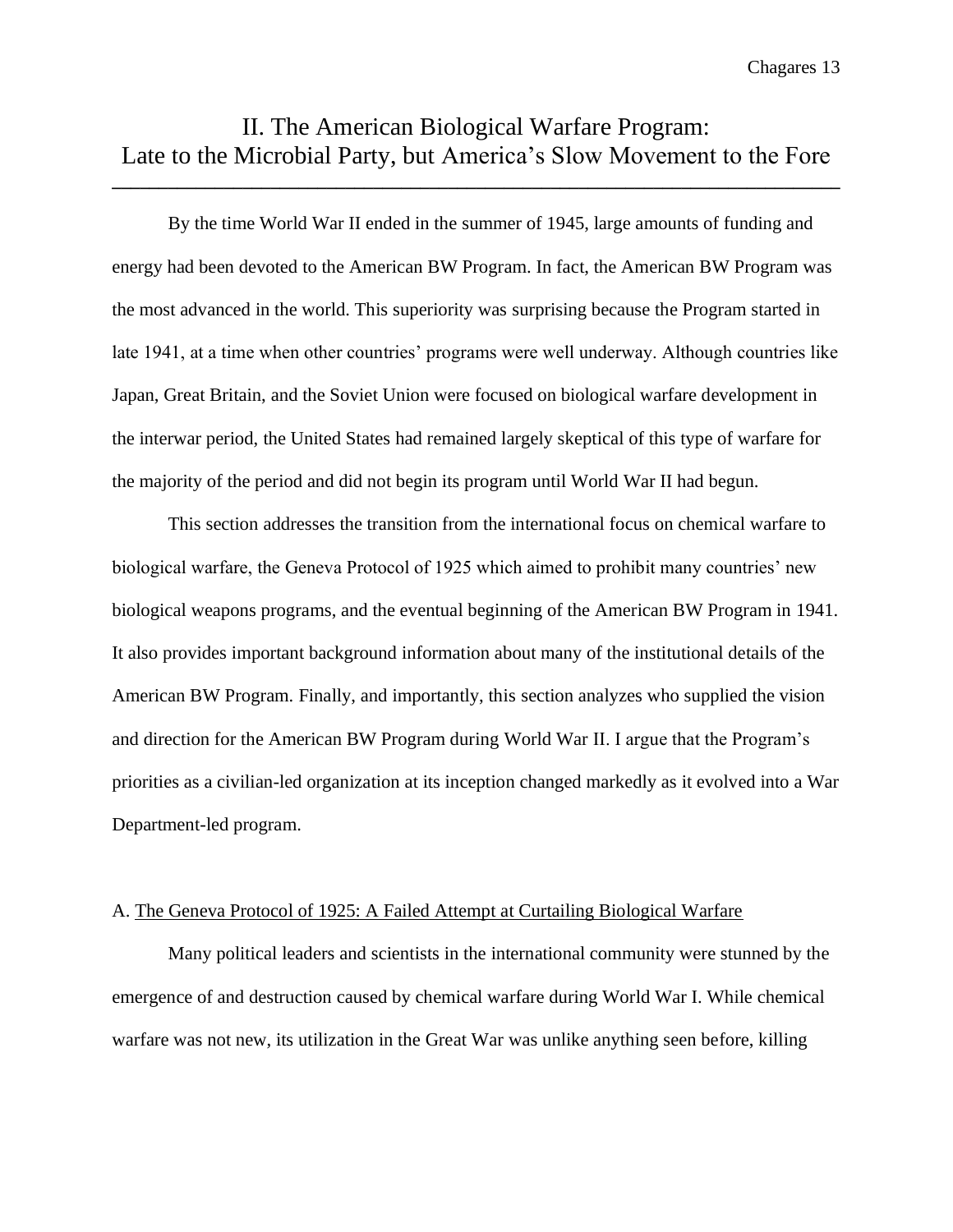over 90,000 soldiers and leaving countless others with permanent injuries and disabilities.<sup>25</sup> Mustard gas was particularly popular and used heavily in the trench warfare that engulfed large swaths of Western Europe. After World War I, officials from countries involved in the conflict were motivated to do away with this form of warfare immediately. Much of the immediate postwar policy was thus centered on chemical warfare in new international organizations like the League of Nations.

The first and most crucial interwar attempt at banning all chemical weapons took the form of the Geneva Protocol in 1925. The Protocol started out as a simple enhancement to the treaties drawn up at the 1922 Washington Disarmament Conference hosted by the United States. The main goal of the Protocol was to ban the export of chemical weapons, and it was a relatively contained and non-controversial treaty that almost all countries supported.<sup>26</sup> After some deliberation in 1925, though, a ban on biological warfare was inserted into the treaty by Poland's representatives. This marked a departure from the initial scope of the Protocol by prohibiting two types of warfare, chemical and biological, when biological warfare had rarely, if ever, been utilized in warfare. The Protocol famously declared "that the High Contracting Parties, so far as they are not already Parties to Treaties prohibiting such use, accept this prohibition, agree to extend this prohibition to the use of bacteriological methods of warfare and agree to be bound as between themselves according to the terms of this declaration."<sup>27</sup>

Notably, the United States never ratified the Geneva Protocol of 1925. Heavy lobbying by the Army Chemical Corps and those in the American chemical industry were the main driving forces behind the Senate's lack of ratification. Lobbying chemists sought to avoid being

<sup>&</sup>lt;sup>25</sup> Barton J. Bernstein, "The Birth of the U.S. Biological-Warfare Program."

<sup>26</sup> Rodney J. McElroy, "The Geneva Protocol of 1925," *The Politics of Arms Control Treaty Ratification*, n.d., 126. <sup>27</sup> "Geneva Protocol (Protocol for the Prohibition of the Use in War of Asphyxiating, Poisonous or Other Gasses, and of Bacteriological Methods of Warfare)," June 17, 1925, U.S. State Department.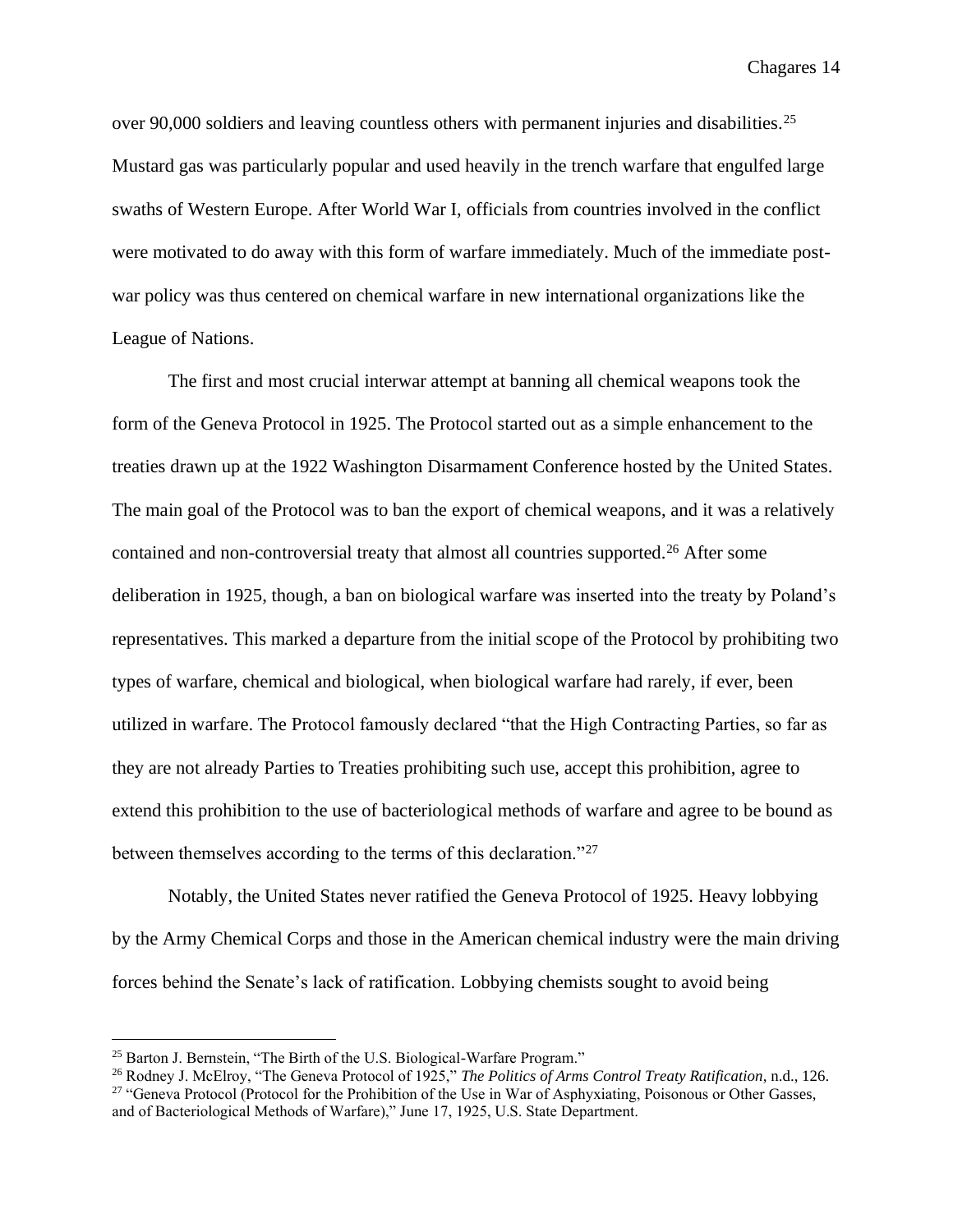hamstrung by international laws that would prevent them from continuing their research and maximizing future profits.<sup>28</sup> In addition, many United States government officials pushed back heavily against international laws and institutions (like the League of Nations) in the interwar period. The Senate's lack of ratification fits into this historical pattern.

The Geneva Protocol aimed to stop the research and development of biological weapons before many countries had even begun to consider creating their own programs. In this sense, the Protocol was a preemptive measure against biological warfare. But the Protocol did very little to stop countries such as Great Britain, France, and the Soviet Union from continuing to research biological weapons. The "no first use" policy memorialized in the Protocol enabled these countries to justify producing biological weapons for retaliatory purposes.<sup>29</sup> The use of gas in World War I was significant in prompting these countries to develop programs. Americans watching from the sidelines understood the dynamics at play in Geneva. Pharmaceutical mogul George W. Merck, who would later be the civilian leader of the American BW Program, pointed out that there was a general "suspicion" among many of the world's powers that their enemies were producing biological weapons and thus these nations, fearing for their security, continued their research even after international agreements like the Protocol bound them.<sup>30</sup> Ironically, the Protocol also put many countries on notice about this type of warfare and jump-started their own programs. As Merck observed, "the fact that the use of biological warfare weapons was outlawed by international agreement was no deterrent. In fact, it is probable that such restriction actually produced an even greater interest in the subject."<sup>31</sup>

<sup>28</sup> Jeanne Guillemin, "Scientists and the History of Biological Weapons."

 $29$  Ibid.

<sup>30</sup> "Biological Warfare: Activities and Capabilities of Foreign Nations," March 30, 1946, RG 319, Box 101, National Archives at College Park, MD.

 $31$  Ibid.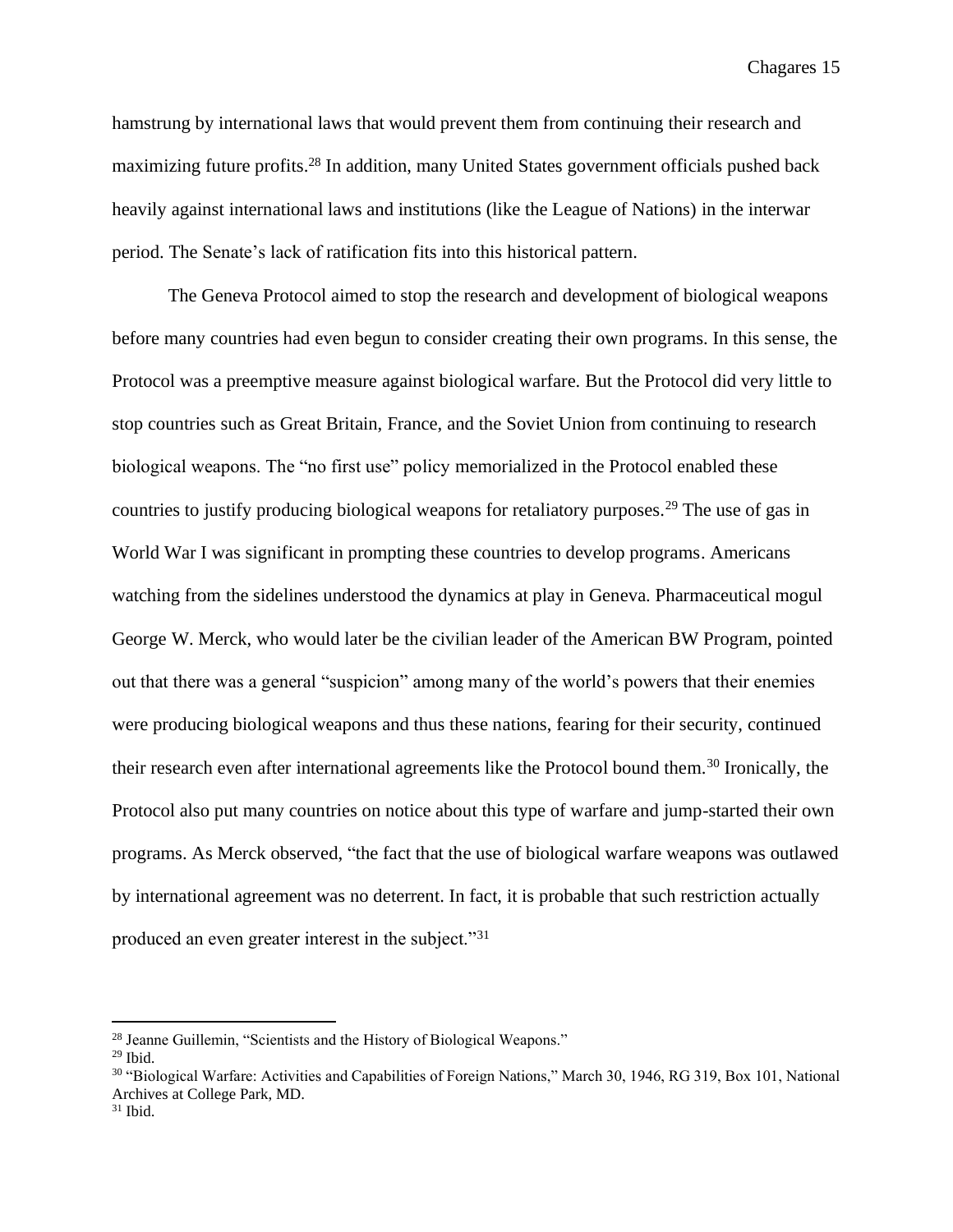#### B. Biological Weapons Research in the Interwar Period

The Geneva Protocol of 1925 exposed many in the international community to the prospect of biological warfare and many countries began to research these weapons directly after World War I ended. The successes of chemical warfare caught the eye of world powers and naturally made them consider whether biological warfare was possible. Indeed, plagues had ravaged battlefields for centuries, but this was the first time that countries considered putting substantial funding into military use of disease. As early as 1921, countries at the League of Nations discussed biological warfare. All of the scientists brought in to testify about biological warfare, such as the influential Richard Pfeifer of Germany, agreed that it was feasible and effective.<sup>32</sup> The stage was set for many countries to begin their research.

Use of biological weapons was not without precedent before World War II. Some believed, for instance, that the Germans used limited forms of biological warfare in World War I. Rumors circulated that they contaminated wells filled with drinking water, released typhoid from its airplanes, and dropped cholera in the Breslau River.<sup>33</sup> Even Merck believed that evidence demonstrated that the Germans inoculated horses in transit to the United Kingdom from the United States with infectious and deadly diseases.<sup>34</sup>

This use (or purported use) of biological weapons by the Germans in World War I made other European powers such as Great Britain, France, and the Soviet Union concerned about their potential use in future wars. As explained above, the Geneva Protocol of 1925 was not successful in stopping the research and development of biological warfare programs and

<sup>&</sup>lt;sup>32</sup> Chief of Staff R. K. Sutherland and C. A. Willoughby, SCAP/G-2, "The Truth about Bacteriological Warfare," March 15, 1944, RG 165, Box 283, National Archives at College Park, MD.  $33$  Ibid.

<sup>34</sup> George W. Merck, "Final Report to the U.S.B.W. Committee," n.d., RG 164, NM-84 Box 18, National Archives at College Park, MD.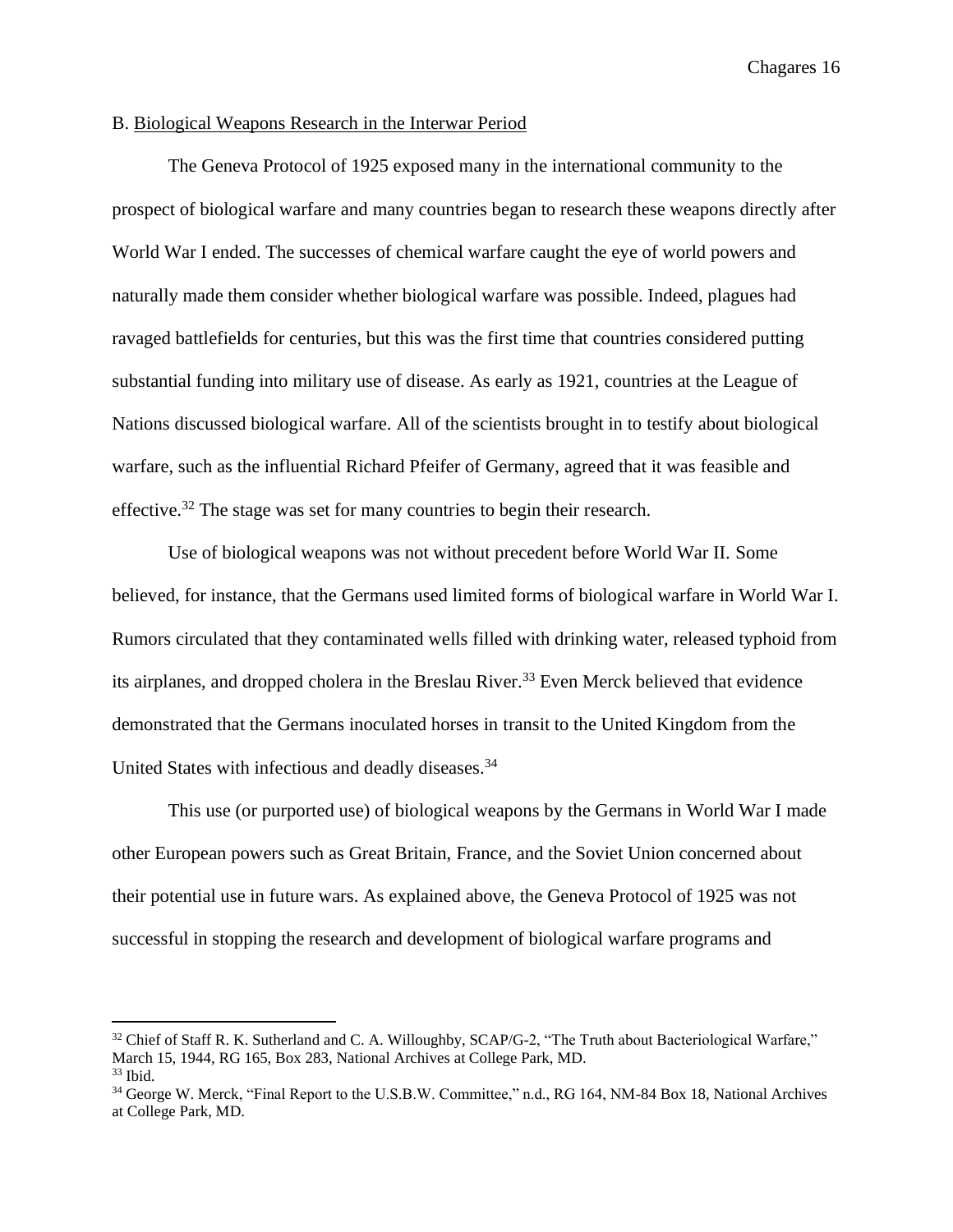European powers continued their programs. The Soviet Union conducted substantial research on biological weaponry, much more than any of its counterparts. Its biological weapons program began in 1925 and experimented with anthrax and botulinus. The communist power was confident that biological weapons could be utilized in warfare as means of sabotage and interwar American intelligence suggested that it was part of the Soviet Union's wartime strategy for future conflicts. The Soviets were also very worried that the Germans would employ biological weapons against them and prioritized research that focused upon defensive measures. <sup>35</sup> The United Kingdom and France similarly researched biological weapons, as in their view Germany and other countries might resort to using them. Both had considerable programs themselves, but they were not as vast as the Soviet Union's interwar program.<sup>36</sup>

Other than the Soviet Union, there were rumors of equally vast biological weapons programs in the eventual-Axis countries of Germany and Japan. Germany's enemies were skeptical after World War I that it would resume its program. While much of the intelligence on the advances of a German program was eventually debunked after the successful Allied invasion at the end of World War II, many European powers were concerned that the Germans "had almost a ten years' start" on them before their own biological weapons programs were started.<sup>37</sup> This threat was heightened in the years before World War II by British Journalist Wickham Steed in his July 1934 publication "Aerial Warfare: Secret German Plans." Steed alleged that he possessed classified German documents outlining successful biological weapons testing in the metro stations of London and Paris.<sup>38</sup> While the claims were never proven, Steed's article created

<sup>35</sup> N. Davidson, "The Role of Scientific Discovery in the Establishment of the First Biological Weapons Programmes," *University of Bradford* 5 (2005).

<sup>&</sup>lt;sup>36</sup> Sutherland and Willoughby, "The Truth about Bacteriological Warfare."

<sup>&</sup>lt;sup>37</sup> "Probable Biological Agents Which May Be Employed by the Enemy," January 1, 1944, RG 165, NM84, Box 171, National Archives at College Park, MD.

<sup>38</sup> Wickham Steed, "Aerial Warfare: Secret German Plans," *Nineteenth Century and After*, July 1934.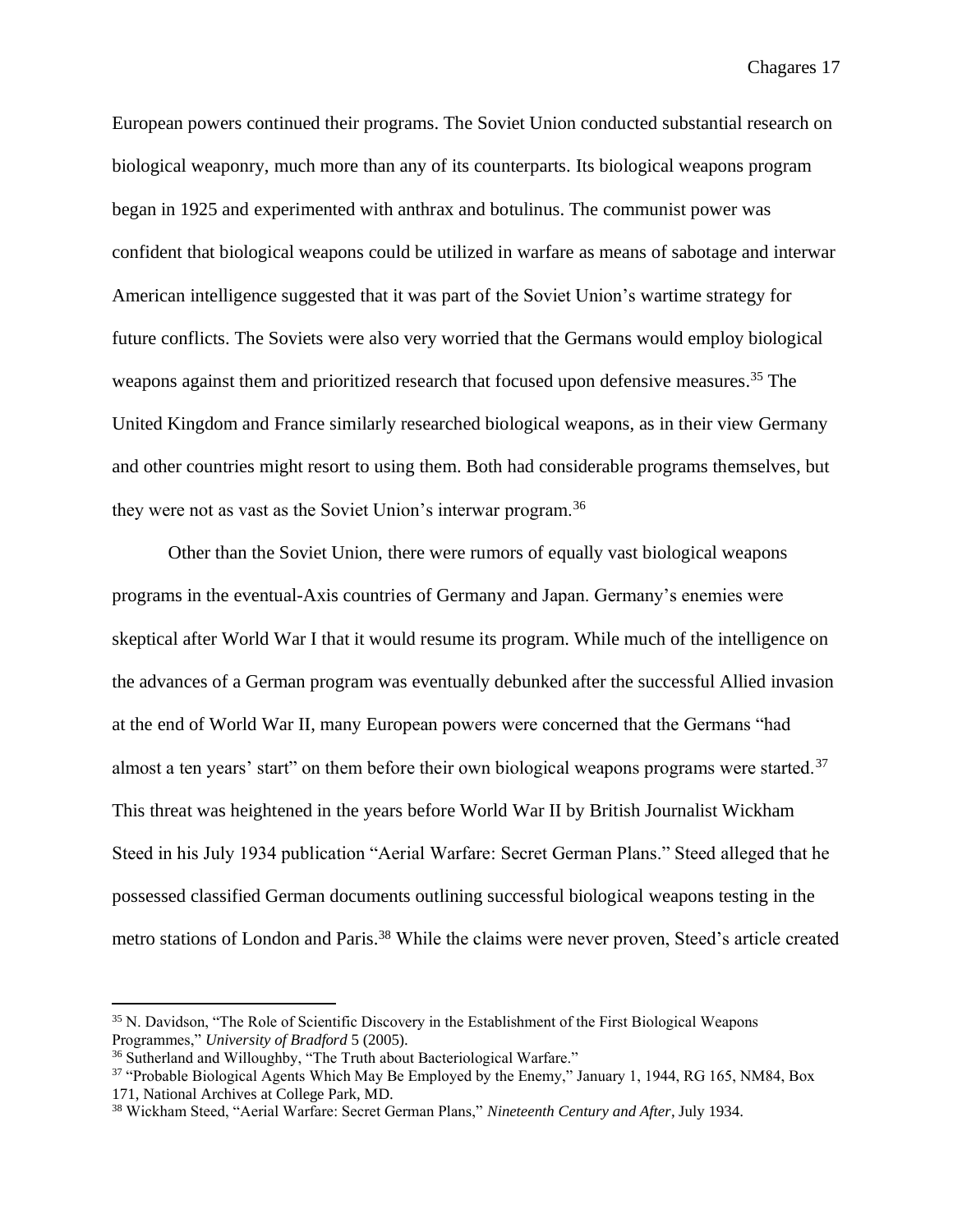hysteria among those in both the United Kingdom and France. This prompted both governments to take immediate action by reassuring their citizens in public, while doubling down on their own programs in private.<sup>39</sup>

Another threat in the biological weapons sphere was Japan. Japan was the only major power other than the United States to not ratify the Geneva Protocol of 1925 and other countries wondered whether Japan possessed its own program. As World War II grew closer, it was apparent that Japan had a biological warfare program and was devoting large amounts of funds and attention to it. It was also believed that Japan was not afraid to use this type of warfare against its enemies on the battlefield. There was evidence to suggest that the Japanese military used gas numerous times in its conquest of China in the 1930s.<sup>40</sup> While the United States would not know the full extent to the Japanese program until after World War II, it was clear that Japan was a dangerous biological weapons threat and had a history of using chemical warfare against its enemies.

#### C. American Hesitancy on Biological Warfare and Its Eventual Awakening

Surprisingly, the United States was an outlier in terms of its lack of interest in biological warfare notwithstanding the fact that it failed to ratify the Geneva Protocol. The United States' lack of interest in biological warfare stemmed from its belief that such warfare was simply not feasible. Episodic events such as the prospect of enemies inoculating individual horses with biological agents did not motivate concern amongst United States military and political officials.

<sup>39</sup> Edward Regis, *The Biology of Doom: America's Secret Germ Warfare Project*, First edition (New York: Henry Holt, 1999), 13.

<sup>&</sup>lt;sup>40</sup> Lt. Col. David Barrett, "Japanese Attempts to Create Plague in North China," April 25, 1942, RG 165, Box 176, National Archives at College Park, MD.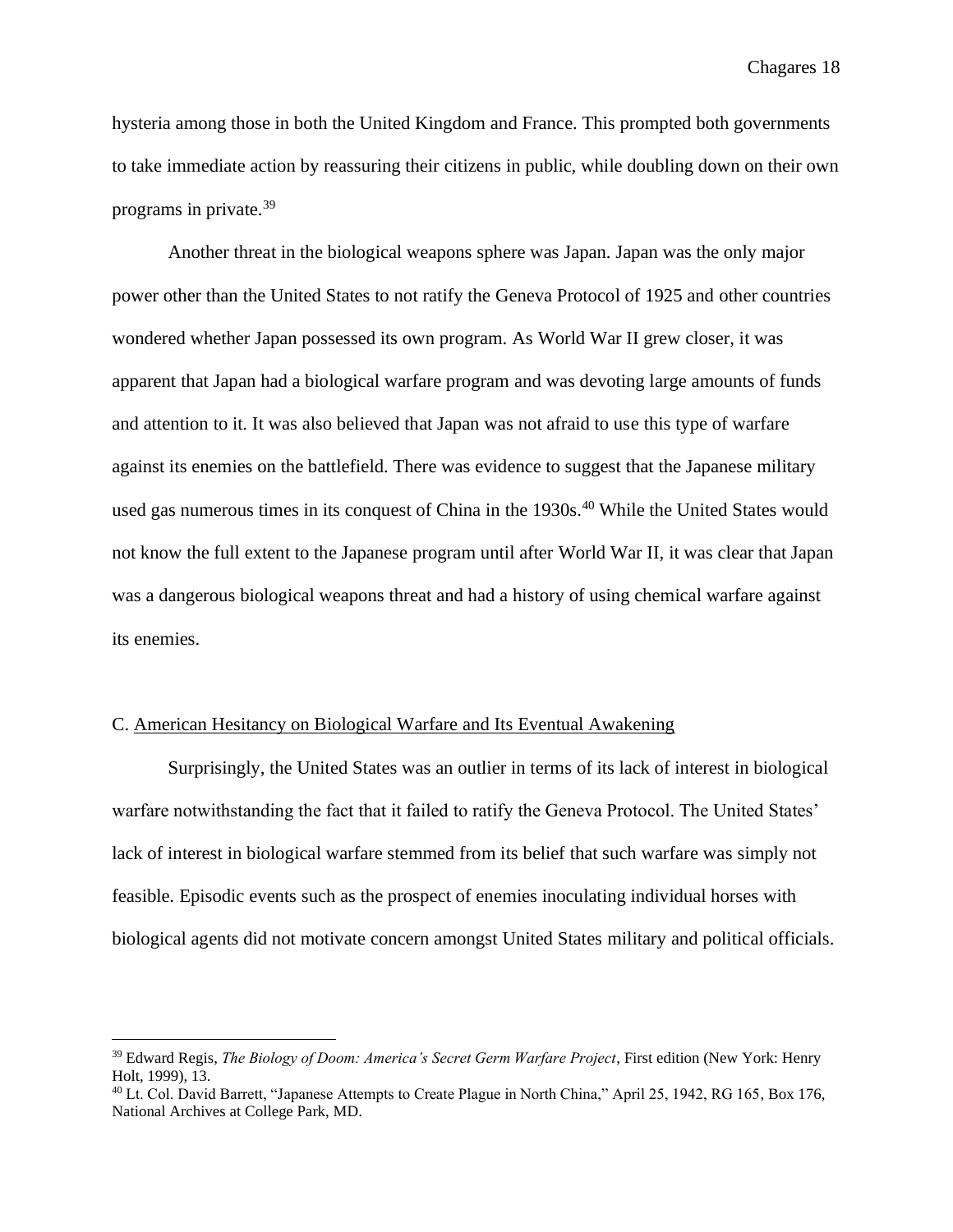While the United States was aware that biological warfare was being considered in the international sphere, top American scientists were convinced that biological warfare was not practicable because biological agents could not be spread effectively. Also, many American biologists thought that even if biological weapons could be effectively delivered, it would be nearly impossible to inoculate the American population against a possible attack.<sup>41</sup> Scientists from other countries felt quite differently.

The main driving force motivating the American hesitancy in pursuing biological weapons was Dr. Leon Fox, a well-respected major of the United States Army Medical Corps. Fox criticized opponents of his views on biological warfare as relying upon pseudo-science. He published "Bacterial Warfare: The Use of Biological Agents in Warfare" in *Military Surgeon* in March 1933 to rebut many in the United States and the larger international community who were concerned about this type of warfare. Fox cited reasons such as the difficulty in delivering biological agents, the fear that using biological weapons could infect one's own military, and the fact that many biological agents were susceptible to destruction in varying environmental conditions.<sup>42</sup> Other scientists agreed and Fox's article and public criticism of this "pseudoscience" garnered a national audience and held immense weight among those in the military.

While its future allies were grappling with the fallout from Steed's revelations about possible biological weapon testing in Great Britain's metro stations, the United States continued to reject the notion that biological warfare was possible and relied heavily upon trusted scientists like Fox. It was not until the few months before World War II began in Europe that United States officials began to reconsider their interwar position on the subject.

<sup>41</sup> Regis, *The Biology of Doom*, 11.

<sup>42</sup> Maj. Leon Fox, "Bacterial Warfare: The Use of Biological Agents in Warfare," *Military Surgeon*, March 1933, 563–79.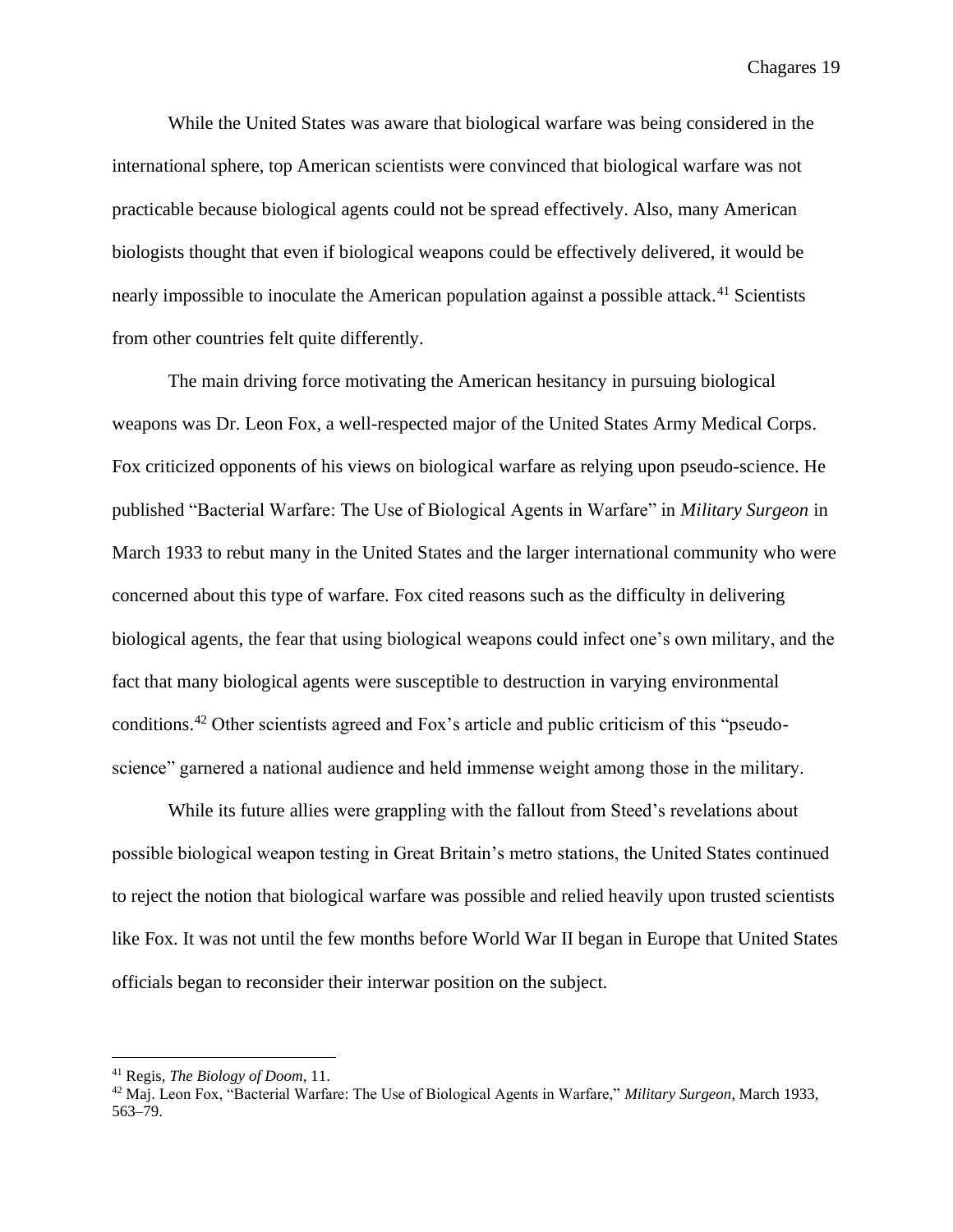The United States was awakened to the international threat of biological weapons in a manner only comparable to the plot of a modern spy thriller. Business was progressing as usual at the Rockefeller Institute for Medical Research in New York, New York in early 1941. This was until Ryoichi Naito, a microbiologist from Kyoto University in Japan, appeared and requested samples of yellow fever from those in the Institute, purportedly to help make a vaccine in Japan.<sup>43</sup> Rockefeller Institute scientists denied Naito's request due to existing bans by bodies such as the League of Nations on transporting yellow fever to Asia. In addition, the scientists knew that there was no yellow fever in Japan (where its environment would make it difficult to spread). Those at the Rockefeller Institute who spoke with Naito were alarmed by his inquisitiveness about the Institute's projects and on yellow fever itself.<sup>44</sup> Later in that week, another Rockefeller Institute scientist was approached by an unnamed Japanese man asking again to be provided with a sample of yellow fever. The scientist was told that he would be paid handsomely. This request was also denied.<sup>45</sup> Many in the American scientific community were confused as to why Japanese scientists would have needed yellow fever, but it was clear that there was something unusual about these requests for a virus that did not originate in or survive well in Asia.<sup>46</sup> American scientists and members of the military community became concerned and wondered about Japan's biological motivations.

Fox's claims that biological warfare was not feasible and was driven by pseudo-science were being questioned by 1941 and Naito's requests for yellow fever bolstered skepticism of the view that biological agents lacked usefulness as weapons. A growing number of intelligence

<sup>&</sup>lt;sup>43</sup> Lt. Col. Ralph C. Smith to Col. Simmons, "Japanese Attempts To Secure Virulent Strains of Yellow Fever Virus," February 3, 1941, RG 112, Box 11, National Archives at College Park, MD. <sup>44</sup> Ibid.

<sup>45</sup> Regis, *The Biology of Doom*, 15.

 $46$  Ibid.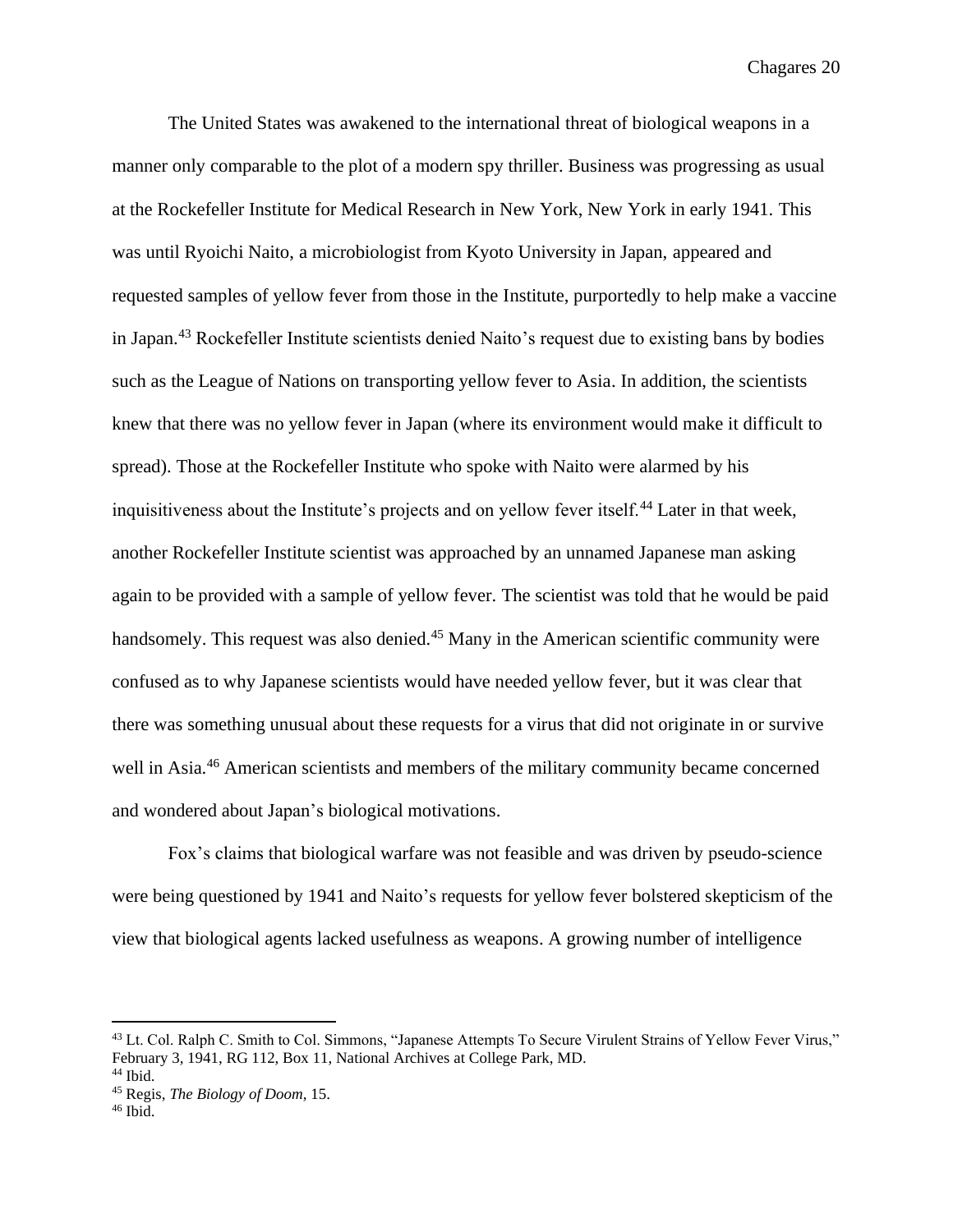reports, though spotty, compelled United States military officials to wonder why other countries such as Japan, Great Britain, and the Soviet Union had their own programs if biological warfare was not feasible. These developments finally spurred the United States to re-examine its conceptions of biological warfare.

# D. Complex Relationships and Evolving Roles: The Military and Scientists' Functions in the American Biological Warfare Program

The American BW Program began slowly and was not meaningfully embraced by many government officials until later in World War II. Scientists and military leaders were key groups who controlled the direction of the American BW Program over the course of World War II. Each group had their own motives and priorities. The first set of actors were scientists. American scientists generally focused upon defensive aspects of biological warfare. Their priorities accordingly concerned saving lives and security, but similar to the Manhattan Project, they were tasked with experimenting with potentially destructive weapons of extreme magnitude. The second set of actors were military leaders. They shared the goal of security but also were concerned with attaining military victory for the United States. The military displayed little initial interest in biological warfare as it failed to show any military promise.

It was not until late 1941 that Secretary of War Henry L. Stimson began the American BW Program by assembling a committee of scientists that would "survey the whole field of biological warfare," titled the WBC Committee. The committee was specifically named "WBC" as to not draw attention to biological weapons, which if abbreviated correctly, would have been the "BWC" or "Biological Warfare Committee."<sup>47</sup> The WBC began a study and issued a

<sup>&</sup>lt;sup>47</sup> "Notes for Use at 'BWC' Meeting."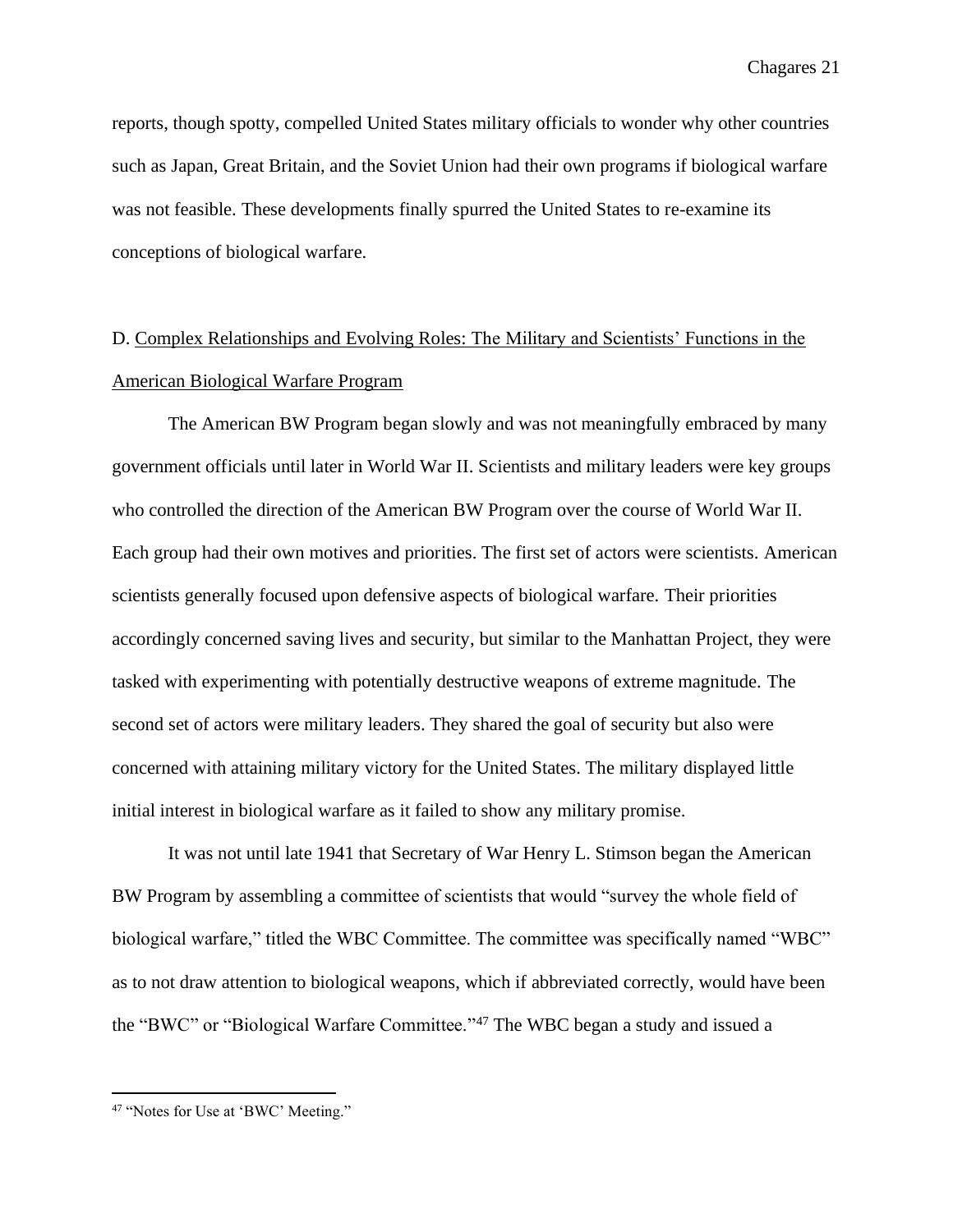preliminary report to Secretary Stimson concluding "that biological warfare might be possible" and recommending that "a permanent civilian organization be established to make a continuing survey in this field and to arrange for research under civilian auspices of such a character as seemed necessary."<sup>48</sup> In 1942, Secretary Stimson wrote directly to President Roosevelt and requested both that funds be allocated toward biological weapons research and that such a civilian agency be created to conduct this research. Stimson's April 29, 1942, letter to Roosevelt urged that: "We must be prepared…And the matter must be handled with great secrecy as well as great vigor."<sup>49</sup> Understanding the consequences of a world war and the much more established biological warfare programs of its enemies, Stimson acknowledged that an American BW Program of some form was necessary and should have the resources to compete in the international sphere. On May 15, 1942, Roosevelt approved Stimson's request, and the American BW Program was formally created.

Stimson named George W. Merck, head of the Merck pharmaceutical company, as the leader of the new War Research Service (WRS). The WRS was a civilian agency led and advised by civilian scientists such as Merck. Stimson believed that staffing the agency this way would "legitimize" the group and any future decisions it would make. To ensure secrecy, the WRS was buried in the Federal Security Agency, a government agency that handled, among other things, Social Security.<sup>50</sup>

The WRS' original work was "exploratory in nature" and focused upon simply learning about the possible methods and toxins with which an enemy could attack the United States. <sup>51</sup> To

<sup>48</sup> Porter, "Biological Warfare: History, Present Status, Plans for the Future."

<sup>49</sup> Sec. of War Henry L. Stimson to President Franklin D. Roosevelt, April 29, 1942, Franklin D. Roosevelt Library. <sup>50</sup> Porter, "Biological Warfare: History, Present Status, Plans for the Future."

<sup>51</sup> The Research and Development Board, "Directive: Formation of the Panel on Programs" (Washington, D.C.: Committee on Biological Warfare, January 20, 1948), RG 175, NM84, Box 6, National Archives at College Park, MD.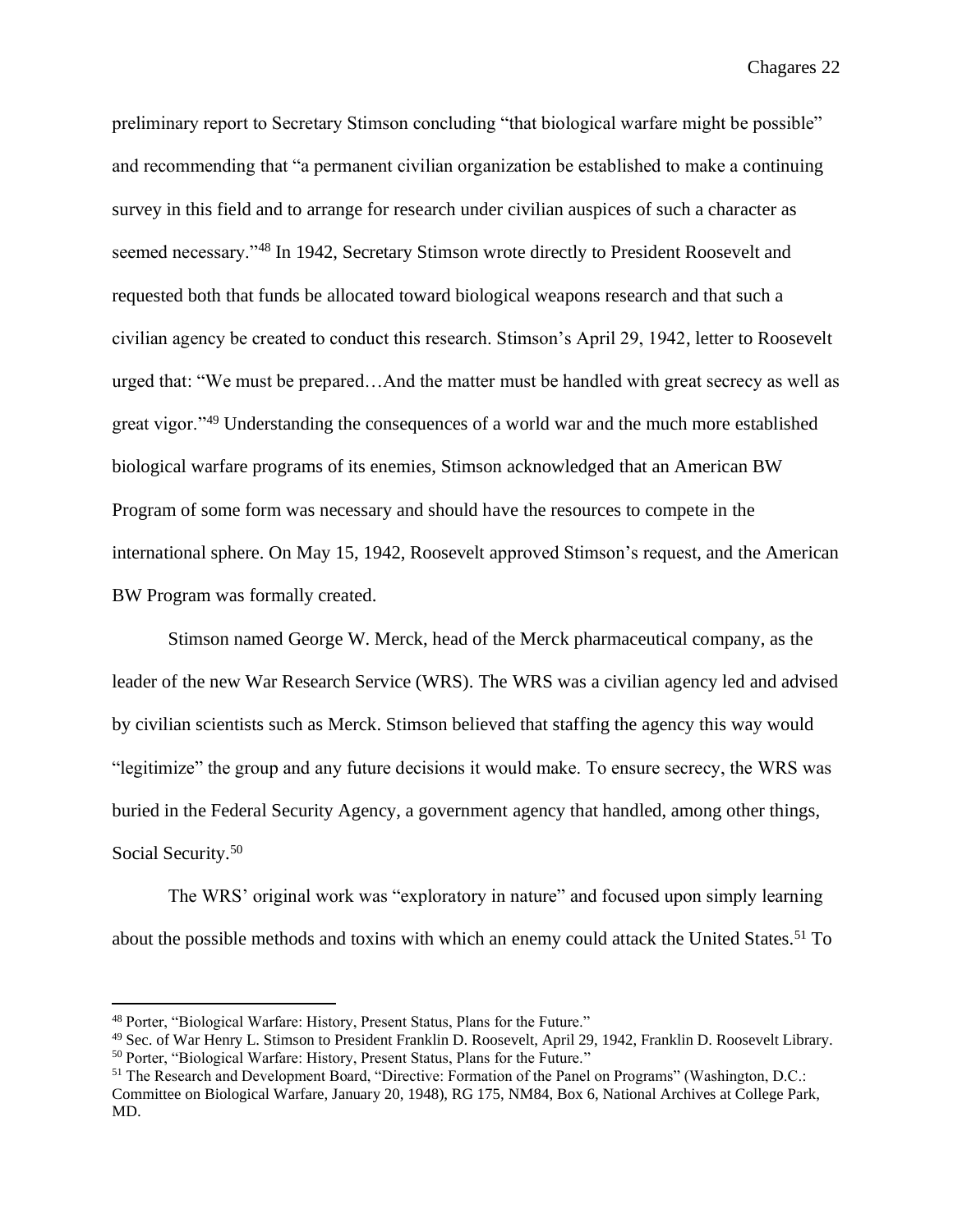gain as much information as possible, the WRS enlisted scientists from over twenty-eight American universities to help research biological agents and possible toxins that could be used in warfare. Biologists from universities such as Harvard and Columbia obliged, and all worked on selected individual agents and potential toxins.<sup>52</sup> This was not unusual at the time. Many of the same American universities were tasked with experimenting on and producing chemical weapons in World War I. This procedure was also utilized by the Manhattan Project. Another civilian committee, the ABC, was established by the National Academy of Sciences and the National Research Council to assist and advise the WRS.

The initial goal of the WRS committee was to advise the government on the scientific aspects of biological warfare. Indeed, the WRS was intended to be "a permanent civilian organization…established to make a continuing survey in this field and to arrange for research under civilian auspices."<sup>53</sup> Merck and the WBC created an impressive and collaborative network of scientists at government facilities, universities, and labs across the United States.

Placing the American BW Program under civilian control was considered advantageous by government officials because of its optics. In another letter from Stimson to President Roosevelt requesting him to direct funds toward biological warfare research, he noted that designating biological weapons under a civilian agency would be "perfect cover."<sup>54</sup> At this point in the Program's history, the goal was simply to develop defensive measures against biological warfare from America's enemies that supposedly had been working on biological weapons for a decade.<sup>55</sup> Stimson, perhaps still not fully convinced about the feasibility of biological warfare,

<sup>52</sup> Guillemin, *Biological Weapons,* 70.

<sup>53</sup> Porter, "Biological Warfare: History, Present Status, Plans for the Future."

<sup>54</sup> Sec. of War Henry L. Stimson to President Franklin D. Roosevelt, May 12, 1944, RG 165, 321-3, National Archives at College Park, MD.

<sup>55</sup> George W. Merck, "Biological Warfare: Report to the Secretary of War by Mr. George W. Merck," January 3, 1946, RG 160, NM-25 12, Box 77, National Archives at College Park, MD.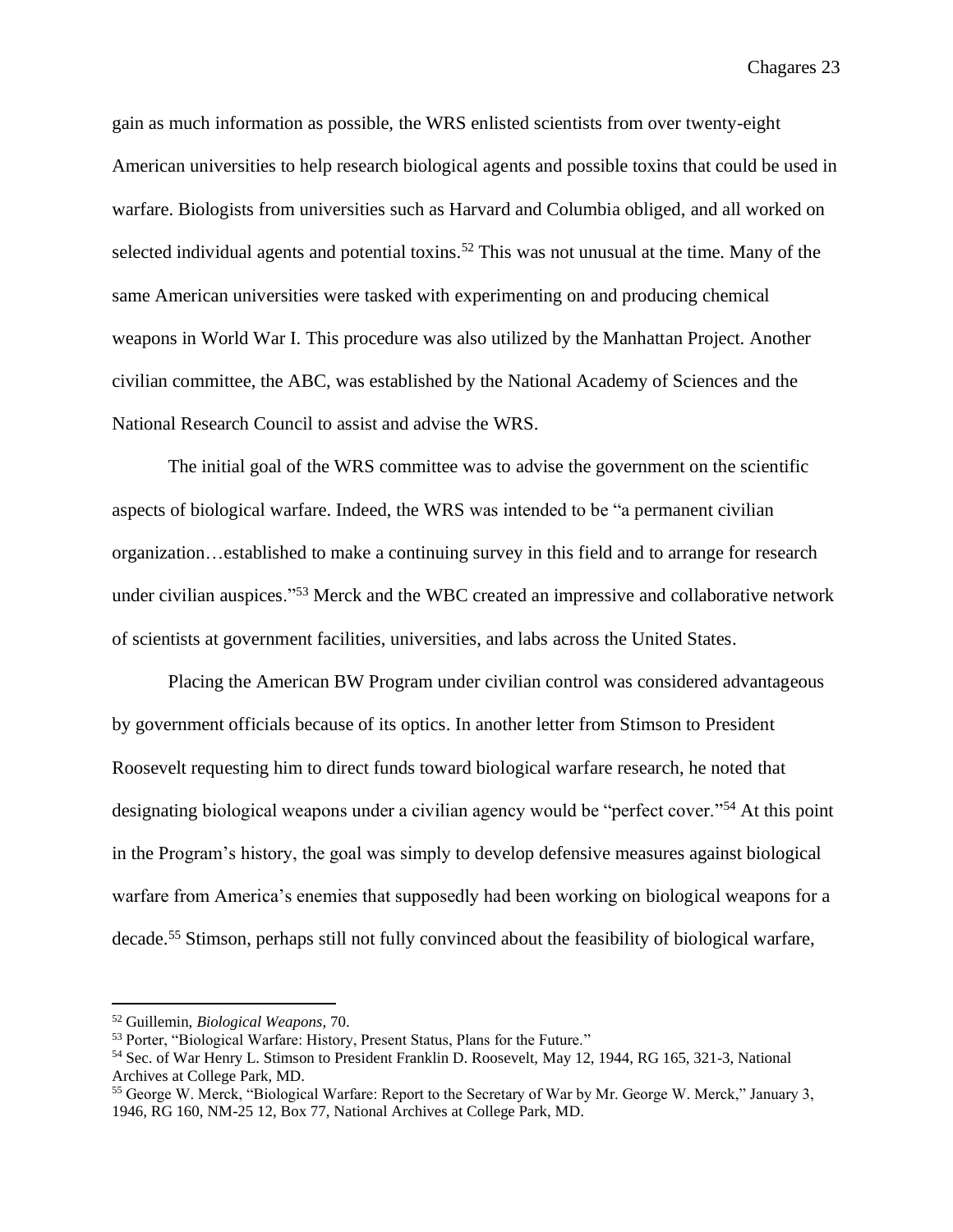advised in a 1943 memorandum, that "biological warfare was essentially in civilian hands and only remotely connected with the War Department and thus was made more for the benefit of consulting scientists than for the armed services." 56

Military officials were content to stay removed from the American BW Program in its early years (1941 and 1942). In fact, many military leaders still believed that employing biological weapons in war was science fiction and mirrored much of the rhetoric that Leon Fox disseminated. For instance, General George C. Marshall, Chief of Staff of the United States Army, and a major leader in the eventual invasion of France, claimed that biological warfare was nothing more than "ghastly business" and Surgeon General Thomas Parran similarly considered research about biological warfare a "horribly dirty business."<sup>57</sup> General William N. Porter described the Program as "an 'unsatisfactory game' because tangible results were 'not so hot."<sup>58</sup>

Consistent and encouraging updates from the WRS about its progress and updates on concerning developments in other countries' programs did not change military leaders' reluctance to embrace the American BW Program. For example, on June 15, 1942, the Chinese Military Attaché reported to the United States Joint Chiefs of Staff that Japan had launched a biological warfare strike on China. The Secretary of the Joint Chiefs, Brigadier General W.B. Smith in a short note thanked the Attaché for "the interesting information" and did nothing more.<sup>59</sup>

<sup>56</sup> "Extraction Paragraph 4a of J.N.W. 11/10 Report," n.d., RG 218, UD 92, Box 19, National Archives at College Park, MD.

<sup>57</sup> Maj. Gen. Thos. T. Handy, "Combined Development of Biological Warfare," April 25, 1944, RG 165, NM84, Box 171, National Archives at College Park, MD; Vice Admiral Ross T. McIntire, "Release of Information on Biological Warfare" (Washington, D.C., October 22, 1945), RG 160, NM-25 12, Box 77, National Archives at College Park, MD.

<sup>58</sup> "First Meeting of United States Biological Warfare Committee" (Washington, D.C., November 22, 1944), RG 160, NM-25 12, Box 77, National Archives at College Park, MD.

<sup>59</sup> Maj. Gen. Chu Shih-Ming to Brig. Gen. W. B. Smith, June 15, 1942, National Archives at College Park, MD.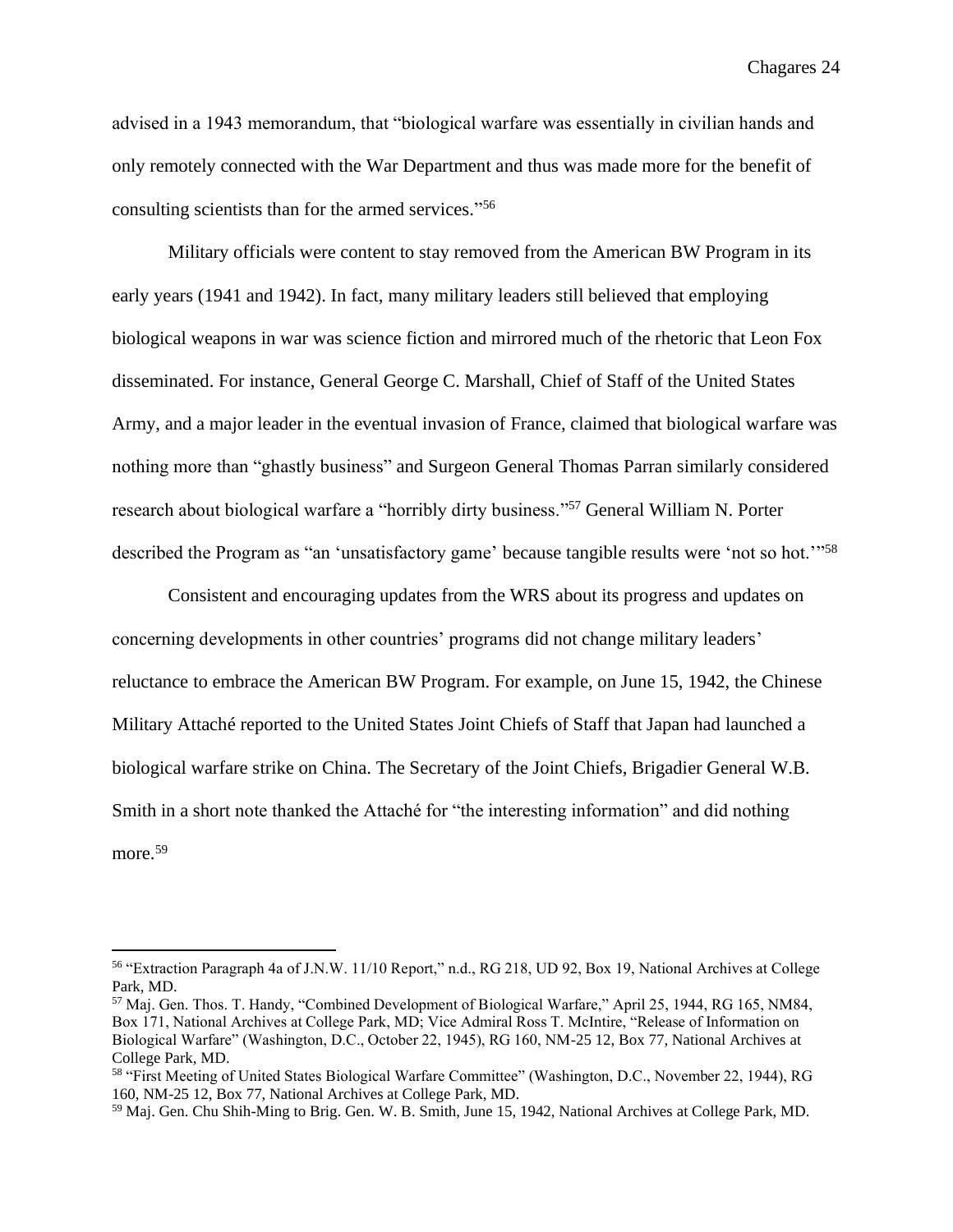The American BW Program continued through 1942 largely in the laboratories of numerous universities and private laboratories. The team of American scientists assembled by the WRS was making incredible and historic discoveries pertaining to biological warfare and science generally. These great successes, coupled with intelligence that the Germans might use biological weapons against the United States, caused the military to reconsider biological warfare.<sup>60</sup> By November 1942, the WRS requested assistance from the Army's Chemical Warfare Service to expand the American BW Program. President Roosevelt approved and construction for the American BW Program's home at Camp Detrick, Maryland began in April 1943 as work on the Program continued.<sup>61</sup> From that point on, Camp Detrick (now known as Fort Detrick) would be the hub for research and development of the American BW Program. While not as famous as the Manhattan Project's Los Alamos Laboratory, historian Leonard Cole confirmed the equivalent security and secrecy present at Camp Detrick to the Los Alamos facility during World War II.<sup>62</sup>

On May 12, 1944, Stimson once again wrote to President Roosevelt about the American BW Program. Stimson acknowledged that "[t]he War Department has been kept thoroughly advised" by the WRS and that its activities reflected "growing military importance." He noted that while "[c]ertain defensive phases" of the WRS's work have been successful, their work had also yielded biological agents that might be used to retaliate against an enemy. As a result of "the greatly increased military nature" of the American BW Program, Stimson reached "the conclusion that the responsibilities for biological warfare should now be unified and centralized within the military establishment."<sup>63</sup> Stimson suggested that Merck be retained in a consulting

<sup>60</sup> Endicott and Hagerman, *The United States and Biological Warfare*, 30.

<sup>61</sup> Sec. of War Henry L. Stimson to President Franklin D. Roosevelt, May 12, 1944.

<sup>62</sup> Cole, *Clouds of Secrecy*, 33.

<sup>63</sup> Sec. of War Stimson to President Roosevelt, May 12, 1944.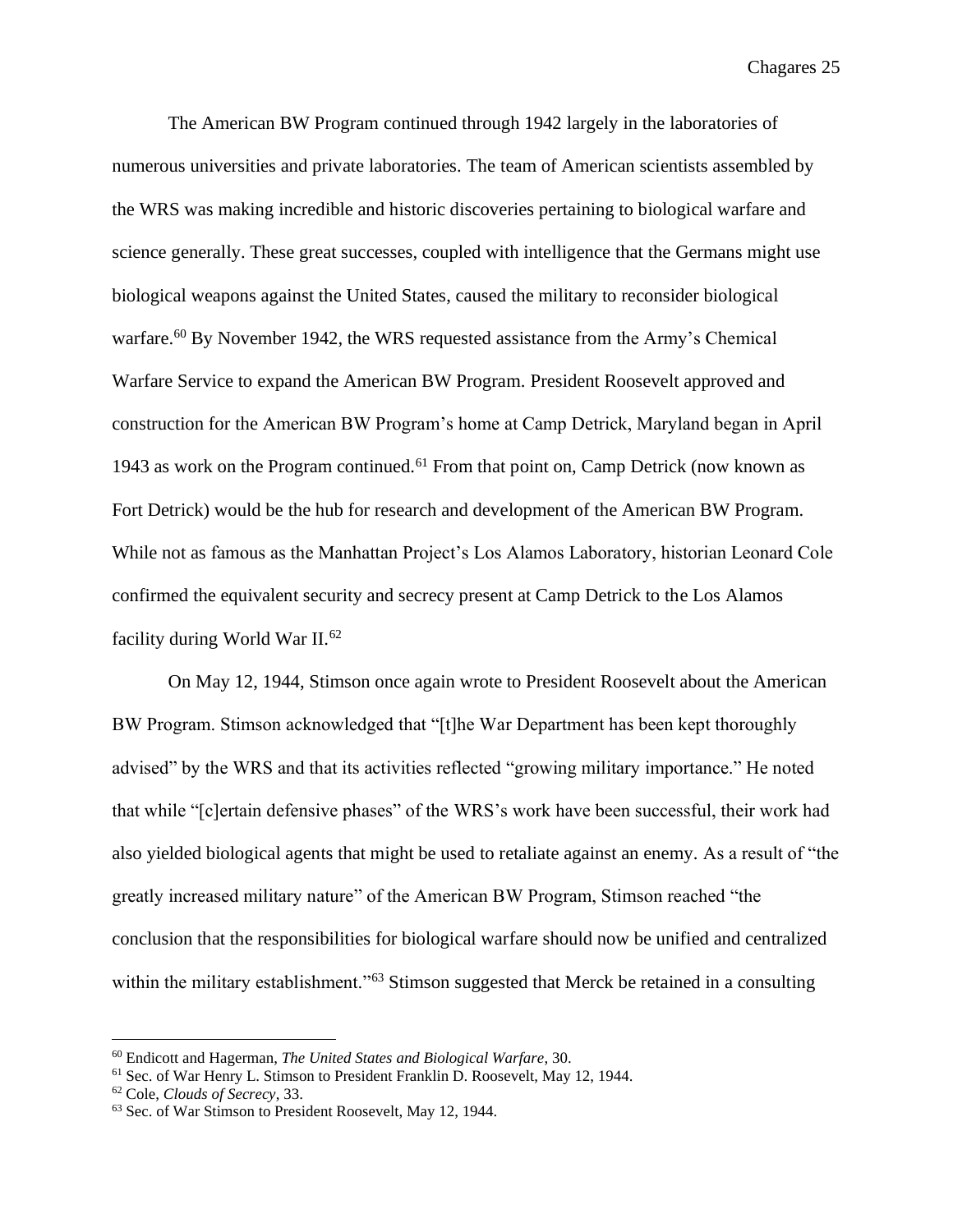role. The President agreed to the new arrangement and funding for, as well as activity in, the American BW Program increased drastically.<sup>64</sup>

The United States government built other facilities across the country to ensure proper testing and experimentation of biological agents and treatments other than the research and production hub at Camp Detrick. Two such installations were the Horn Island proving ground in Mississippi and the Dugway proving ground in Utah. These two proving grounds permitted the Program to test whether its work was effective outside of the cramped, laboratory environment of Camp Detrick. The Vigo Ordnance Plant in Indiana was the last main piece of infrastructure connected to the American BW Program. Already having research and experimentation bases as described above, Vigo was integral in allowing large scale production of the agents developed at Camp Detrick and tested at Horn Island and Dugway. While Vigo was originally constructed to produce conventional weapons in 1942, it quickly transitioned to focus primarily on biological weapons production and would be key if biological weaponry was used during the War.<sup>65</sup>

The American BW Program's leadership became a combination of both the Army and Navy.<sup>66</sup> Both divisions of the United States Armed Services gained much intelligence and pondered ways in which the United States or its soldiers could possibly be attacked by biological weapons. After its transition to the War Department in June 1944, the Program's "staff during the war [became] largely military but certain key civilian scientists were [still] associated."<sup>67</sup> Civilians formerly directing the Program were repurposed as advisors to the Program on

<sup>64</sup> President Franklin D. Roosevelt to Sec. of War Henry Stimson, June 8, 1944, RG 165, 183, National Archives at College Park, MD; George W. Merck, "Biological Warfare: Report to the Secretary of War by Mr. George W. Merck."

<sup>65</sup> Guillemin, *Biological Weapons*, 70.

<sup>66</sup> "Directive: Formation of the Panel on Programs", January 20, 1948.

 $67$  Ibid.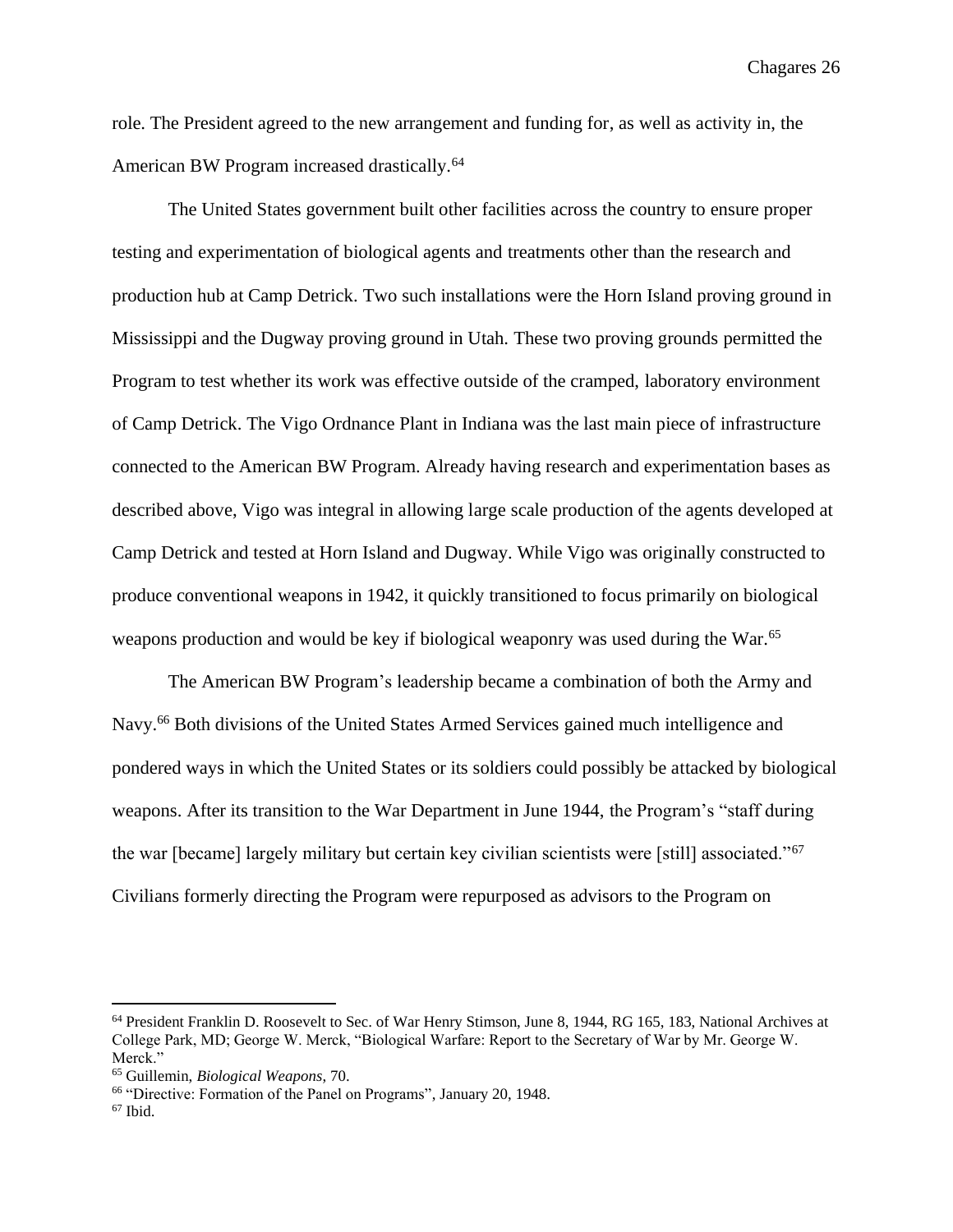scientific boards such as the United States Biological War Committee (USBWC). Merck, however, was still a highly respected consultant to the War Department until the end of the War.

It is unclear whether the civilian actors understood how starkly their roles had been limited after June 1944. Many were still contributing to the Program but may not have realized how their authority to influence the Program had changed. Merck himself provided a critical perspective to understand this change. Much of the declassified material is from his perspective and the shifts in power within the Program are evident throughout his correspondence in 1944 and 1945. As 1944 wore on, Merck understood that the military was taking a more direct and controlling interest in the Program to which he devoted much of his time and energy. He understood that the Joint Chiefs' participation in the Program "marked the turning point where the Armed Services began to take major responsibility for b.w. work." <sup>68</sup> He even understood later in 1945 that the Secretary of War was ultimately responsible for the functioning of the Program and that only he, Secretary Stimson, could decide on whether to fill and store biological weapons.<sup>69</sup>

Merck was understandably frustrated at his diminished role in the American BW Program. He was the head of the USBWC and was a main figure that had advocated for the Program and its research and initiatives. Merck's discouragement was evident in a declassified memoranda that he wrote in 1944, a crucial year of growth for the Program. Merck was left out of key discussions surrounding biological warfare intelligence from Great Britain. He complained about the lack of British intelligence that he was receiving on the enemy's biological warfare programs and General William Sarles immediately dismissed Merck and his lack of trust

<sup>68</sup> "First Meeting of United States Biological Warfare Committee."

 $69$  Lt. Comdr. William B. Sarles, "Meeting of 4 January 1945," January 4, 1945, 4, RG 160, NM-25 12, Box 77, National Archives at College Park, MD.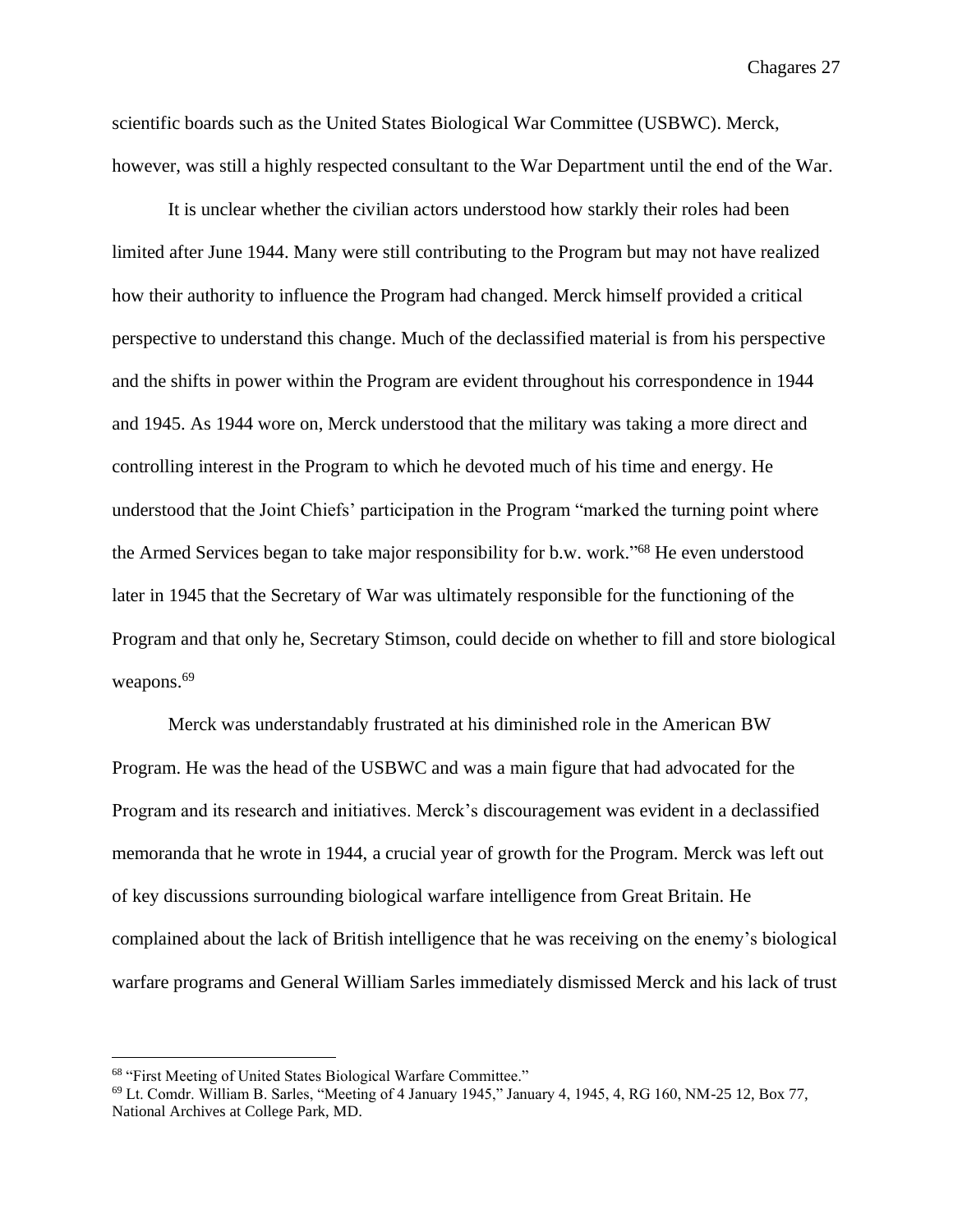in Britain. Sarles relayed to Merck that there was "practically nothing" of interest to him.<sup>70</sup> Merck believed that he deserved more respect as head of the USBWC and felt increasingly that he was excluded from key intelligence surrounding biological warfare.<sup>71</sup>

Merck's vexation in 1944 was echoed in many of his dealings with members of the military community, especially Sarles. This frustration extended to the classification of much of the Program's research and information. Sarles appeared to be much more in control of the Program as 1944 wore on and Merck even acknowledged that Sarles could determine which information was designated as classified, top secret, and public. This task had been originally assigned to Merck, and his frustration at the delegation of his civilian power to a member of the military was clear in his rhetoric.<sup>72</sup> Indeed, notes from high-ranking military meetings in the Pentagon indicate the perception that Merck led biological warfare efforts early when "results were not sufficiently definite to warrant consideration by [military] agencies."<sup>73</sup> In 1945, the military concluded, the Program "require[ed] high level decisions" and information should be given to military agencies only, cautioning that the USBWC was not an operating agency and was instead simply for advisory purposes.<sup>74</sup>

Interestingly, there was a consistent push to keep civilians involved, as many highranking government officials looked beyond World War II to an American BW Program in the post-war era. Surgeon General Parran acknowledged that attracting civilian scientists to continue the American BW Program was necessary in the future and worried that the military "will not

<sup>70</sup> Comdr. William B. Sarles to Col. W. M. Adams, May 9, 1945, RG 165, NM84, Box 153, National Archives at College Park, MD.

 $71$  Ibid.

<sup>72</sup> George W. Merck to Lt. Col. W. M. Adams, July 20, 1944, RG 165, NM84, Box 153, National Archives at College Park, MD.

<sup>73</sup> "Notes for Use at 'BWC' Meeting."

 $74$  Ibid.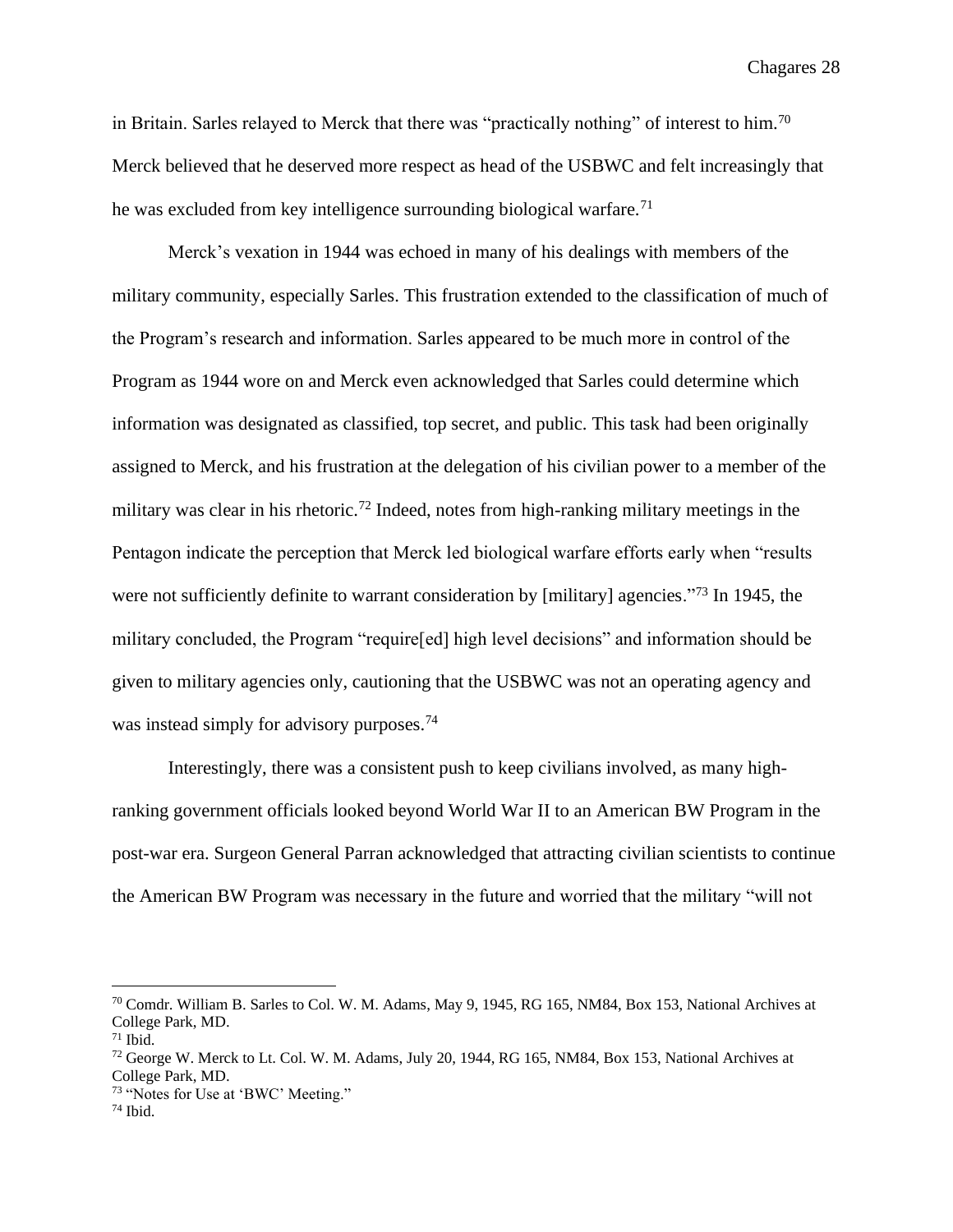have qualified scientists for such work."<sup>75</sup> The successor to the ABC committee, the civilian DEF committee, also found this to be the case as they toured Camp Detrick in 1945 and came to the conclusion that biological warfare research must continue in the post-war period and to make this a reality, civilians needed to be retained.<sup>76</sup>

Civilians did not gain back any of their power over the American BW Program in the post-war period. While this thesis is not focused on the American BW Program in the post-war period, Merck and his colleagues in the scientific community were adamant that much of the data and discoveries by the Program be published for the American public to view and celebrate.<sup>77</sup> Merck was again shut down by those in the military community, who cited concerns over security. By the end of the War, civilian scientists supporting the Program had little influence over Program leaders like Stimson and Sarles and those leaders desired to keep biological weapons available for future conflicts.

The American BW Program began in 1941 with civilians, including civilian scientists, providing the direction for the Program. The other main actor—the military—had little interest in the Program. That changed when the military realized just how far the Program had advanced. Perceiving the opportunity to advance its mission, the military, with the approval of the Commander-in-Chief, assumed authority over the Program in June 1944. Civilians' scientific contributions were thereafter encouraged and valued, but civilian authority over the Program ceased. The significance of this change is crucial. The American BW Program would now be guided by the priorities of the military.

<sup>75</sup> McIntire, "Release of Information on Biological Warfare."

<sup>76</sup> Chairman O. H. Perry Pepper M.D., "Summary of 12-13 June 1945 Meeting of the DEF Committee," June 12, 1945, 12–13, RG 160, NM-25 12, Box 77, National Archives at College Park, MD.

<sup>77</sup> Merck, "Final Report to the U.S.B.W. Committee."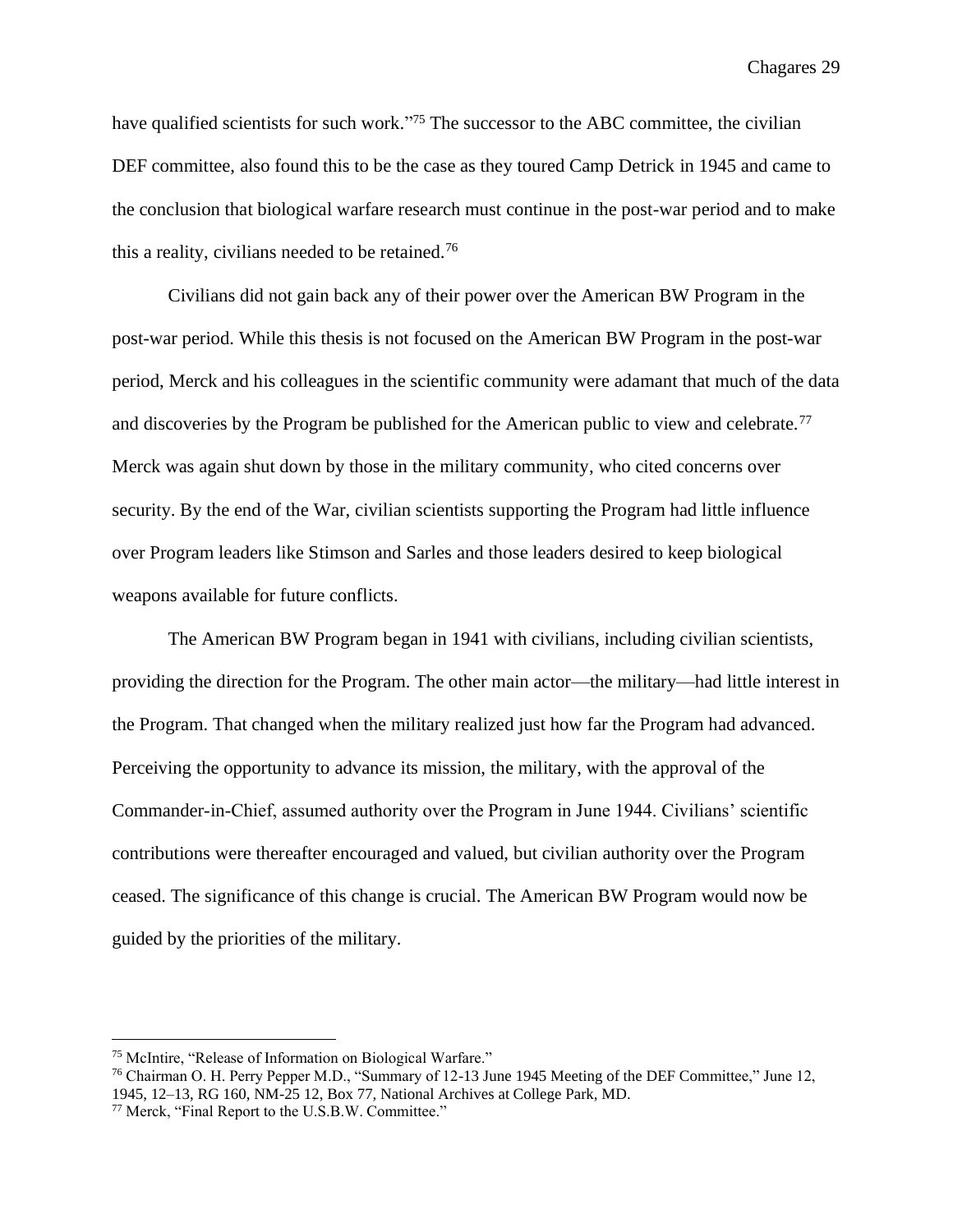# III. Defensive Aspirations and Offensive Successes: The American Biological Warfare Program's Capabilities During the War

**\_\_\_\_\_\_\_\_\_\_\_\_\_\_\_\_\_\_\_\_\_\_\_\_\_\_\_\_\_\_\_\_\_\_\_\_\_\_\_\_\_\_\_\_\_\_\_\_\_\_\_\_\_\_\_\_\_\_\_\_\_\_\_\_\_\_\_\_\_\_\_\_\_\_\_\_\_\_**

The American BW Program began after many in the American scientific community agreed that biological warfare was not only possible, but also was a threat from potential enemies. Scientists from across the United States provided the intellectual muscle initially to develop possible defenses against biological weaponry. The civilian efforts to combat biological toxins deployed against military and civilian targets quickly yielded positive results. But to execute this priority effectively, it became clear that scientists needed to create biological warfare weaponry in order to develop defenses to biological toxins. Hence, scientists as well as those in the military realized that it was nearly impossible to divorce defensive and offensive biological weapons research.

In June 1944, the military observed the efficacy of the offensive weapons created by the scientists and assumed responsibility over the American BW Program. The result of this change in authority was that the Program shifted its research to both defensive and offensive biological weapons. This section asserts that the Program not only researched offensive biological weapons, but also produced such weapons by the end of the War. It buttresses this argument with evidence that multiple types of biological weapons, containing agents such as botulinus and anthrax as well as crop destroying toxins, were tested rigorously and were available for the United States to use against its enemies. By the time the War was in its final stages in 1945, the United States created numerous vaccines and immunizations to defend against biological weapons and developed its own offensive biological arsenal.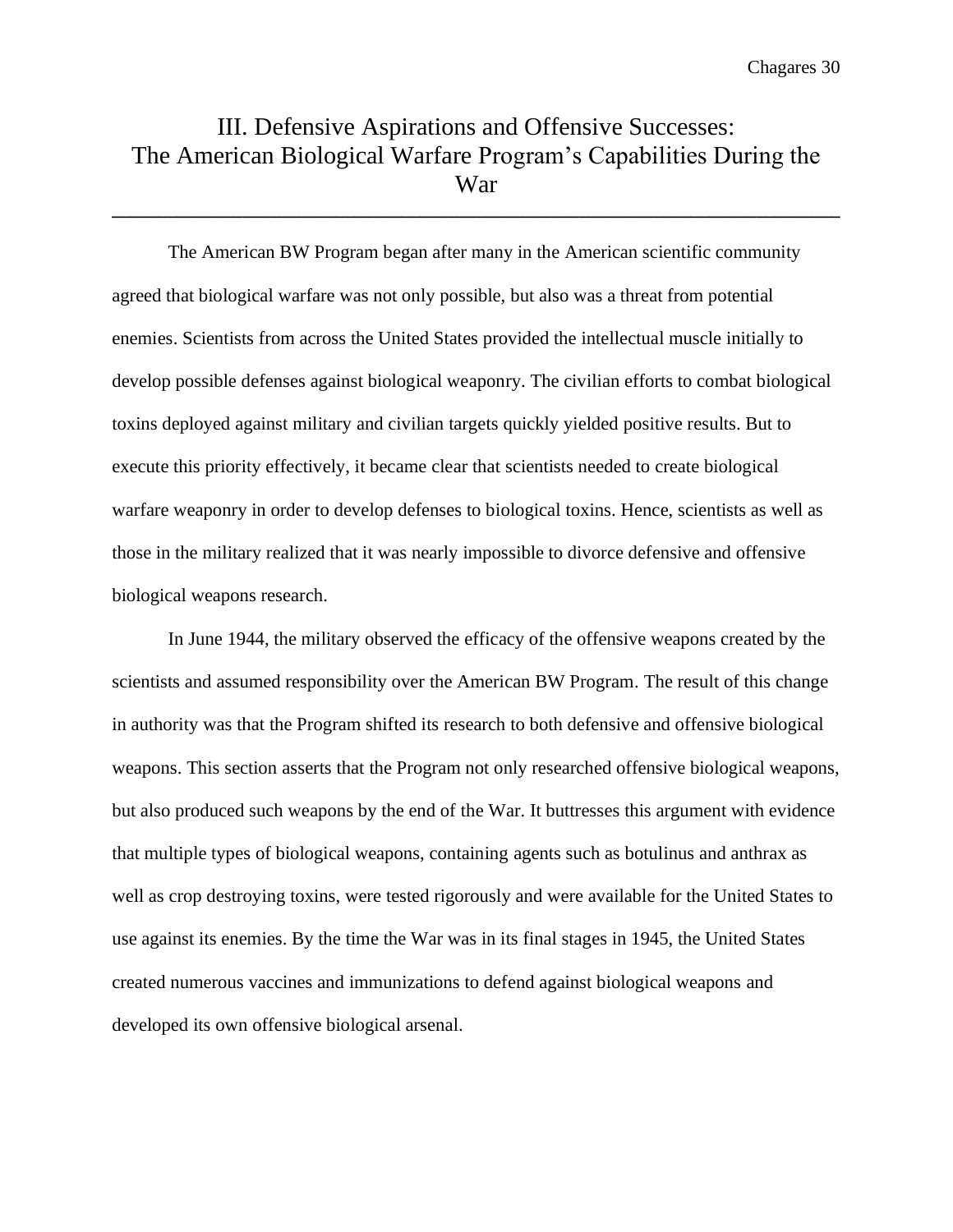#### A. Early Biological Warfare Research and Initial Defensive Focus

The American BW Program began with scientists reacting to the potential that the United States' enemies had biological warfare capability and could use it against Allied troops or even the United States itself. The Program's scientists were squarely focused upon defensive measures against biological weapons at the outset of the Program. The scientists were especially concerned about the perceived German superiority in offensive biological weapons that was reported by the intelligence community (that was later proved false).<sup>78</sup>

Research into biological agents followed a standard scientific process—and on a scale never before executed.<sup>79</sup> Biological agents "were made as virulent as possible, produced in specially selected culture media under optimum conditions for growth, and tested for disease producing power."<sup>80</sup> American scientists then conducted comprehensive investigations focusing upon stability, lifespan, necessary storage conditions, and incubation periods. And, of course, these scientists subjected these pathogens to disease-fighting compounds such as antibiotics and toxoids to determine prevention and treatment effectiveness.<sup>81</sup>

The most virulent pathogens were thoroughly studied by the top expert in that pathogen in the United States.<sup>82</sup> As discussed earlier, these experts were scientists at leading universities and private laboratories. Prestigious institutions such as Harvard, Notre Dame, and Stanford were just a few of these universities that participated and gained direct funding from the War Research Service.<sup>83</sup> For instance, the University of Kansas' Dr. Cora Downs researched the Pasteurella tularense bacteria and attempted to give humans immunity against it. Other similar

<sup>78</sup> "Collection of Intelligence Indicating Enemy Use of X," December 16, 1943, RG 165, NM84, Box 153, National Archives at College Park, MD.

<sup>79</sup> Merck, "Final Report to the U.S.B.W. Committee."

<sup>80</sup> Merck, "Biological Warfare."

<sup>81</sup> Merck, "Final Report to the U.S.B.W. Committee."

<sup>82</sup> Merck, "Biological Warfare."

<sup>&</sup>lt;sup>83</sup> Bernstein, "The Birth of the U.S. Biological Warfare Program," 116.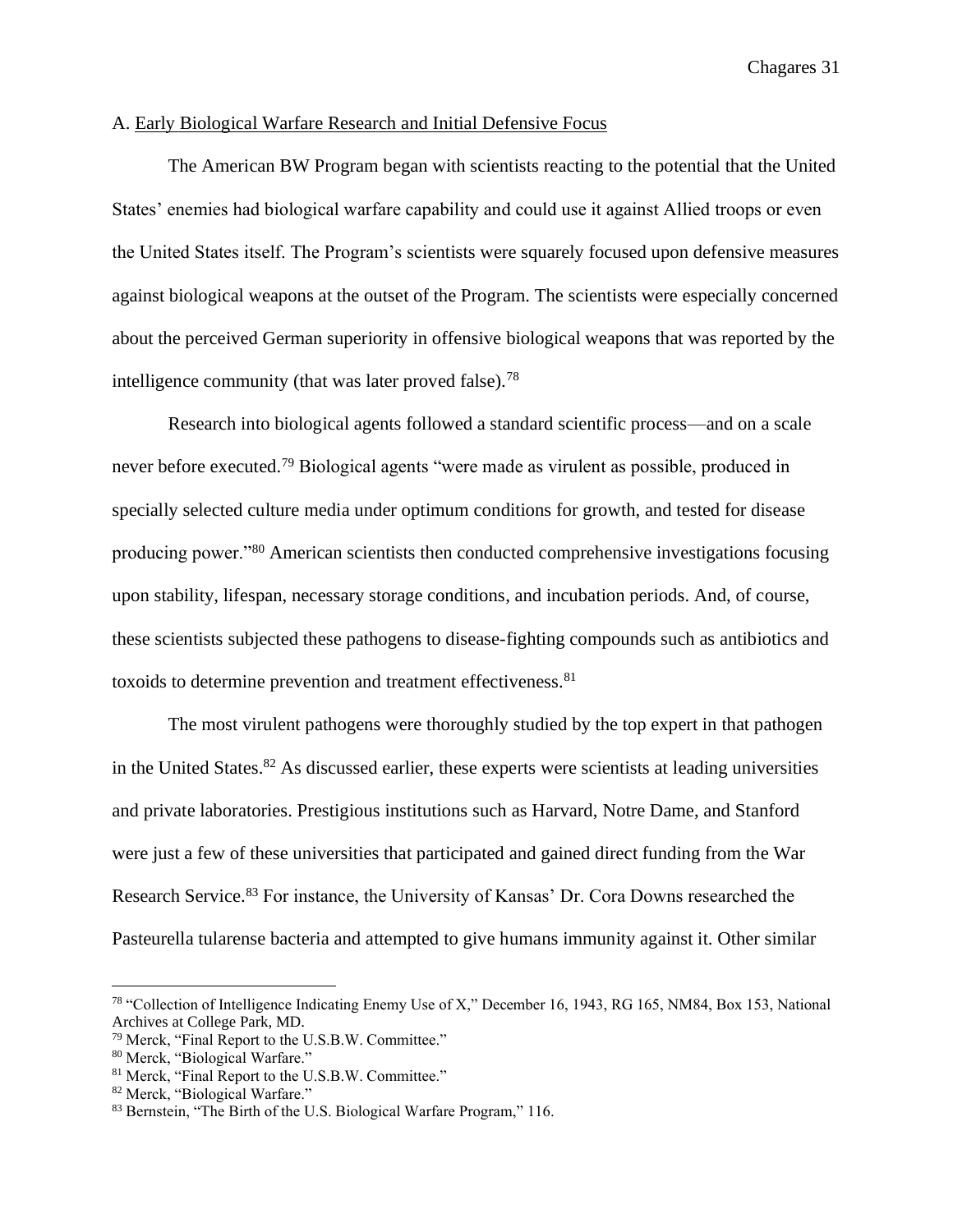projects at American universities aimed to produce immunity to fowl plague and Newcastle disease against poultry. The United States Department of Agriculture (USDA) was also heavily involved in this defensive research. The USDA not only spearheaded much of the defensive research taken on by university scientists, but also conducted valuable research on fungal diseases.<sup>84</sup> Research was conducted on both plants and animals.<sup>85</sup>

Along with focused biological research regarding potential toxoids and vaccines, the American BW Program endeavored to create tactics and measures such as masks and other personal protective equipment to prevent mass casualties on the battlefield due to biological weapons. Scientists at Camp Detrick (and eventually top military leaders including Secretary of War Stimson) were determined, as a result, to teach lower-level officers about biological warfare.<sup>86</sup> Unsurprisingly, many American soldiers and military leaders were not cognizant that there was a biological warfare threat or even understood the notion of biological warfare. This lack of prior information allowed American military strategists to keep valuable information about the American BW Program and biological warfare generally unknown to many lowerranking soldiers (as well as the public more generally). However, the fact that large swaths of the military had no baseline knowledge about this type of warfare would make training against biological warfare even more difficult.<sup>87</sup>

Scientists gave military leaders on the ground information about both potential biological weapons and how these weapons could be used and disseminated. The most common form of

<sup>84</sup> Sec. of War, "Biological Warfare: Memorandum for the Chief of Staff," January 13, 1944, RG 164, NM-84 Box 172, National Archives at College Park, MD.

<sup>85</sup> Merck, "Biological Warfare."

<sup>86</sup> Cap. J. M. Creighton and Col. J. K. Cockrell, "Classification of the Subject Biological Warfare," April 5, 1944, RG 165, NM 84 Box 171, National Archives at College Park, MD; Sec. of War, "Biological Warfare: Memorandum for the Chief of Staff."

<sup>87</sup> Col. O. L. Nelson, "Protection Against Bacteriological Warfare," January 6, 1944, RG 165, NM84, Box 171, National Archives at College Park, MD.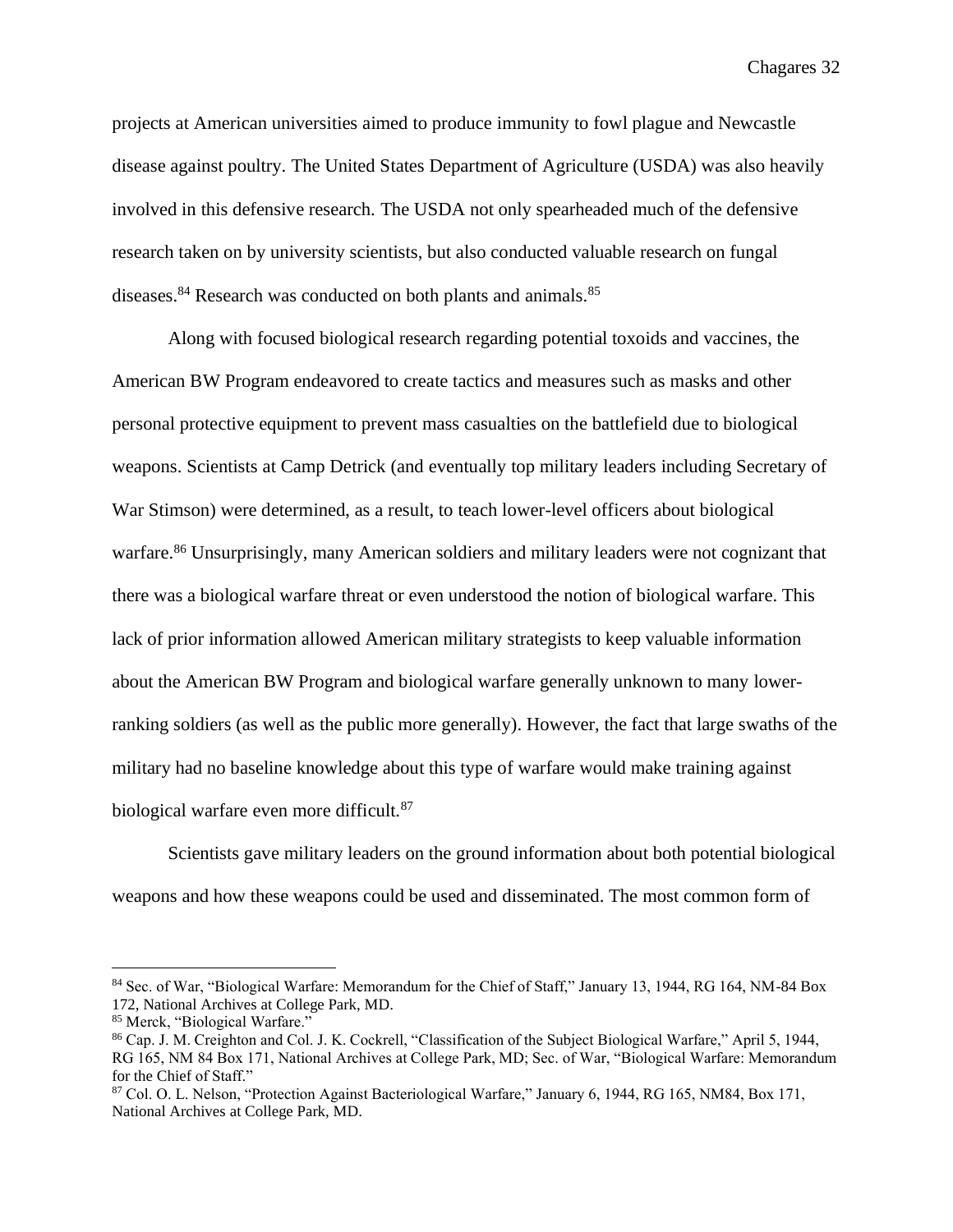dissemination of biological warfare information was through specially curated training manuals given to generals and other, high-ranking military leaders. Program scientists, with the assistance of military strategists, prepared these manuals to educate those in the European and Pacific theaters without disclosing too much about the Program's then-current research. One such manual was titled "Instruction for Defense Against Biological Attack" and outlined the ways in which a biological attack could take place and under what circumstances. While strategic education was far from the preferred method of large-scale protection against biological weapons, many in the Program urged that training programs conducted by the Chemical Warfare Service at Camp Detrick (and other forms of education) be held in case of a possible biological attack. 88

This defensive focus extended to the home front as well. Biological warfare was a real threat to the continental United States, even if America's enemies were thousands of miles away in Europe and Asia. An attack on the American home front was a real and constant concern for those within the Program, scientists and military officials alike, as biological weapons could theoretically be disseminated by small groups of foreign enemies in covert ways. These fears became more explicit when empty Japanese balloons were found in the western United States, prompting an even more comprehensive defensive policy at home.<sup>89</sup> This culminated in a policy of ABW (or anti-biological warfare) across American cities and towns, conducted by military leaders in the Program. This ABW policy aimed to protect those in the continental United States from having their water supplies tampered with as well as protecting other foods and drinks (such as milk). The creators of the ABW policy were also concerned about the products of vital

<sup>88</sup> Ibid.

<sup>89</sup> Lt. Col. William R. Maull, "Preparedness for Defense Against BW," June 23, 1945, RG 160, NM-25 12, Box 77A, National Archives at College Park, MD.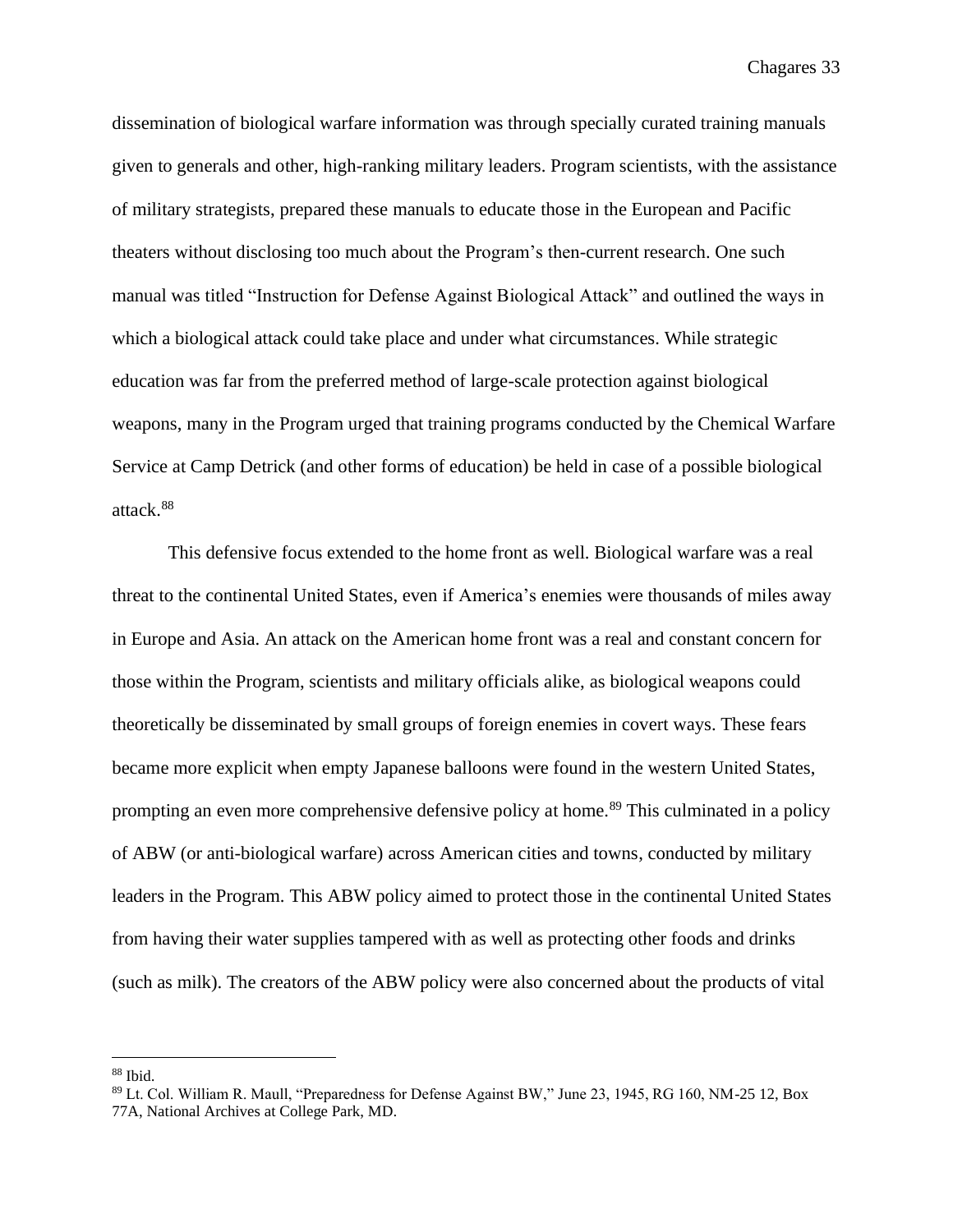industries, such as the pharmaceutical industry, which manufactured drugs and other biological products.<sup>90</sup> Some of these same measures were implemented in military installations abroad and extended to practices by those on the front lines of the War, especially in Asia.

#### B. Defensive Biological Weapons Successes and Limitations

The results of defensive efforts by the American BW Program were nothing short of remarkable. For instance, by the start of 1944, scientists in the Program had already invented a toxoid to prevent what the military called "X" (botulinus toxin) and an antitoxin that could treat X after exposure.<sup>91</sup> Camp Detrick produced enough X toxoid for 700,000 people by April 1944 and by November 1944, enough X toxoid was sent to Europe to inoculate one million people.<sup>92</sup> Medications were also developed to treat exposure to anthrax, glanders, and melioidosis.<sup>93</sup> These breakthroughs were significant in several ways, including that the United States was the only country to have these defensive capabilities, which was confirmed through blood tests taken of captured enemy soldiers.

Great strides were also made in developing air masks and filters, biological detection methods, invention of protective clothing, and decontamination equipment.<sup>94</sup> The military ordered over one million of the newly developed filters and masks by February 1944.<sup>95</sup> The military also ordered thousands of tons of decontaminating bleaching powder that the Program

<sup>90</sup> Sec. of War, "Biological Warfare: Memorandum for the Chief of Staff."

<sup>91 &</sup>quot;Defensive Measures Against Bacteriological Warfare," May 25, 1944, RG 218, UD 92, Box 1, National Archives at College Park, MD.

<sup>92</sup> "First Meeting of United States Biological Warfare Committee"; Brig. Gen. R. C. Ditto, "Progress on B. W. Counter-Measures," February 24, 1944, RG 621, NM-84, Box 171, National Archives at College Park, MD. <sup>93</sup> Lt. Comdr. William B. Sarles, "Camp Detrick Meeting," January 2, 1945, RG 160, NM-25 12, Box 77, National Archives at College Park, MD.

<sup>&</sup>lt;sup>94</sup> Nelson, "Protection Against Bacteriological Warfare"; Sarles, "Camp Detrick Meeting."

<sup>&</sup>lt;sup>95</sup> Brig. Gen. R. C. Ditto, "Progress on B. W. Counter-Measures."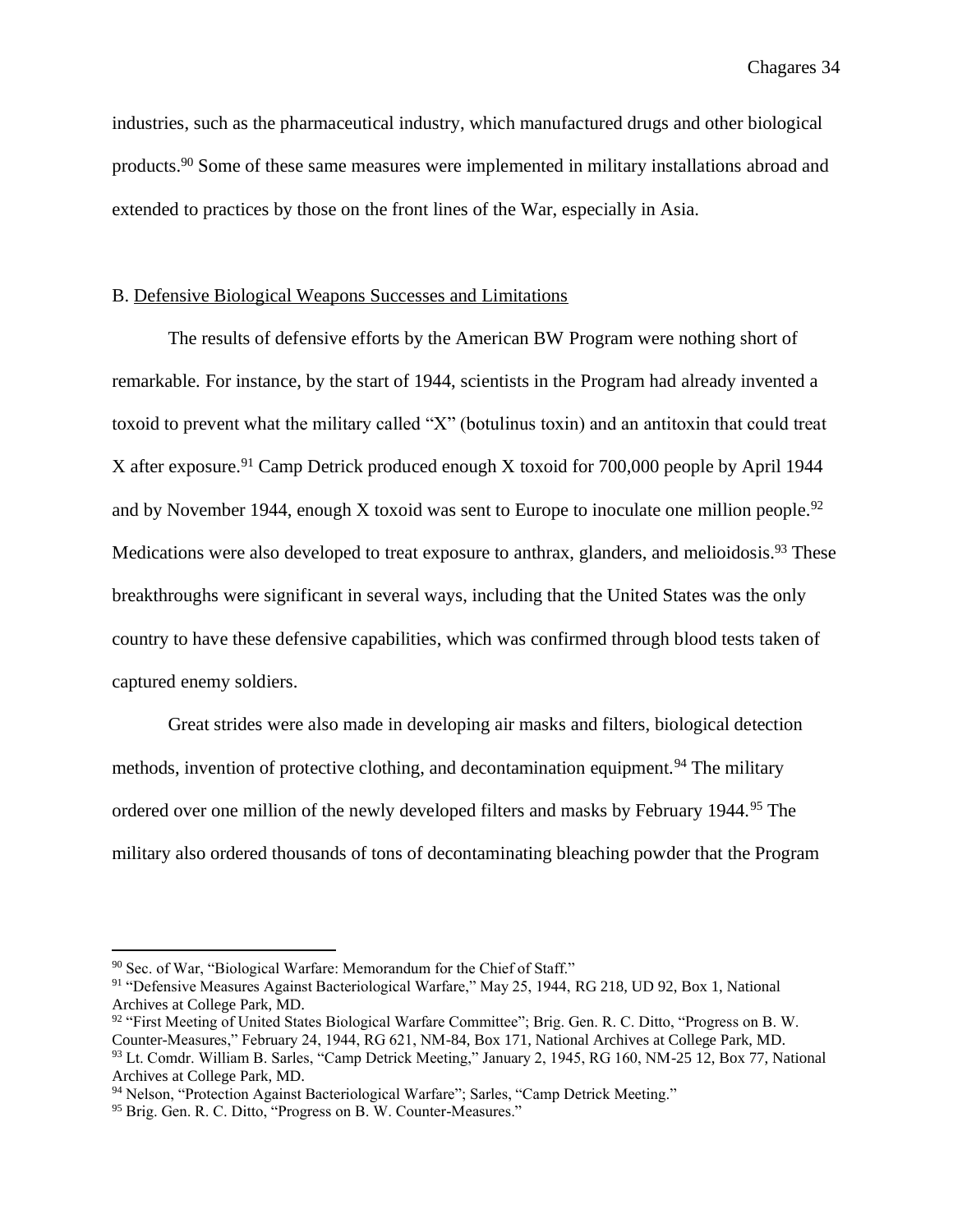developed for various regions in the United States.<sup>96</sup> Indeed, a military shipping order form dated May 18, 1945 reveals that a military facility at 39 Whitehall Street in Manhattan was to receive 4,000 pounds of bleaching powder, as well as seven masks, ten ointment kits, two decontamination kits, and two decontamination brushes. $97$ 

Scientists within the American BW Program realized, however, that it would be very difficult to defend all soldiers, much less all civilians from a biological attack, notwithstanding the advances they had achieved. It was true that toxoids and inoculations had been developed for biological weapons like botulinus, but the developmental process also permitted scientists to begin to understand why this type of warfare was so dangerous and powerful. Physical means such as protective clothing and gas masks were the most reliable and suitable defenses against biological weapons, but even these means would only be useful if one knew an attack was coming and could prepare accordingly. In most cases, the utilization of biological warfare would be incredibly difficult to identify and could have already spread rapidly and inflicted massive damages before officials even realized toxins had been released. As a result, Program scientists and the military were acutely aware of the limitations on defensive measures to biological weapons that had been developed.

#### C. Offensive and Defensive Biological Weapons Research: Intertwined Disciplines

The United States had a policy through much of World War II that it would not use or produce offensive biological weapons.<sup>98</sup> This seemed consistent with what Merck believed was

<sup>96</sup> "Defense Against Bacteriological Agents Introduced by Japanese Balloons," n.d., RG 160, NM-25 12, Box 77A, National Archives at College Park, MD.

<sup>97</sup> Col. T. H. Murphy, "The Special Decontamination Allowance," May 24, 1945, RG 160, NM-25 12, Box 77, National Archives at College Park, MD.

<sup>98</sup> Maj. Gen. Myron C. Cramer, "Destruction of Crops by Chemicals" (Washington, D.C., March 5, 1945), RG 160, NM-25 12, Box 77, National Archives at College Park, MD.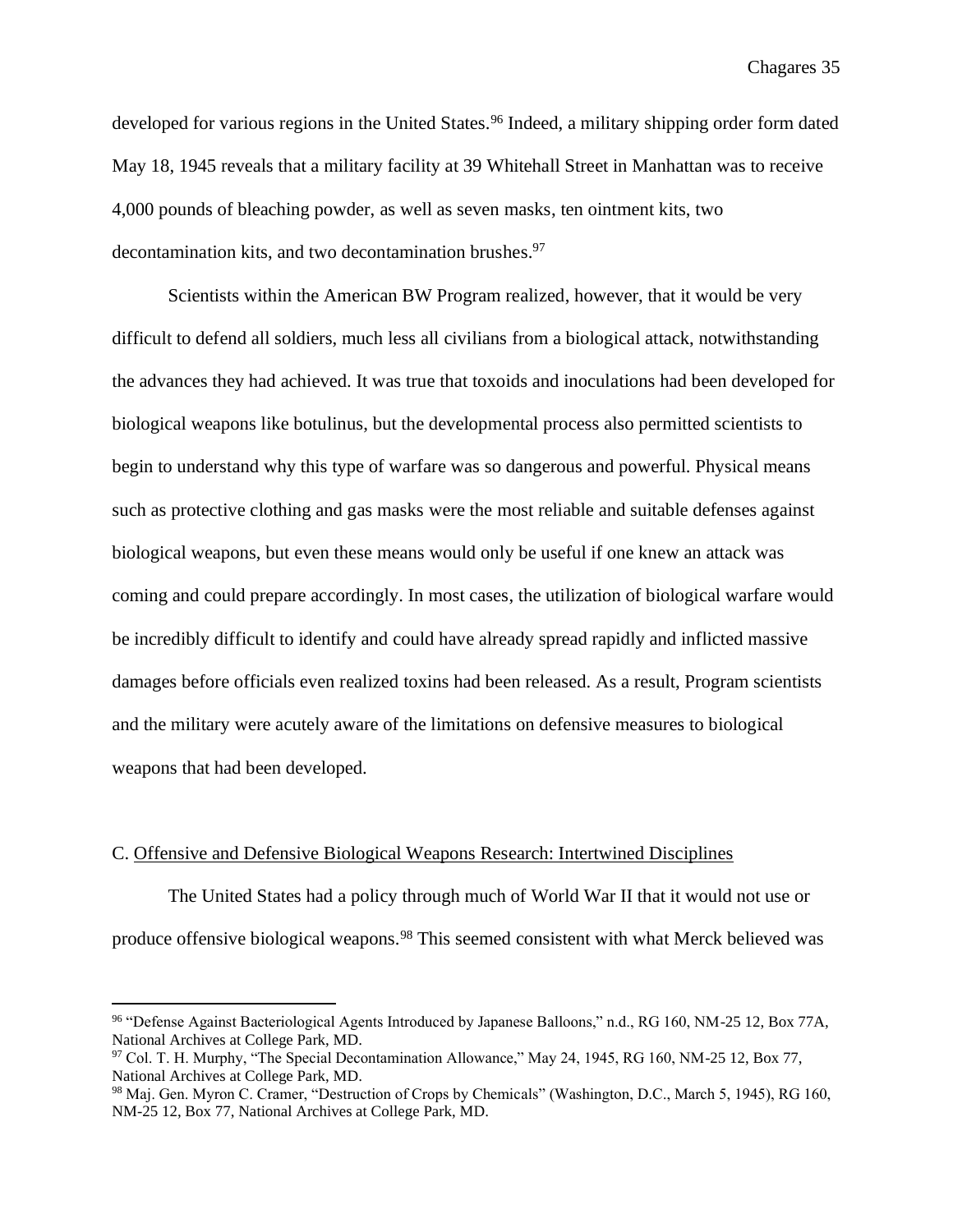the "main objective" of the American BW Program: "to develop methods of defending ourselves against possible enemy use of biological warfare agents."<sup>99</sup> But this United States policy regarding offensive biological weapons was eventually re-examined and abandoned—reluctantly by scientists and eagerly by military officials.

The determinative factor in this change was the difficulty in separating defensive biological weapons research from offensive biological weapons research. Merck, for instance, was forced to concede that "the problems of offense and defense were closely interlinked in all the investigations conducted."<sup>100</sup> This meant that to advance the cause of defending against enemy biological weapons, offensive biological weapons would have to be studied and developed. Indeed, Merck soberly agreed in a letter dated May 16, 1945 that "development of defensive measures against BW necessitate[d] thorough knowledge and investigation of offensive possibilities."<sup>101</sup>

Scientists bristled at the implications of this reality as they foresaw a future where the military would have access to offensive biological weapons. Secretary of War Stimson and other military leaders had already secretly begun to focus upon development of offensive biological weapons. This was evident in Stimson's May 12, 1944 confidential letter to President Roosevelt, where Stimson excitedly advised about "biological agents particularly adapted to military uses...[for] possible retaliation."<sup>102</sup> The President's shift in American BW Program authority from civilians to the military thereafter was largely driven by this new focus on offensive biological weapons, meaning that the prior policy against use or production of offensive weapons

<sup>99</sup> George W. Merck to Sec. Of War Robert P. Patterson, October 24, 1945, RG 164, NM-84 18, National Archives at College Park, MD.

<sup>100</sup> Merck, "Final Report to the U.S.B.W. Committee.".

<sup>101</sup> George W. Merck, "Summary and Estimate of Enemy Intentions and Capabilities in Biological Warfare," May 16, 1945, RG 165, NM84, Box 153, National Archives at College Park, MD.

<sup>102</sup> Sec. of War Henry L. Stimson to President Franklin D. Roosevelt, May 12, 1944.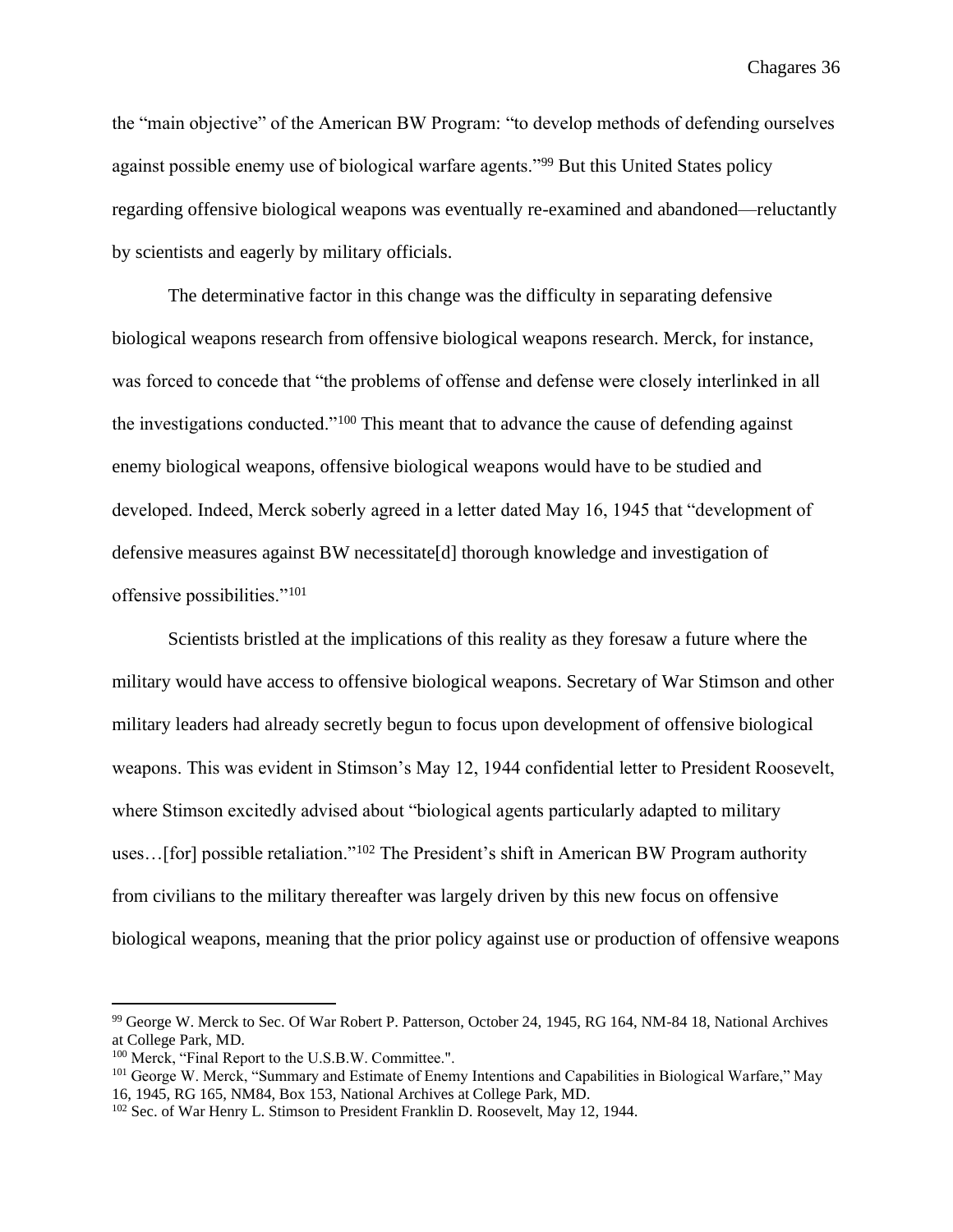was abolished. The military, perhaps to placate the scientists contributing to the Program, continued to embrace the rationale of the connectedness between defensive and offensive research to justify the Program's offensive weapons expansion. As a matter of fact, Stimson relied upon this justification a month after the War had ended to advocate continuation of the Program, pointing out that it was "advisable to continue research and development…of biological warfare including such knowledge of offensive possibilities as may be necessary to prepare adequate defensive possibilities."<sup>103</sup> Scientists and the military alike understood the close connection between development of offensive and defensive biological warfare measures, but their objectives and vision for the direction of the Program differed markedly.<sup>104</sup>

#### D. Offensive Weapons Breakthrough with Dangerous Toxins

When the military assumed control of the Program in June 1944, an emphasis on offensive biological warfare measures became a priority. In fact, this new commitment to developing offensive capabilities progressed to a point where American officials were worried that defensive research would hold back researchers from perfecting offensive weapons, a complete reversal of the original goal of developing defenses against other countries' thensuperior biological weapons.<sup>105</sup> But consistent with its prior skepticism, military officials remained concerned about how to deploy biological agents.

One of the first toxins that the American BW Program discovered could be useful as an offensive biological toxin was anthrax. Anthrax is a highly toxic bacterial disease that can be contracted through cuts in one's skin or through digestive and respiratory systems. In terms of

<sup>103</sup> Merck, "Final Report to the U.S.B.W. Committee."

<sup>104</sup> Endicott and Hagerman, *The United States and Biological Warfare,* 28.

<sup>&</sup>lt;sup>105</sup> "Directive: Formation of The Panel on Program", January 20, 1948.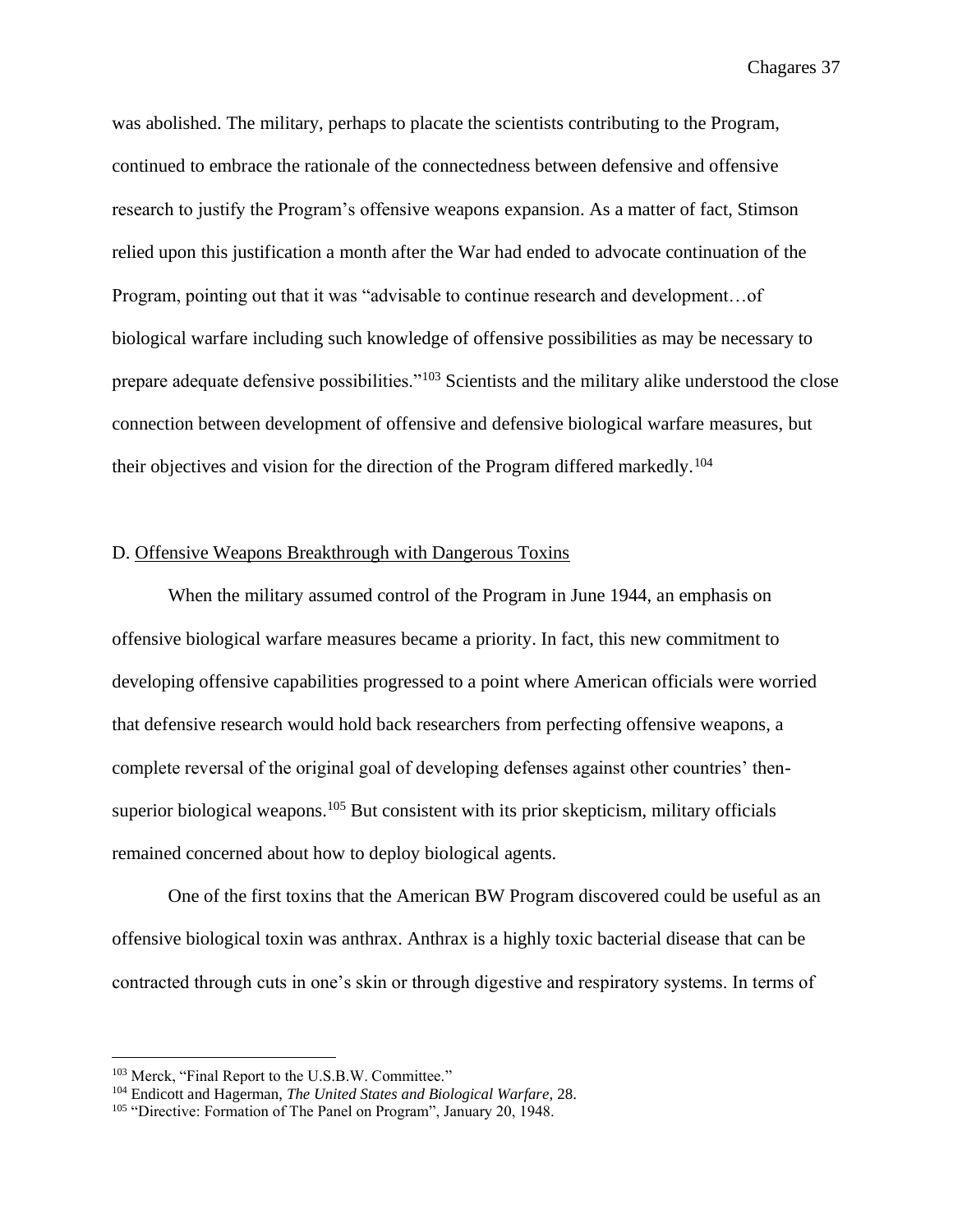disseminating it for offensive purposes, the Program discovered that anthrax could be released in dust or liquid form from the air.<sup>106</sup> This made anthrax very useful and very versatile. There was little defense against anthrax, though it could be defended against through protective clothing and masks. Eventually, a toxoid against anthrax was created and produced, but it was not as effective as many in the Program would have liked. Thus, if anthrax was used in a military setting, some soldiers could have been protected if they were immunized or were given proper protective equipment. However, such measures were simply not feasible as a defense for civilian populations.<sup>107</sup>

Along with the incomplete defenses against anthrax, researchers were concerned about anthrax's potential to spread. While Program scientists represented that the use of anthrax offensively "will not set up an epidemic and therefore presents no such danger to the side employing it," some were worried that heavy winds could spread the toxin. For example, scientists conceded that anthrax was "subject to air currents and may be blown for considerable distances. It has been shown, for example, that animals accidentally exposed 12 miles from the point of explosion of one four-pound bomb have contracted anthrax."<sup>108</sup> Anthrax ultimately was considered desirable because it was extremely poisonous and the United States already "ha[d] the means of producing this in large quantities."<sup>109</sup> American officials were also confident that German and Japanese soldiers had not been inoculated against anthrax, further making it an attractive offensive option.

Another breakthrough was made with the botulinus toxin. Similar to anthrax, botulinus could be contracted through bodily cuts or by ingestion in the digestive or respiratory systems.

 $109$  Ibid.

 $106$  "Probable Biological Agents Which May Be Employed by the Enemy."

 $107$  Ibid.

 $108$  Ibid.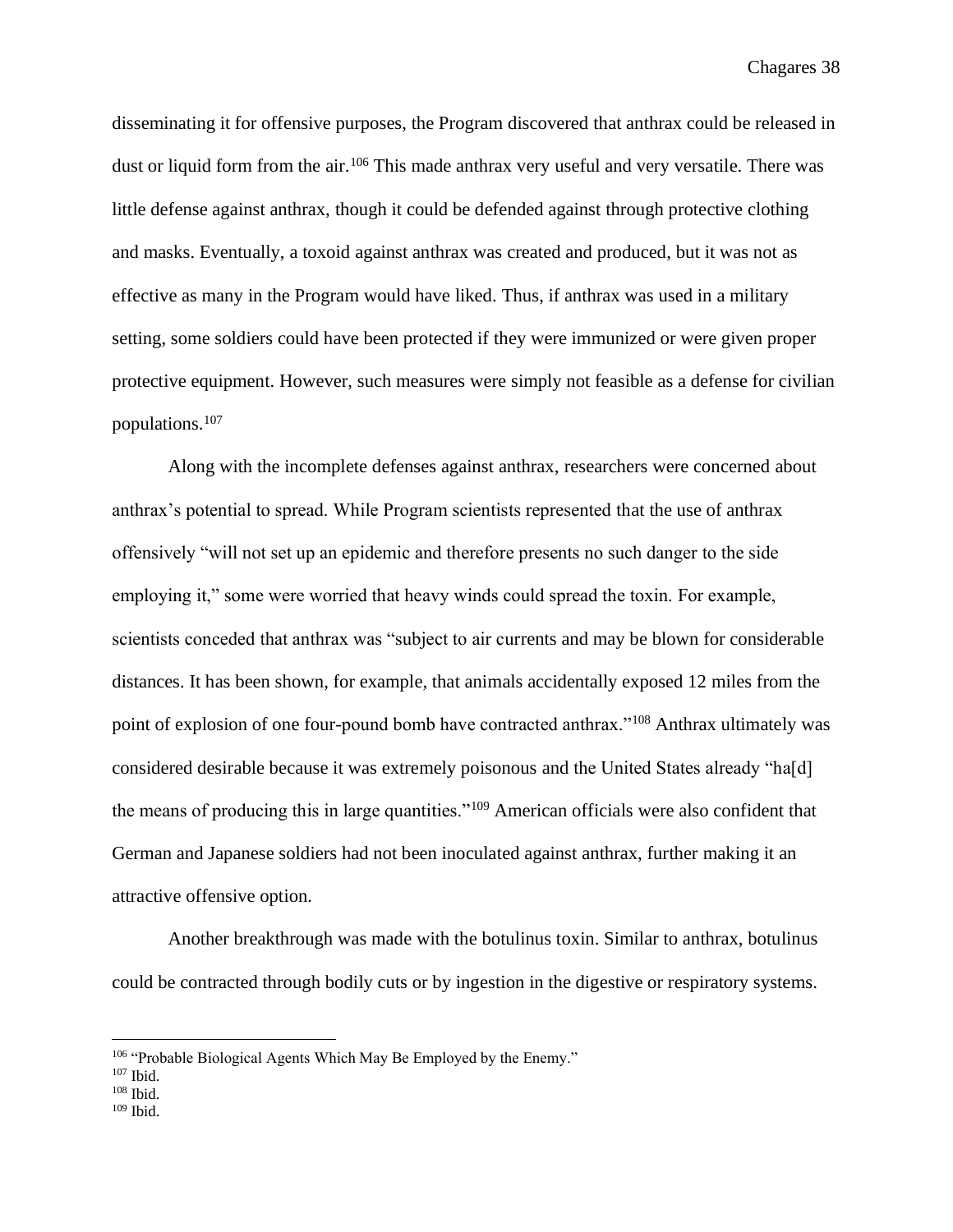The toxicity of botulinus was the same regardless of how a person contracted it. Personal protective measures were crucial defenses against this toxin, and new masks that could filter out dangerous particles were specifically developed and produced for defense against botulinus.<sup>110</sup> Like anthrax, botulinus toxin could be deployed by the air as a powder or liquid.<sup>111</sup> Botulinus toxin was unique in that a toxoid was developed that could provide immunity to those who received it. Unfortunately, this immunity would need to be developed over several months and required numerous immunizations. Also, there were at least five different types of botulinus toxin, so the United States could only immunize their troops effectively against certain strains. Two specific strains were especially potent, and the United States aimed their defensive measures on protecting against those specifically.<sup>112</sup>

American scientists were impressed with botulinus' high stability and the fact that it could be easily stored (allowing it to be utilized in distant parts of the world). It was also far more lethal than any chemical used in World War I. The British were very successful in their botulinus research. Specifically, the British saw botulinus as the preferred offensive biological weapon while the American BW Program was much more focused on anthrax.<sup>113</sup>

Numerous other toxins were researched and considered for offensive biological warfare. These included tularemia, brucellosis, plague, glanders, Rift Valley fever, yellow fever, typhus, psittacosis, and dengue fever. While these toxins were all dangerous, a crucial downside to these toxins was the possibility that they could cause epidemics. As one American scientist recognized, "[m]any of these agents are transmissible from man to man and might start a large-

<sup>&</sup>lt;sup>110</sup> Nelson, "Protection Against Bacteriological Warfare."

<sup>111</sup> "Probable Biological Agents Which May Be Employed by the Enemy."

 $112$  Ibid.

<sup>113</sup> "First Meeting of United States Biological Warfare Committee."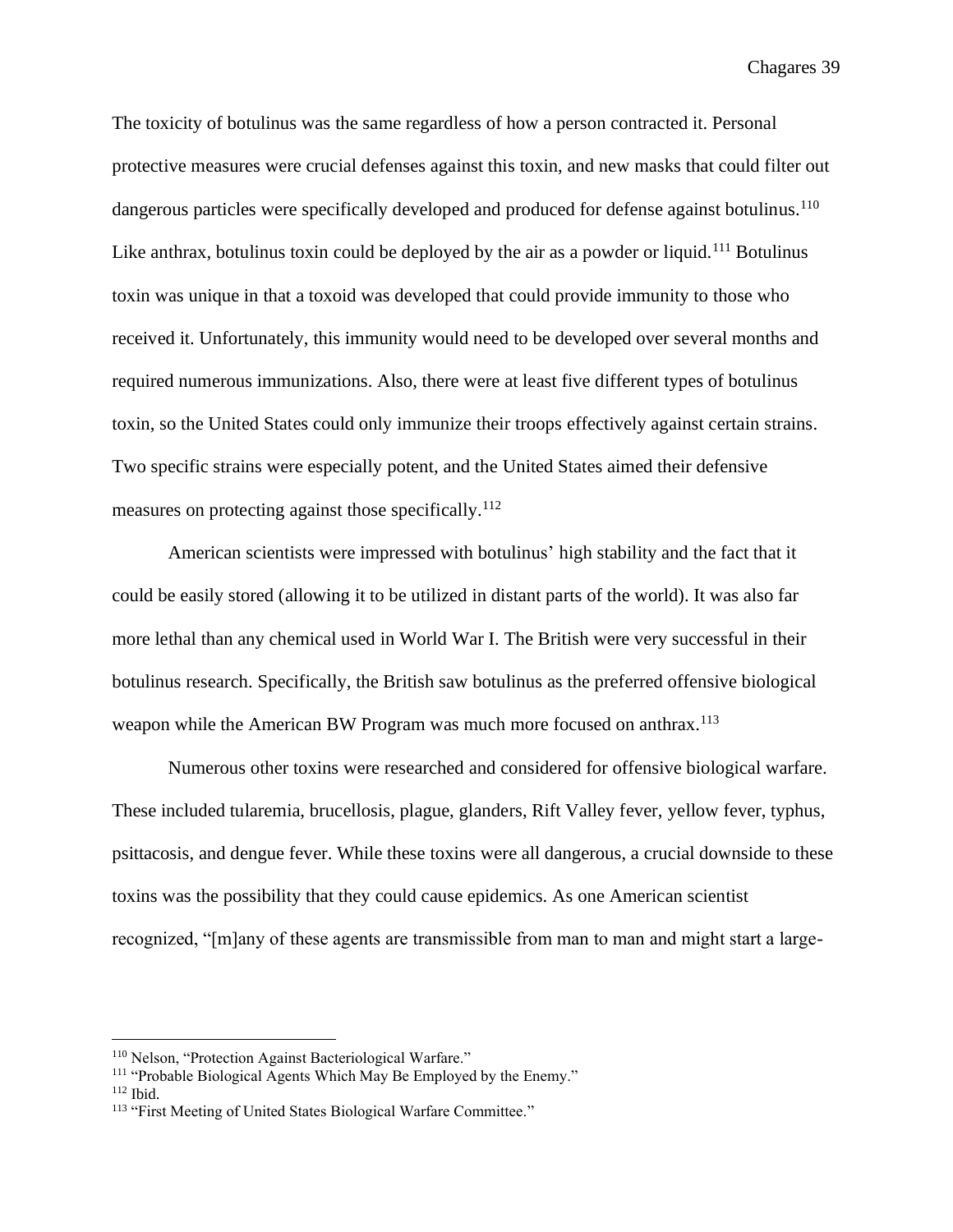scale epidemic," something that the United States greatly feared.<sup>114</sup> Other factors militating against development of these toxins for possible offensive weaponry were their lack of stability and difficulty to produce. Further, it would have been much more difficult to disseminate these toxins in comparison to anthrax and botulinus, which were both very versatile.

The American BW Program ultimately prioritized offensive biological "agents that exhibit[ed] the best large scale possibilities," and anthrax and botulinus toxin fit the bill.<sup>115</sup> Both of these toxins were researched and tested and by 1944, American officials were confident that they could be used offensively.<sup>116</sup> As was observed in a New Developments Division report about potential biological weapons that could be used on January 1, 1944, "[t]hese two agents [anthrax and botulinus toxin] have graduated in our country from the stage of laboratory experiments and are well off into the pilot plant stage, and the time is now short before it will be possible, if necessary, to put these in large production."<sup>117</sup> The United States was thus able to begin large-scale production of these agents that were highly toxic to humans and animals.

#### E. Crop Destruction: A New (and Preferred) Form of Biological Warfare

Running parallel to research and development of anthrax and botulinus toxin for offensive weaponry were new crop destroying toxins. This form of biological warfare was new to many American scientists and military officials who viewed these toxins as a preferable alternative to biological weapons that would cause direct harm to humans and animals. Crop destroying toxins could cripple a country and its food supplies, achieving military objectives in a

<sup>&</sup>lt;sup>114</sup> "Probable Biological Agents Which May Be Employed by the Enemy."

<sup>115</sup> Ibid.

<sup>116</sup> Porter, "Biological Warfare: History, Present Status, Plans for the Future."

<sup>&</sup>lt;sup>117</sup> "Probable Biological Agents Which May Be Employed by the Enemy."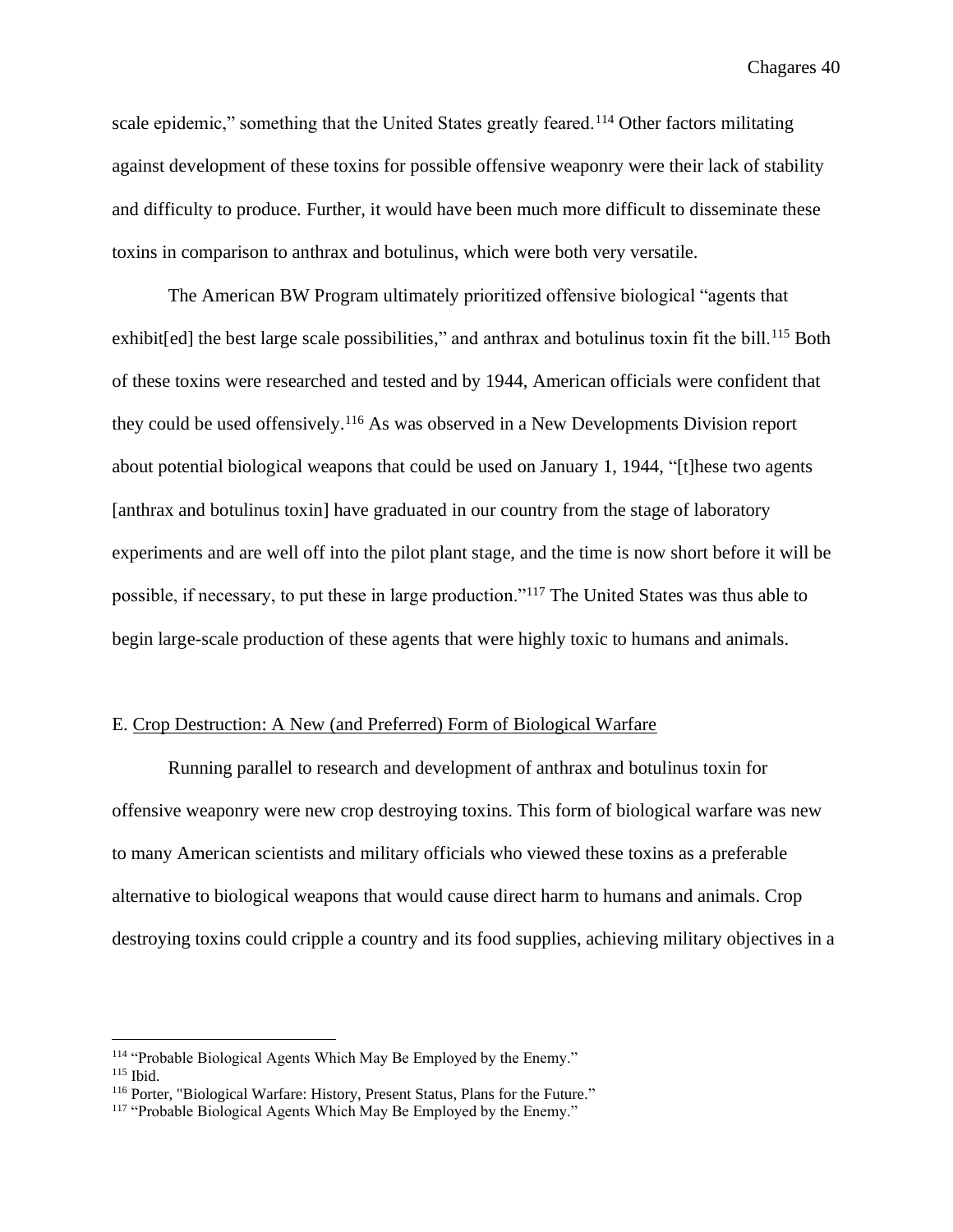different way.<sup>118</sup> This consideration would become particularly critical in American policymakers' decision-making, as they believed that harming crops was quite different and permissible in comparison to biological agents that directly harmed humans and animals.

American scientists conducted intensive experimentation on crop destroying toxins. One goal of these experiments was "to determine the feasibility of accomplishing severe injury or destruction of [] food crops by the application of growth-inhibiting (LN) compounds in static trials."<sup>119</sup> While some crops were not susceptible to toxins, there was a vast array of crops that could be severely damaged by these toxins, especially in tropical areas.<sup>120</sup> There were repeated successful experiments and field tests on crop destroying toxins, but scientists were still uncertain about the extent of the effects of these toxins on both soil and water. Scientists were concerned that these toxins could spread into local water reserves and harm local residents.<sup>121</sup> As a result, scientists within the American BW Program believed that if these weapons were to be used, they would need to be deployed with great precision. Even then, there would still be uncertainty as to just how lethal and widespread the effects would be.

American policymakers warmed to the idea of offensive biological warfare against crops, citing the fact that massive crop destruction was not new in world history. For instance, William Diehl, a member of the United States Air Force, pointed to well-known instances such as the potato famine in Ireland and the chestnut blight in the United States.<sup>122</sup> These botanical destructions "caus[ed] major economic derangements" and affected the morale of those

<sup>&</sup>lt;sup>118</sup> Edmund B. Lambert to Admiral William D. Leahy, "Confidential Memorandum," Memorandum, August 4, 1942, RG 218, UD 92, Box 19, National Archives at College Park, MD.

<sup>&</sup>lt;sup>119</sup> Chemical Defense Research Establishment, "Destruction of Tropical Crops with Growth-Inhibiting Agents (Special Report #64)" (South India, May 1945), RG 175, NM84, Box 3, National Archives at College Park, MD.  $120$  Ibid.

 $121$  "Crop Destruction by Chemical Agents (Special Report #79)," n.d., RG 175, NM84, National Archives at College Park, MD.

<sup>122</sup> William W. Diehl to Admiral William D. Leahy, "(N-37) Confidential Memorandum," Memorandum, August 4, 1942.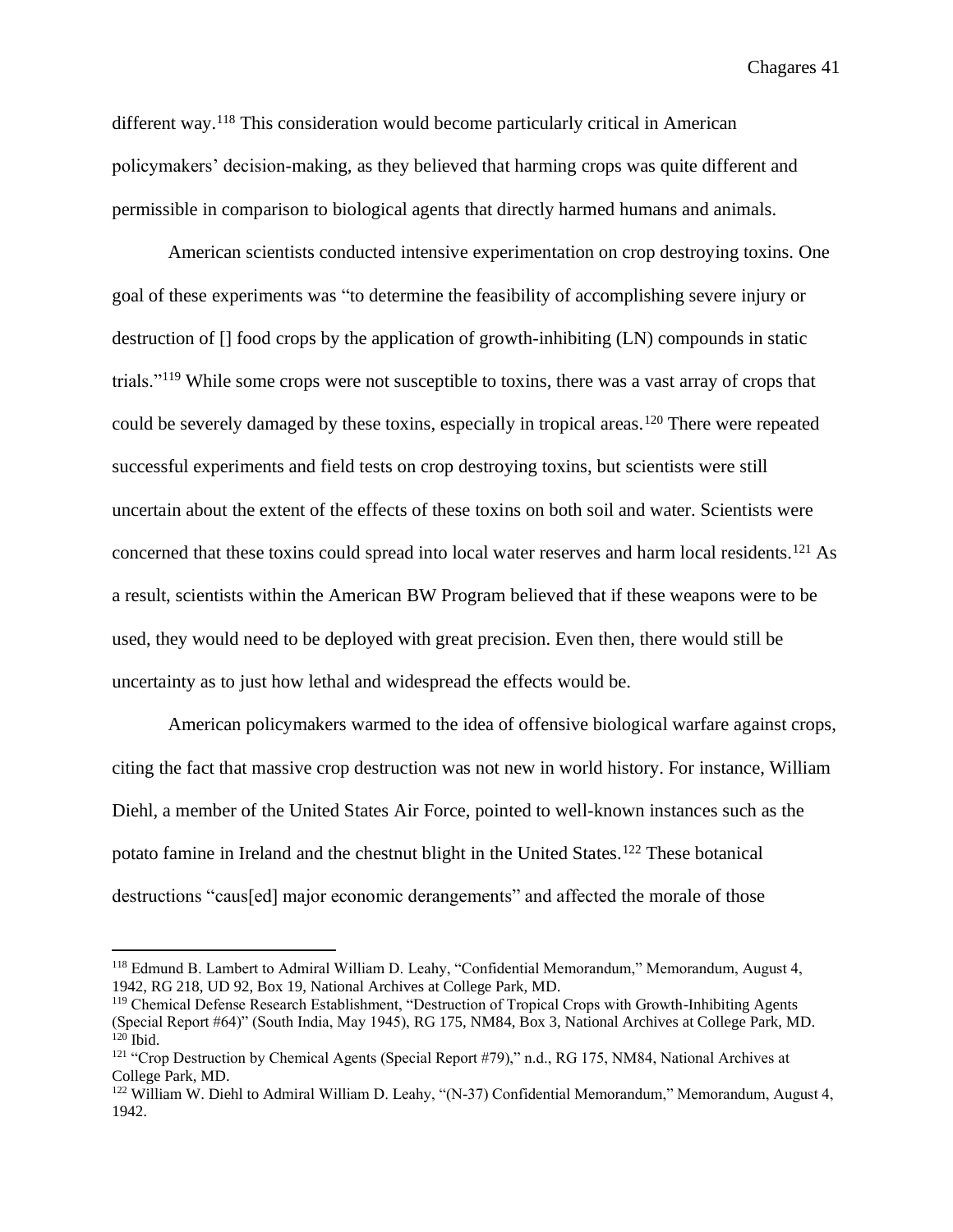countries. The potential of crop-destroying offensive warfare excited many in the American military, as it did not involve the harming of humans or animals (again, not in a direct sense like anthrax or botulinus toxin).

The Department of Agriculture was central to many of the American BW Program's defensive efforts of biological warfare, but it was purposely left out of offensive research and development. The Department's mission was to advance science to preserve crops, and the destruction of crops was thus antithetical to this purpose. Edmund Lambert of the United States Air Force wrote:

Perhaps the time is at hand when, as in chemistry, physics, and engineering, it is practicable and also necessary to reverse the constructive role of these sciences and employ biological agents to destroy the materials upon which the enemy depends for making war. It should be emphasized that none of the biological agents contemplated for this purpose affect the health of man or animals.<sup>123</sup>

Other Government officials feared that the Department of Agriculture's complicity in this offensive research and development would taint its international reputation forever because it "participate[d] in a[] program of the purposeful spread of plant pests."<sup>124</sup>

A major advantage of these crop destroying toxins was their availability and cheap price.

Numerous scientists noted how the United States already had large quantities of these crop

destroying toxins and could thus manufacture offensive weaponry of this kind easily.

Additionally, using this type of biological warfare would be much cheaper as compared to more

expensive toxins such as anthrax.<sup>125</sup> Diehl and Lambert even believed that the United States

<sup>123</sup> Lambert to Leahy, "Confidential Memorandum,", August 4, 1942.

 $124$  Ibid.

<sup>125</sup> William W. Diehl, Edmund B. Lambert, and Freeman Weiss, "Plan for a 3-Way Attack by Biological Agents on the Sugar Beet Crop of Axis Nations in Europe in 1943," August 5, 1942, RG 218, UD 92, Box 19, National Archives at College Park, MD.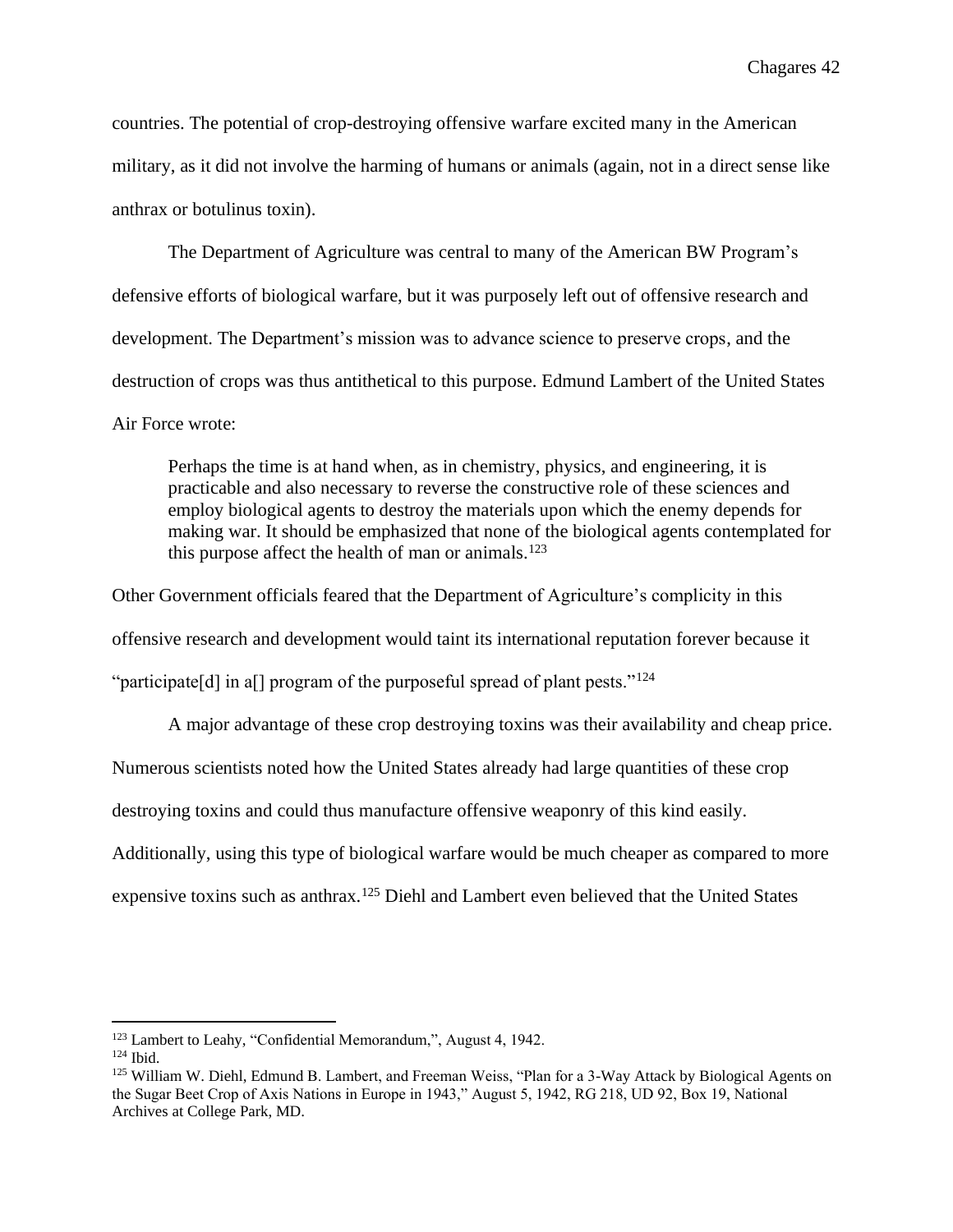could stop the spread of these crop destroying toxins in the post-war period, which was wishful thinking as these toxins could spread quite easily and quickly.<sup>126</sup>

# F. Affirmation of American Capability: Large Scale Production of Offensive Biological Weapons

Correspondence amongst those in the Program and military officials by 1944 demonstrate an understanding that biological agents such as anthrax, botulinus, and crop destroying toxins were viable offensive biological weapons. The next step in developing this aspect of the American BW Program was producing these materials and weapons in the event they would be deployed. As discussed earlier, the American BW Program had its main production center in Indiana at the Vigo Ordnance Plant. The Vigo plant was utilized for both the large-scale production of botulinus toxin and the toxoids to combat this toxin. Mass production of biological weapons at Vigo started after the plant's transition away from conventional weapons in 1942 and it quickly became a crucial production facility for the Program.<sup>127</sup> Astonishingly, at the height of its production in 1945, the Vigo Plant produced enough botulinus (and eventually anthrax) to fill 500,000 bombs per month.<sup>128</sup>

The production of offensive and defensive biological weapons was taking place at locations other than Vigo. Camp Detrick, for instance, briefly doubled as a production facility.<sup>129</sup> Biological weapons were also being mass produced in private pharmaceutical plants. One such plant was the Dow Chemical Company plant in Michigan. The United States contracted with Dow Chemical to produce 500 pounds of 2-4 dichlorophenoxyacetic acid per day, a toxin that

 $126$  Ibid.

<sup>127</sup> Guillemin, *Biological Weapons,* 69.

<sup>128</sup> "First Meeting of United States Biological Warfare Committee."

<sup>&</sup>lt;sup>129</sup> Porter, "Biological Warfare: History, Present Status, Plans for the Future.".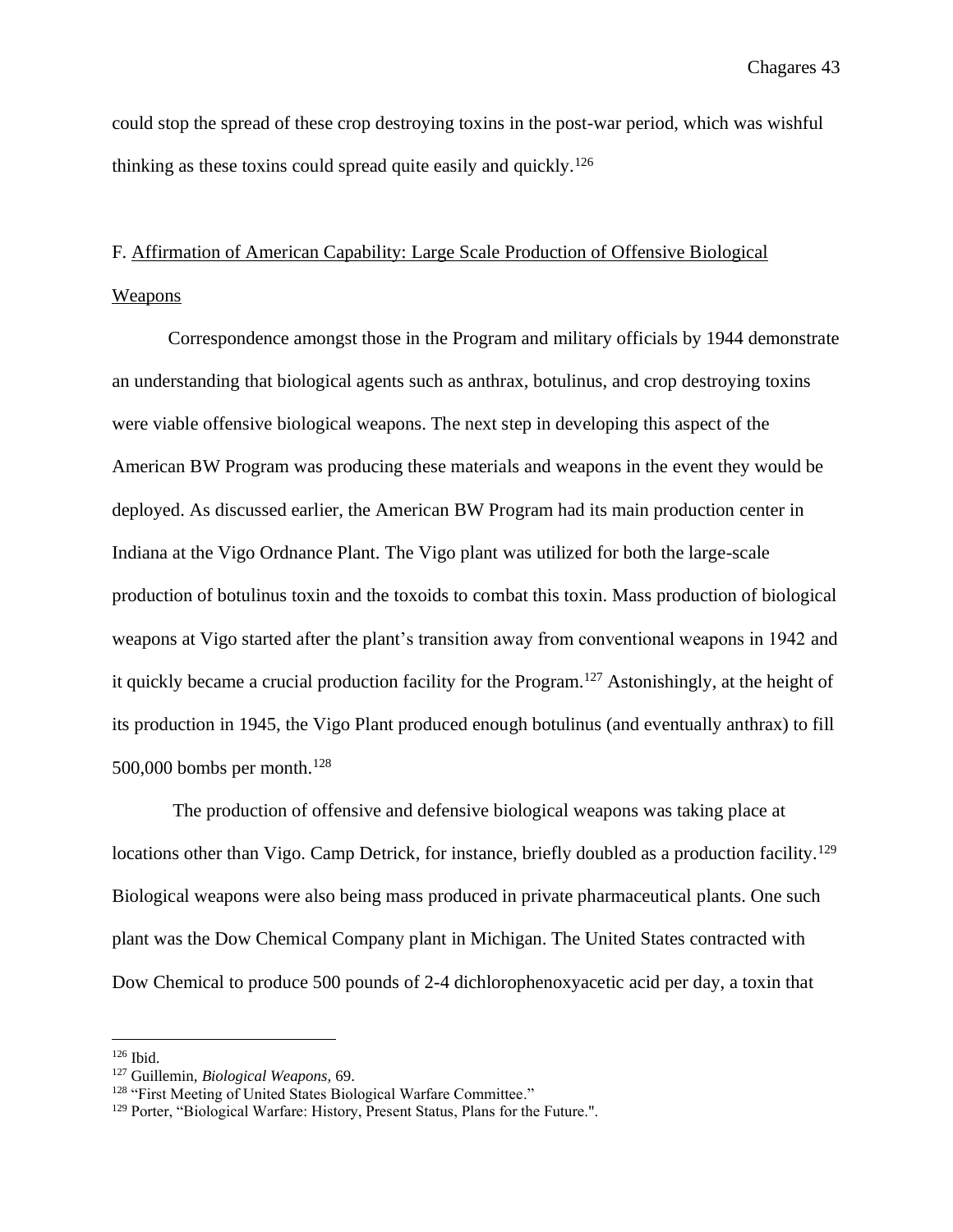would cause uncontrolled growth of weeds and other plants leading to death.<sup>130</sup> It was becoming clear that the American BW Program had not only succeeded in researching and developing biological weapons for offensive use, but also it actively produced significant quantities of these weapons on a large scale. This evidence confirms that the United States developed and possessed operational offensive biological weapons during World War II.

#### G. Conclusion

After a matter of only several years, the American BW Program had made immense progress in biological weapons research. The Program was formed and discovered ways to defend United States soldiers and civilians against biological warfare and learned that it would be difficult in many cases to stop a biological warfare attack without prior knowledge of it. The United States then—under the control of the military—focused much of its attention on offensive biological weapons research. In this aspect of biological warfare research, the Program was highly successful and showed much promise. In the last year of World War II, the United States had offensive biological weapons capability with agents such as anthrax, botulinus toxin, and crop destroying toxins produced and ready for deployment. The next logical question is clear: did the United States military plan to use these offensive biological weapons during the War?

<sup>130</sup> Comdr. William B. Sarles, "Report of Meeting" (Washington, D.C., March 9, 1945), RG 160, NM-25 12, Box 77, National Archives at College Park, MD.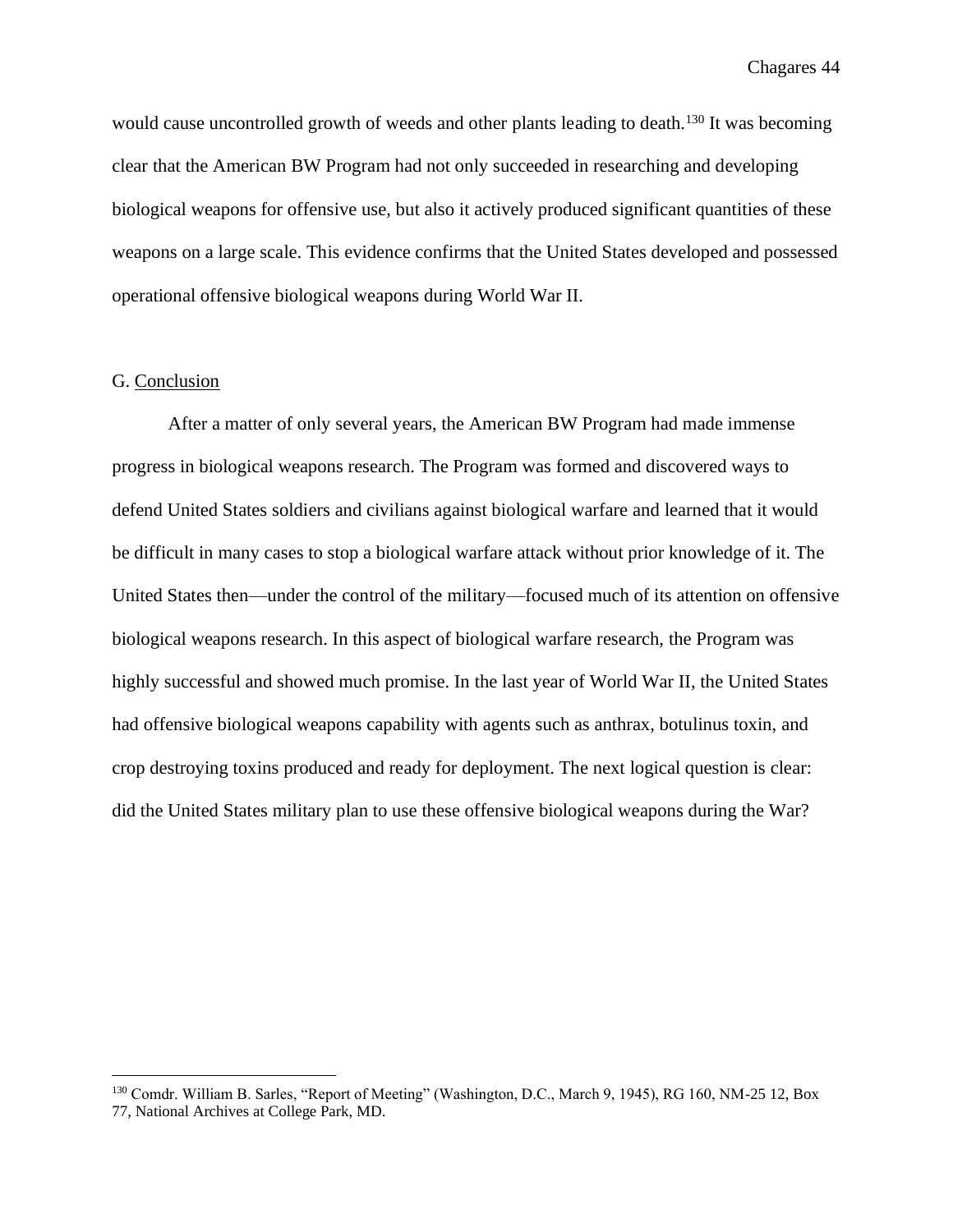## IV. Planning an Offensive Biological Warfare Attack Against Germany, Japan, or Both?

**\_\_\_\_\_\_\_\_\_\_\_\_\_\_\_\_\_\_\_\_\_\_\_\_\_\_\_\_\_\_\_\_\_\_\_\_\_\_\_\_\_\_\_\_\_\_\_\_\_\_\_\_\_\_\_\_\_\_\_\_\_\_\_\_\_\_\_\_\_\_\_\_\_\_\_\_\_\_**

By late 1944, the American BW Program had progressed well beyond expectations and by early 1945, operational biological weapons were being produced in high volumes. Three biological agents—anthrax, botulinus toxin, and crop destroying toxins—were considered the most viable for offensive use following extensive research and development. But were there plans to deploy these biological weapons during World War II?

This section advances the argument that the United States military formulated plans to use its newly developed biological weapons against its enemies during World War II in 1945. Declassified documents reveal that military leaders considered strategic and moral factors and even legal prohibitions when contemplating use of biological weapons. Further, declassified documents demonstrate that military leaders prepared example plans for offensive biological warfare in both the European and Pacific theaters during World War II. The most advanced planning involved the use of crop destroying toxins in the Pacific theater to compromise Japan's food supply and the food supply on Pacific islands controlled by the Japanese. This section concludes with the claim that the United States was prepared to use biological weapons and had the War not ended, the United States would have, at a minimum, deployed crop destroying toxins in the Pacific theater.

#### A. United States Considerations Underlying Offensive Biological Warfare Use

Informal United States policy until April 1944 dictated that it would only consider using biological weapons as a retaliatory measure. In fact, an internal proposal was drafted for possible public dissemination that would explicitly provide: "The United States does not intend to use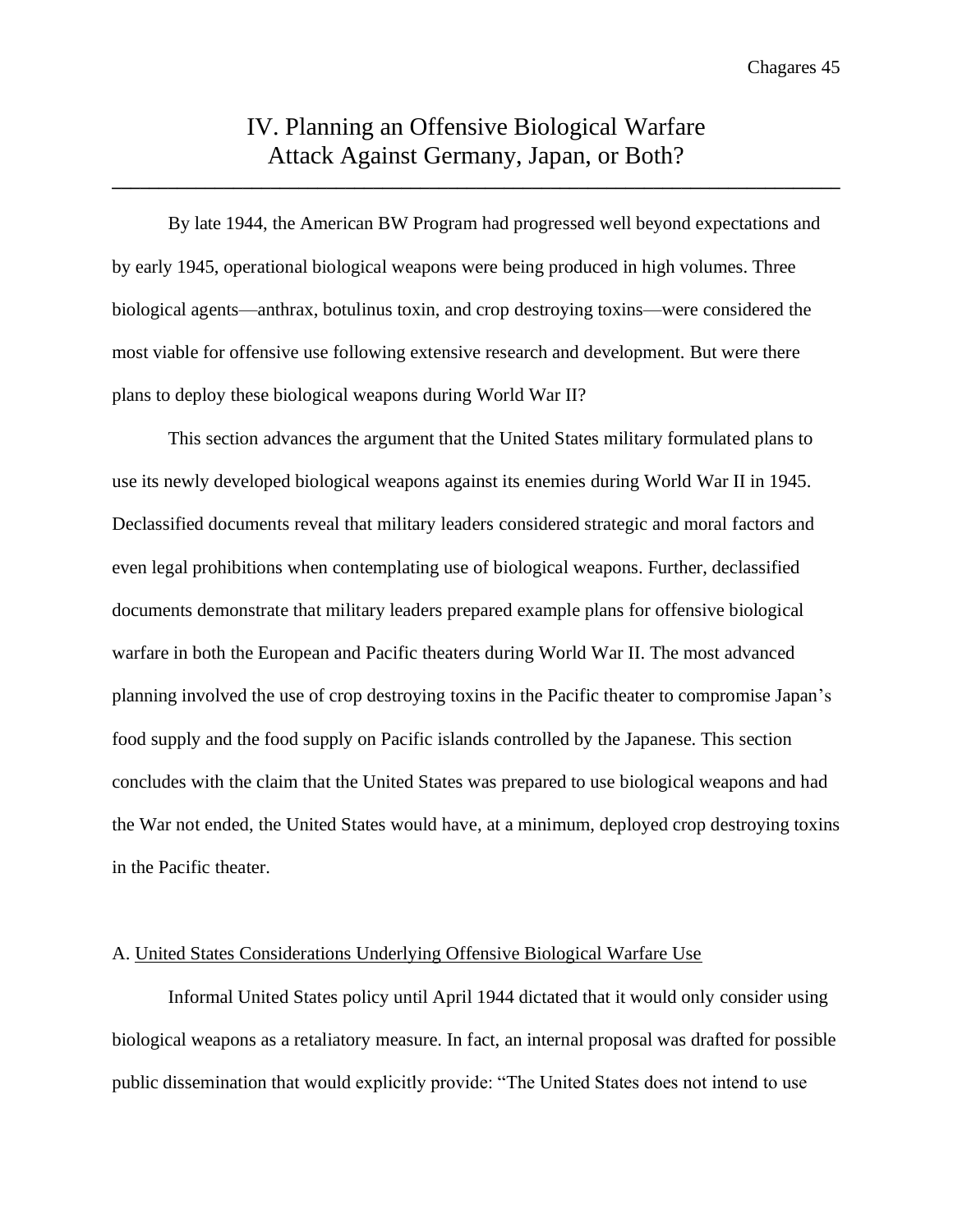biological weapons unless forced to do so in retaliation by reason of its use by the enemy."<sup>131</sup> But with a highly successful and operational offensive biological weapons program soon to be at their disposal, the Joint Chiefs of Staff balked in April 1944. Their concern was not to "bind ourselves" to retaliatory use only.<sup>132</sup> As a result, no offensive biological weapons policy was ever promulgated during World War II, leaving open the possibility of first use by the United States.

The advantages of offensive biological weapons were attractive to military leaders. Unlike use of conventional bombs against human populations, the benefits of offensive biological warfare included preservation of ports, communications outposts, factories, and other assets. Such structures could be subsequently inhabited and used by United States personnel.<sup>133</sup> In addition, United States troops would be subject to far less danger if biological warfare was employed. The military believed that biological agents could be deployed surreptitiously, allowing United States troops to exit quickly. Biological agents only later would be detected and the harm to the enemy would only be realized when United States troops returned safely to Allied outposts.<sup>134</sup> Further, the costs associated with offensive biological warfare were low, especially when considering the damage caused by atomic weapons and the casualties that would be incurred during a full-scale invasion.<sup>135</sup>

Moral factors were also considered in favor of employing offensive biological warfare. These concerns were summarized by the Surgeon General in 1945. He posited that causing the enemy to be ill or die from disease was more humane than, for instance, destroying their bodies

<sup>131</sup> Maj. Gen. S. G. Henry to Chief of Staff, "Biological Warfare," April 10, 1944, RG 218, UD 92 Box 1, National Archives at College Park, MD.

<sup>132</sup> Ibid.

<sup>133</sup> O.C. Woolpert, "Talk by Dr. O.C. Woolpert" (June 10, 1946), RG 160, NM-25 12, Box 77A, National Archives at College Park, MD.

<sup>134</sup> W.R.S. to Colonel B. L. Lucas, "Memorandum," February 18, 1944, RG 218, UD 92, National Archives at College Park, MD.

<sup>&</sup>lt;sup>135</sup> Merck, "Final Report to the U.S.B.W. Committee."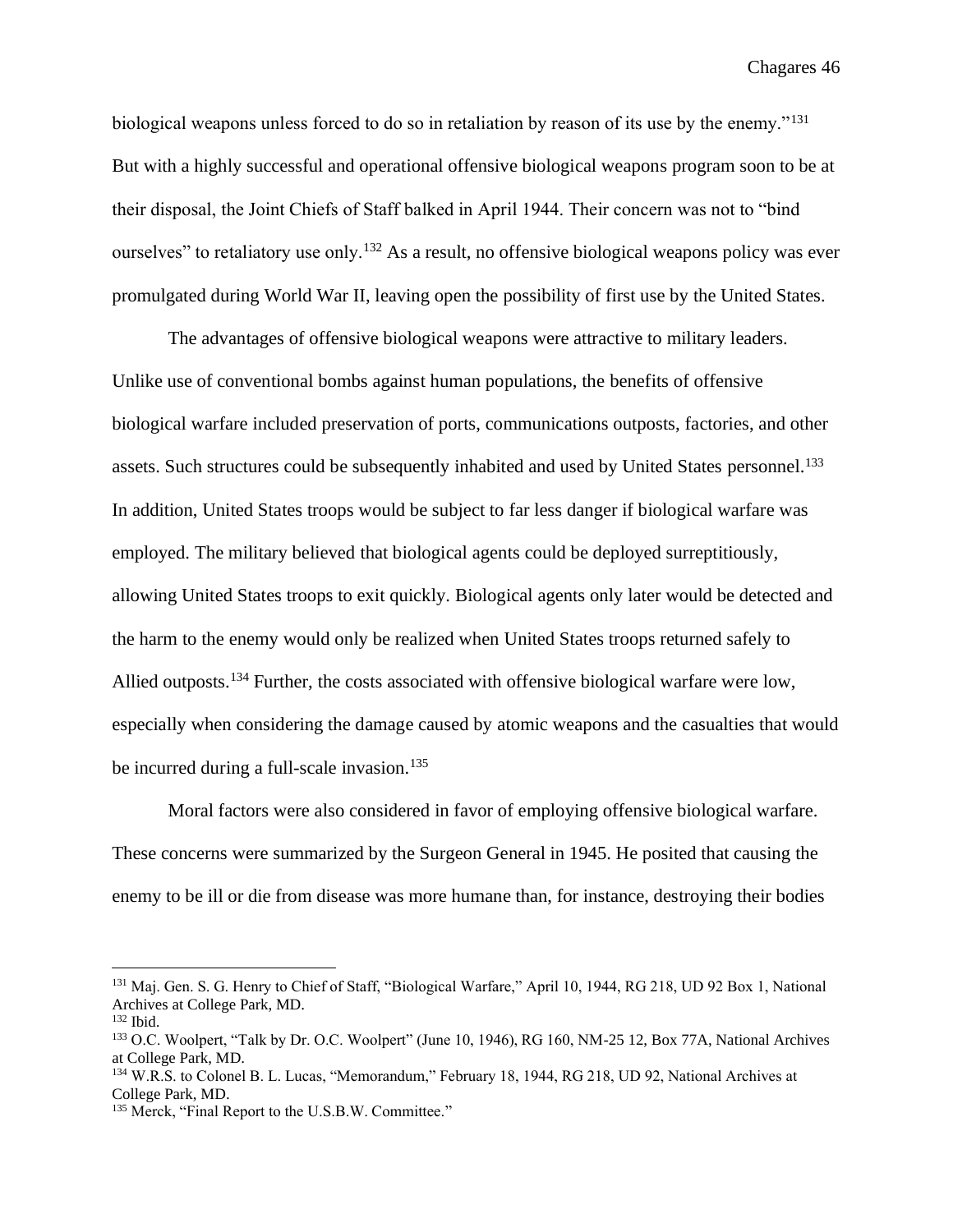with bombs or shrapnel or burning them alive with flame throwers.<sup>136</sup> Further, he noted that "[d]estroying [the enemy's] domestic animals and crops on his farms by biological attack" is far more humane than blockading food by sinking ships and killing sailors.<sup>137</sup>

There were certainly countervailing considerations to the use of offensive biological warfare. For instance, United States military leaders worried that their enemies in World War II might retaliate against the United States and its troops if those enemies learned the United States employed offensive biological weapons. One declassified letter, for instance, noted that "it must be emphasized that (sic) German scientists had almost a ten years' start before" the American BW Program began and that "[i]t is safe to assume" that Germans have quantities of biological weapons. However, by 1944, intelligence about enemy biological weapons development was acknowledged by the military to be "meager."<sup>138</sup> Intelligence sources eventually determined that Germany had no offensive biological warfare capability, and in a surprising detail to those in the American BW Program, biological warfare was forbidden by Hitler himself.<sup>139</sup> This was confirmed in later intelligence, as Germany's director of biological warfare claimed that any work on biological weapons was defensive in nature and was limited.<sup>140</sup>

Japan's retaliatory capabilities were also considered by United States military leaders. As discussed above, Ryoichi Naito and another Japanese scientist attempted to buy yellow fever from the Rockefeller Institute in 1941. There were also rumors that the Japanese experimented and used biological weapons against the Chinese both during and after their conquests in

<sup>136</sup> McIntire, "Release of Information on Biological Warfare," October 22, 1945.

<sup>137</sup> Ibid.

<sup>&</sup>lt;sup>138</sup> "Probable Biological Agents Which May Be Employed by the Enemy," January 1, 1944.

<sup>139</sup> Lt. Col. Howard I. Cole, "Periodic Intelligence Report No. 9," April 16, 1945, RG 160, NM-25 12, Box 77, National Archives at College Park, MD.

<sup>140</sup> Merck, "Summary and Estimate of Enemy Intentions," May 16, 1945.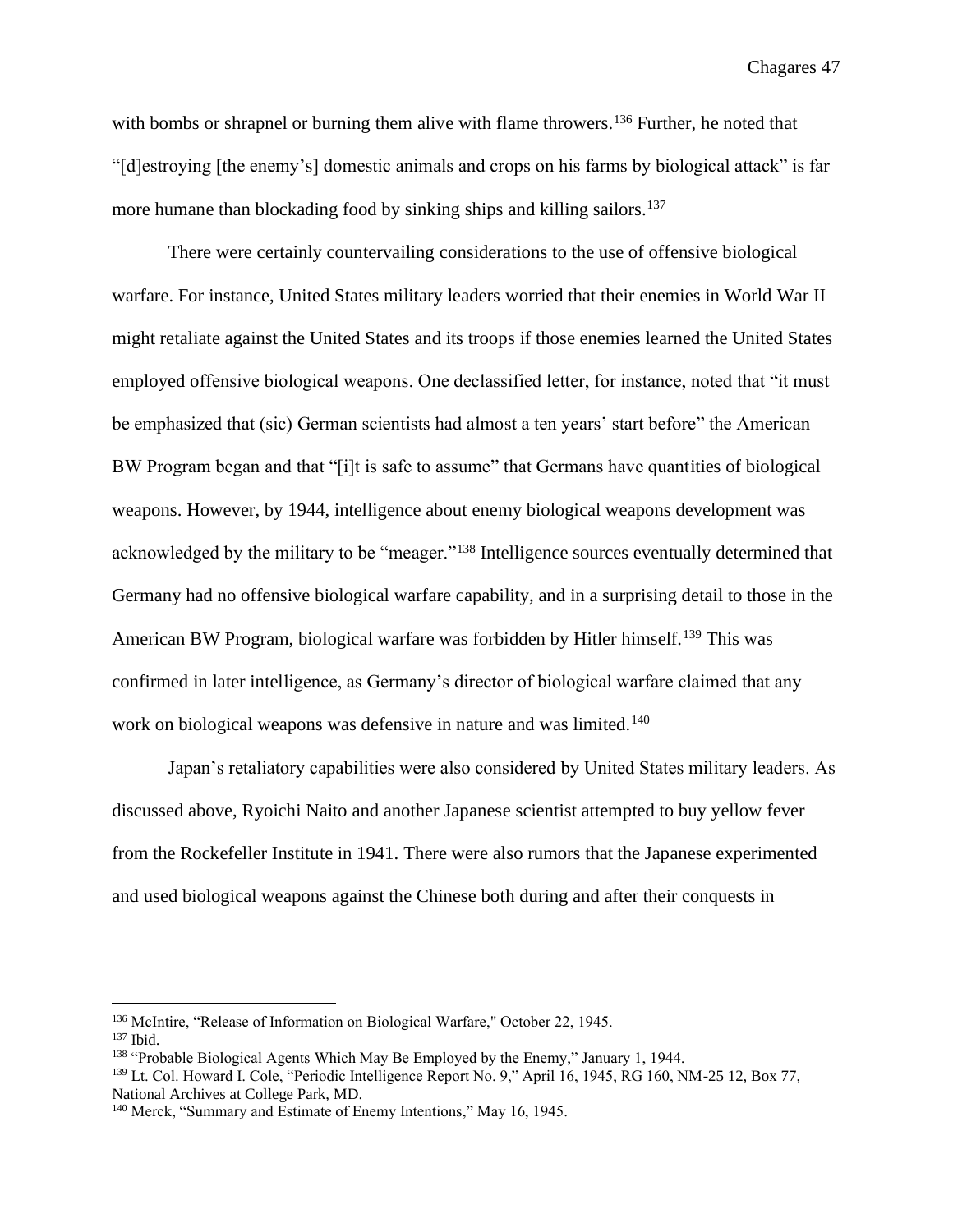China.<sup>141</sup> Thus, many in the intelligence community, like Director of Information and Intelligence of the WRS. John P. Marquand, considered Japan, not Germany, to be the most likely to use biological weapons during the War.<sup>142</sup> Japan had allegedly used biological weapons before and intelligence pointed to the country's preparedness on defensive and offensive means of biological warfare, such as a rumored bacillus bomb.<sup>143</sup> The United States, however, was satisfied by 1945 that the Japanese had a largely undeveloped biological warfare program.<sup>144</sup> Accordingly, the risk of retaliation by the United States' enemies in World War II seemed highly unlikely.

Another countervailing concern for United States decision makers in use of offensive biological weapons was the risk of causing an epidemic. Particularly earlier in the War, scientists warned that many of the biological agents they were researching were unstable. In particular, American scientists worried that these agents were "transmissible from man to man and might start a large scale epidemic."<sup>145</sup> Biological agents by early 1944 were carefully identified as to whether they might cause epidemics.<sup>146</sup> Moreover, by November 1944, the military formulated a "policy not to use agents which might cause epidemics."<sup>147</sup> But as the United States' offensive biological weapon capability developed, several biological agents such as anthrax and botulinus toxin were recognized by scientists as stable, controllable, and deadly.<sup>148</sup> As one declassified

<sup>&</sup>lt;sup>141</sup> John P. Marquand to Col. B. L. Lucas, "Memorandum," February 21, 1944, RG 218, UD 92, National Archives at College Park, MD.

 $142$  Ibid.

<sup>&</sup>lt;sup>143</sup> Merck, "Summary and Estimate of Enemy Intentions and Capabilities in Biological Warfare."

<sup>144</sup> Merck, "Biological Warfare: Report to the Secretary of War."

<sup>&</sup>lt;sup>145</sup> "Probable Biological Agents Which May Be Employed by the Enemy."

<sup>146</sup> W.R.S., "Memorandum," February 18, 1944.

<sup>&</sup>lt;sup>147</sup> "First Meeting of United States Biological Warfare Committee."

<sup>&</sup>lt;sup>148</sup> "Probable Biological Agents Which May Be Employed by the Enemy."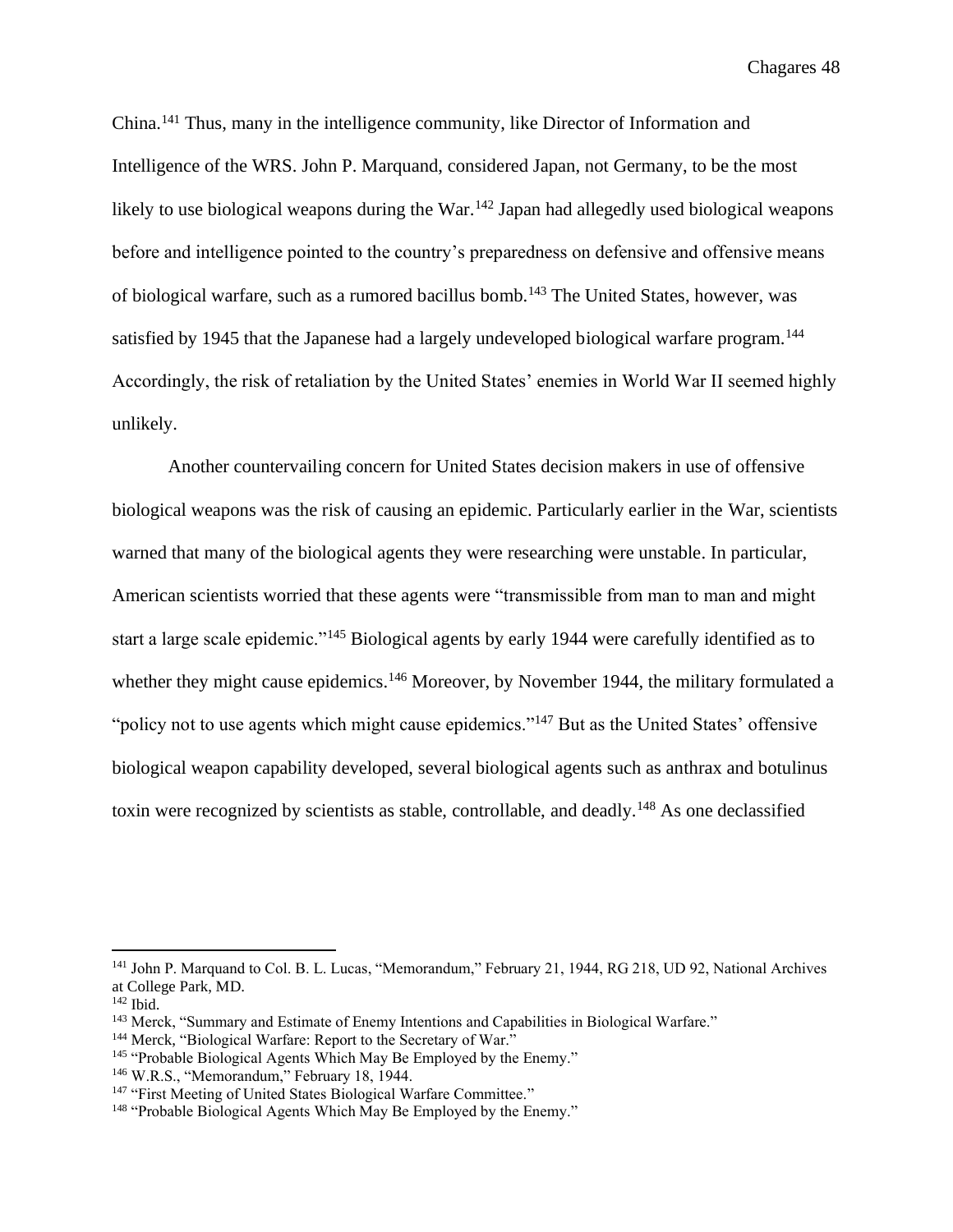letter acknowledged, anthrax developed for offensive use was highly stable, easy to store, lethal, and "will not set up an epidemic."<sup>149</sup>

The military also considered the legality of employing offensive biological warfare. Military legal advisors opined in March 1945 that "[t]he United States is not bound by any treaty" prohibiting the use of biological weapons.<sup>150</sup> Although military attorneys acknowledged the Geneva Protocol of 1925, they were quick to note that the United States never ratified that treaty. <sup>151</sup> The opinion finally noted that even if international law prohibited using biological weapons to injure humans, there was no impediment to destroying crops and other plants.<sup>152</sup>

United States political and military leaders considered various factors implicated by the use of offensive biological weapons against the Axis powers and none were considered prohibitive. This supports the conclusion that United States leaders were comfortable with the use of such weapons. Moreover, the United States' production of massive quantities of agents that could be dispersed by bombs against humans, animals, and plants is strong evidence that the United States was planning to employ offensive biological warfare. As discussed earlier, by the start of 1945, the United States began filling orders for one million four-pound anthrax bombs at its Vigo plant.<sup>153</sup> The United States had the capability at that time to produce 500,000 anthrax or bacillus bombs per month.<sup>154</sup> In addition, the crop-destroying agent named "LN-8" was being produced by Dow Chemical at a rate of 500 pounds per day, and the military ordered 25,000 pounds of that agent.<sup>155</sup> This evidence is strengthened by the fact that the development and production of these biological weapons were conducted in secret, so deterrence of the enemy was

 $149$  Ibid.

<sup>150</sup> Cramer, "Destruction of Crops by Chemicals, March 5, 1945.

<sup>151</sup> Ibid.

<sup>152</sup> Ibid.

<sup>&</sup>lt;sup>153</sup> "First Meeting of United States Biological Warfare Committee."

<sup>154</sup> Ibid.

<sup>155</sup> William B. Sarles, "Report of Meeting (3/9/1945)".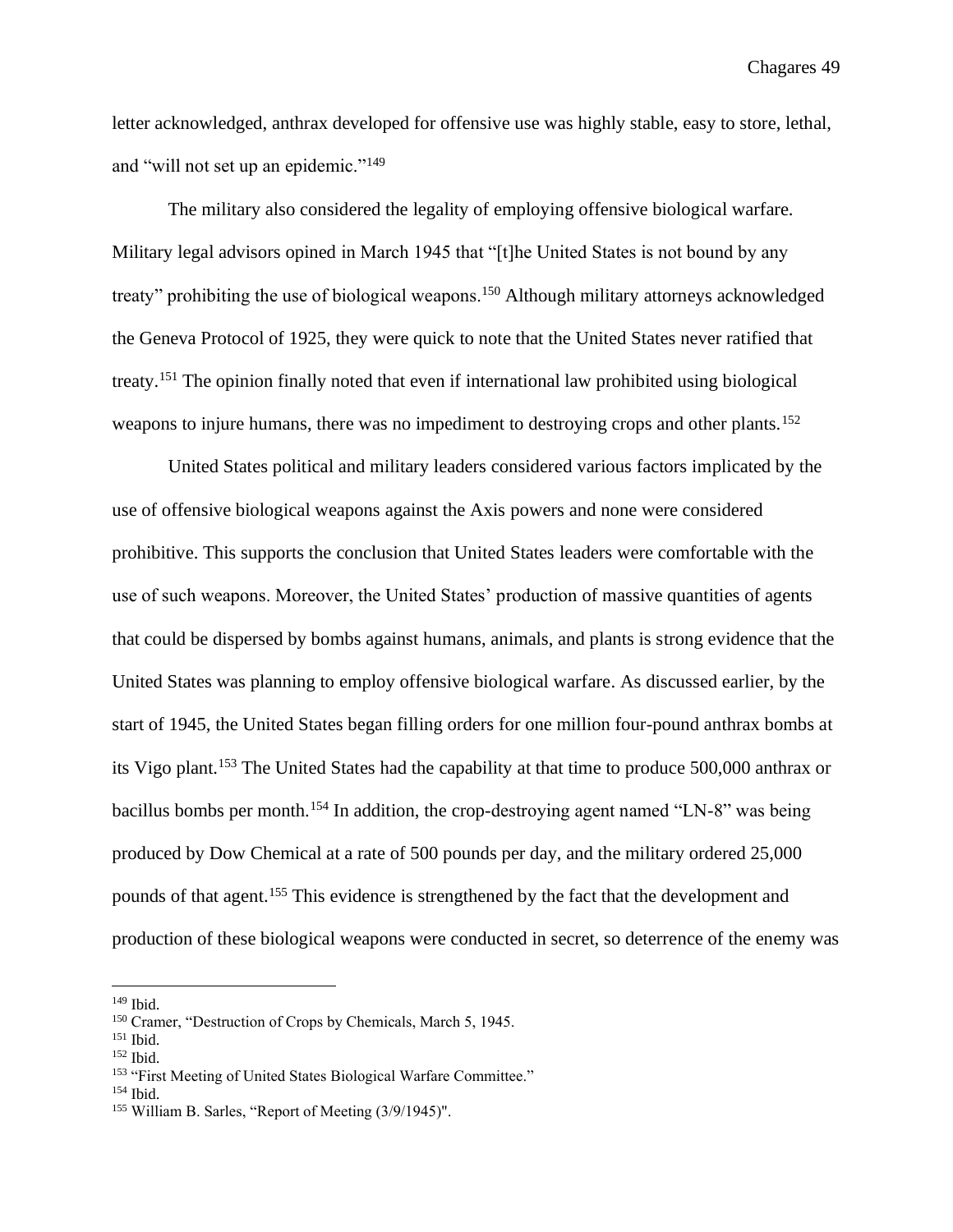not a consideration. Production of offensive biological materials at this high rate and the perceived lack of moral, strategic, and legal impediments indicates that the United States was planning to wage offensive biological warfare.

#### B. Plans to Use Biological Weapons Against Germany

In response to intelligence about possible German biological aggression and alleged superiority, the United States prepared for a counterattack against the Germans. The original plan for retaliation against a German biological warfare attack prior to 1942 revolved around the United States' use of gas given that its biological warfare knowledge and research were not advanced enough to attack with biological weapons.<sup>156</sup> By mid-1942, three Department of Agriculture scientists proposed a new biological warfare plan to use crop destroying "diseases and insect pests" to cripple the agriculture of the Axis countries. The sugar beet crop was singled out by these scientists as a plant that would be advantageous to destroy. Sugar beet was used for powder, fuel, and rubber and would cripple the war making of Germany and Italy.<sup>157</sup> There were also suggestions by the British to use botulinus toxin in Germany or the German islands in the Baltic Sea.<sup>158</sup>

Declassified example plans from April 1944 vividly demonstrate the United States military's intentions regarding offensive use of biological warfare against Germany. For instance, the military determined the volume of biological agents that would be necessary to wage a biological attack on Stuttgart, Germany—approximately 1,987 clustered projectiles filled

<sup>156</sup> "Biological Warfare: Report by the Joint Staff Planners," n.d., RG 218, UD 92 Box 1, National Archives at College Park, MD.

<sup>157</sup> William W. Diehl, Edmund B. Lambert, and Freeman Weiss to Admiral William D. Leahy, "Confidential Memorandum," August 4, 1942, RG 218, UD 92, Box 19, National Archives at College Park, MD. <sup>158</sup> Sarles, "Report of Meeting, 28 December 1944".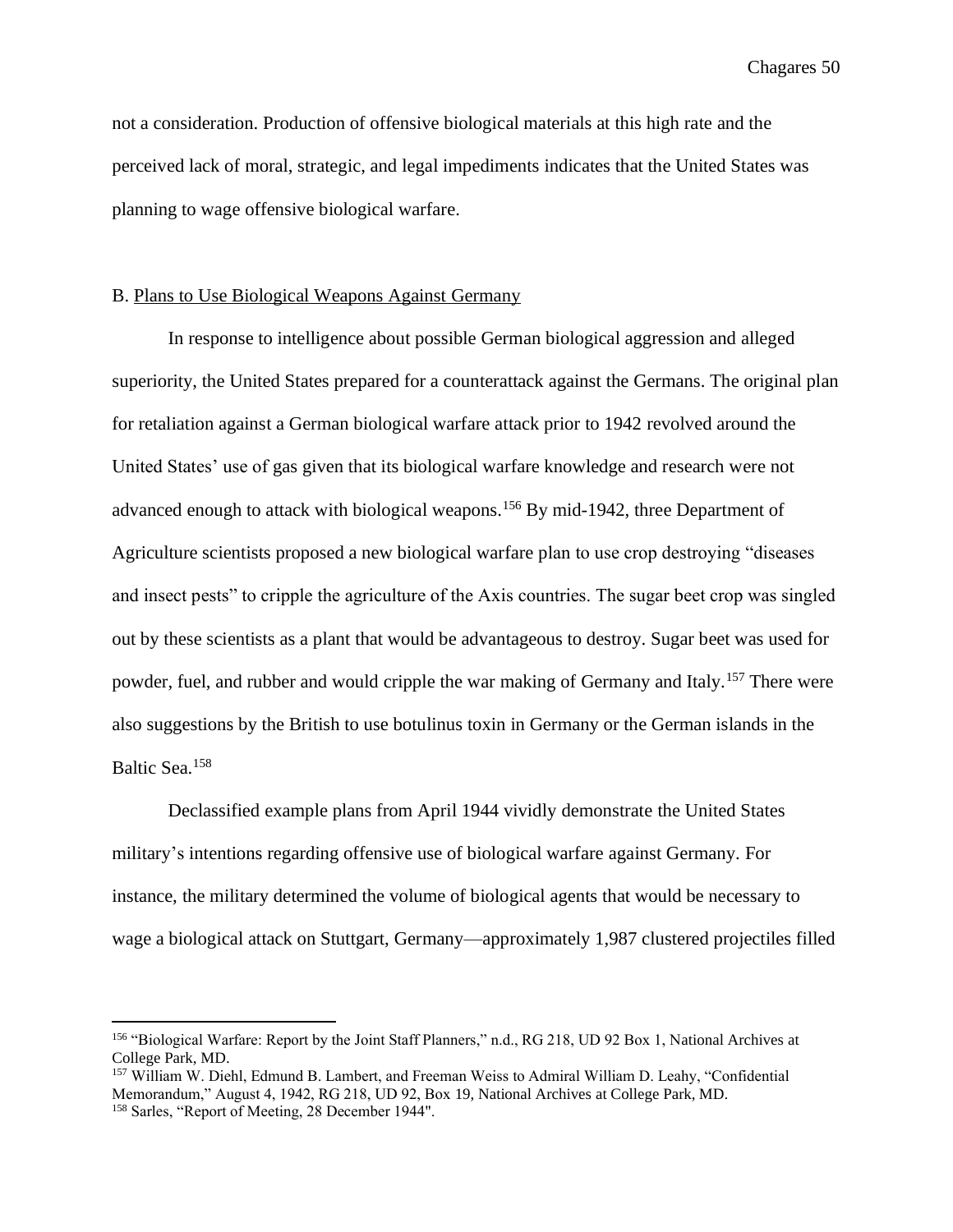with 500 pounds of anthrax. It also highlighted the optimal conditions for such a strike: daylight with no rain and light to moderate winds. The military observed that such an attack would "kill a considerable number of people."<sup>159</sup> Further, this plan acknowledged that such an attack in Europe might be objectionable to the world community. In contrast, the same report noted that biological warfare is "adapted for attacks on islands, the occupation of which is unnecessary."<sup>160</sup>

But as 1945 arrived, the War in Europe was coming to a close. This important circumstance, coupled with disadvantages such as the dangers associated with biological warfare and the possibility of world disapproval, led the military to abandon plans to launch a biological warfare campaign in Europe.<sup>161</sup> But, as will be demonstrated below, the Pacific theater presented more compelling circumstances to employ offensive biological weapons.

#### C. Plans to Use Biological Weapons Against Japan

Employment of biological weapons against Japan was much more plausible and realistic than it was against Germany. This was the case for two important reasons. First, the United States and its allies were still in a contested war with Japan in 1945 when the United States was ready to deploy offensive biological weapons. Germany had essentially lost the War by 1945 and, in fact, surrendered in early May 1945. The focus was thus upon Japan by 1945. Second, Japan had given every indication that it would fight to the last soldier, as demonstrated by the kamikazes. The military indeed acknowledged that the War against Japan would likely have to be won "yard by yard," resulting in high troop casualties.<sup>162</sup> Historians attribute this rationale to

<sup>159</sup> "Appreciation of the Value of the 4-1b, H.E. /Chem Bomb Type F, Charged N," April 21, 1944, RG 160, NM-25 12, Box 77, National Archives at College Park, MD.

 $160$  Ibid.

<sup>161</sup> Diehl, Lambert, and Weiss, "Confidential Memorandum," August 4, 1942.

<sup>162</sup> Maj. George Fielding Eliot, "Gas Against the Japanese," *Evening Star*, June 6, 1945, RG 160, NM-25 12, Box 77A, National Archives at College Park, MD.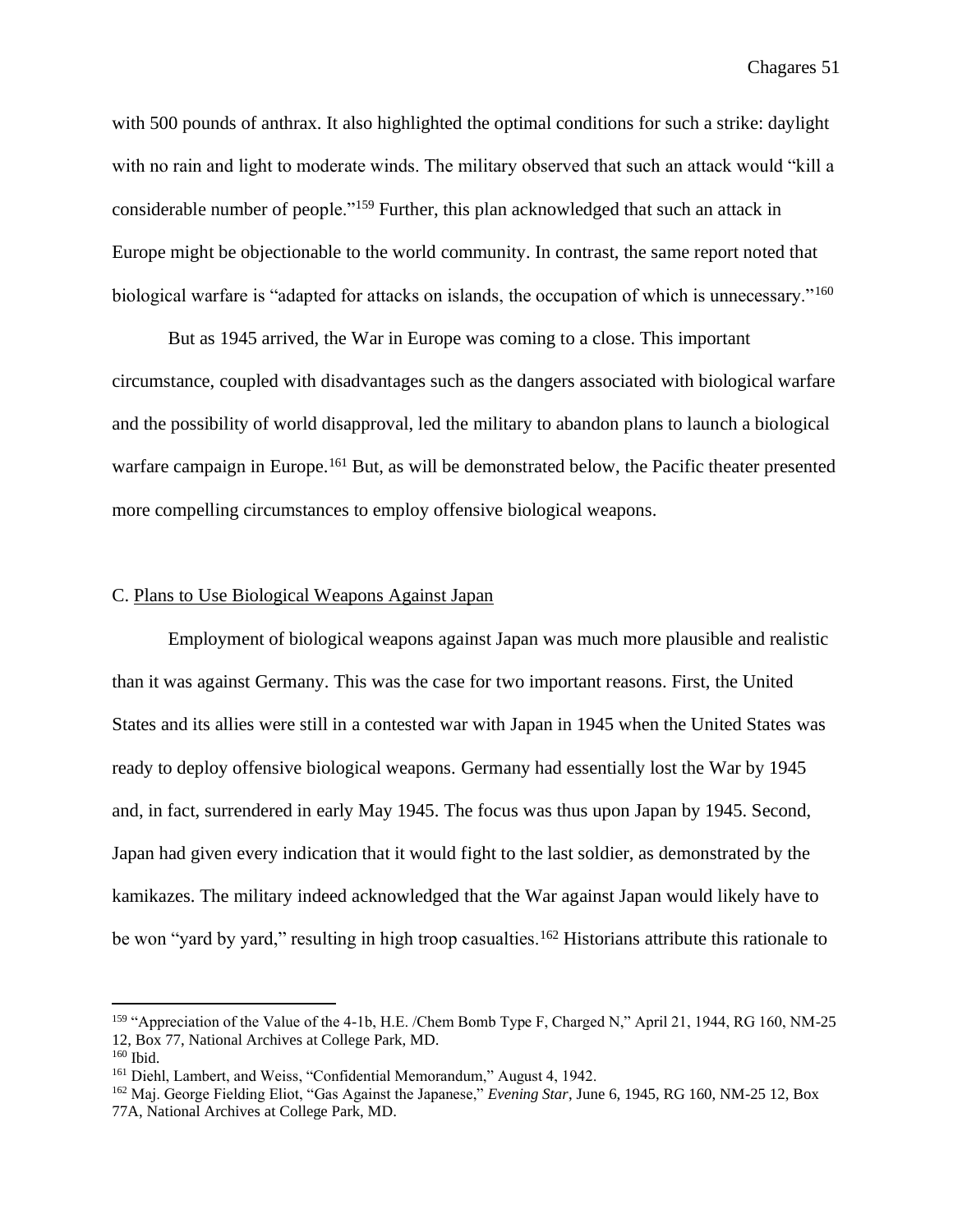the deployment of atomic weapons at the end of the War, but this was also a rationale driving the potential dissemination of biological toxins.<sup>163</sup>

The evidence compels the conclusion that the United States planned to use offensive weapons against Japanese crops near the end of the War in 1945.<sup>164</sup> The plan had two targets: Japanese-controlled islands and the Japanese mainland. General William N. Porter was specifically integral in the push to use biological weaponry to end the War, claiming that biological weapons were a "weapon of warfare" and, in particular, that they "might be a valuable tool in the mopping up of Japanese-held, by-passed islands."<sup>165</sup> General Wilhelm D. Styer agreed, expressing his belief "that by-passed islands occupied by the Japanese and isolated from friendly territory" would constitute appropriate targets.<sup>166</sup> A consistent theme of the biological warfare planning was destroying "Japanese gardens" to stifle the country's food supply.<sup>167</sup>

Careful research was conducted to construct the United States' plan. For instance, the military identified the types of crops grown in the targeted regions, the farming acreages, the local climates, and the growing seasons of the crops.<sup>168</sup> The military determined that Japan's rice (which it estimated to be sixty-percent of the Japanese diet) was grown almost exclusively in particular farming regions in mainland Japan.<sup>169</sup> The military also determined the types of crops grown on the occupied islands (including sweet potatoes, coconuts, and tapioca) and the open

<sup>&</sup>lt;sup>163</sup> Eliot, "Gas Against the Japanese."

<sup>&</sup>lt;sup>164</sup> An observer may question whether racism against Asians was a major factor motivating the United States' plan to launch biological weapons against Japan. A close examination of declassified documents pertaining to the plan reveals no such explicit discriminatory intent.

<sup>&</sup>lt;sup>165</sup> "First Meeting of United States Biological Warfare Committee."

<sup>&</sup>lt;sup>166</sup> Sarles, "Report of Meeting, 28 December 1944."

<sup>&</sup>lt;sup>167</sup> "Japanese Gardens in the Southwest Pacific Theater," n.d., RG 160, NM-25 12, Box 77, National Archives at College Park, MD; "Summary Status of Biological Warfare," November 24, 1944, National Archives at College Park, MD.

<sup>168</sup> William B. Sarles, "Meeting of January 4, 1945," January 4, 1945.

<sup>169</sup> Lt. Comdr. William B. Sarles, 4; Maj. Gen. William N. Porter to Commanding General, Army Services Forces, "Military Requirement for Crop Destruction in Japan," March 31, 1945, RG 160, NM-25 12, Box 77, National Archives at College Park, MD.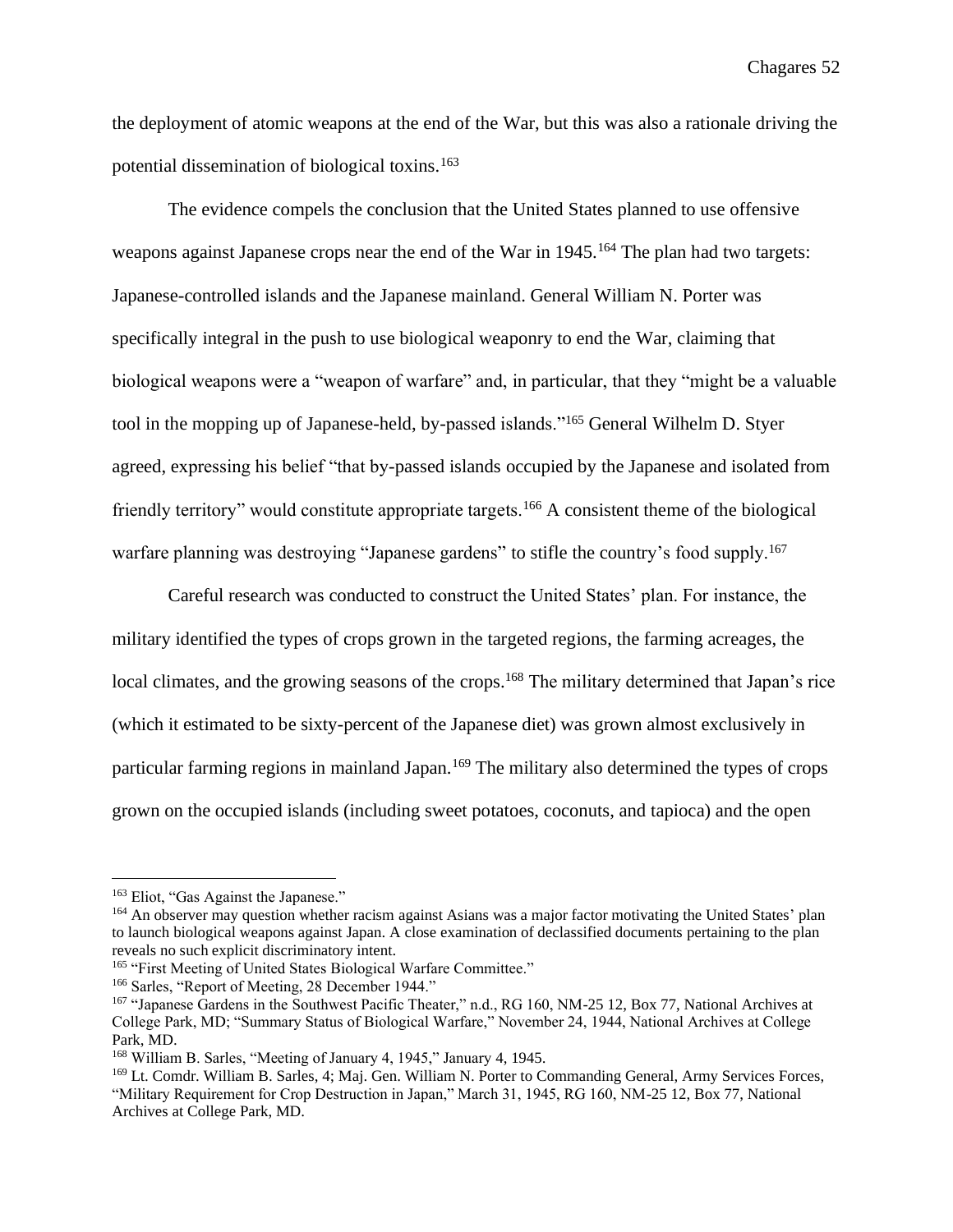farming land on individual islands.<sup>170</sup> As Colonel H.N. Worthley observed, the military identified a biological agent that would be both effective in destroying crops and "one that could not be identified as such by the enemy."<sup>171</sup> For instance, the USBWC Committee identified New Guinea as a prime target for crop destroying toxins, as the island contained 3000 acres of mainly root crops.<sup>172</sup>

These plans for deployment became much more specific and targeted as 1945 wore on. The day before the military's target date for offensive operationality, March 31, 1945, top military strategists formulated a plan for destruction of Japanese rice crops. The objective was destruction of more than thirty-percent of Japan's rice crops by 1946. General Porter supplied specific logistics such as 3.5 million pounds of the biological agent VKA and 1500 airplanes with crew trained for low level operations to spray the agent.<sup>173</sup> This evidence reveals that the United States had planned to use offensive biological warfare to win the War in the Pacific.

On August 6, 1945, the United States dropped the first atomic weapon on the Japanese city of Hiroshima, which led to the surrender of Japan and the end of World War II. The War was over shortly thereafter and the United States never deployed any of its biological weapons. But there were numerous post-war indications that confirmed the United States had planned on deploying offensive biological weapons in the Pacific theater in the latter part of 1945. As discussed in the introduction of this thesis, President Truman, in his last full day in office, identified offensive biological weapons as the alternative to the atomic bomb. The reason for his choice appeared to be his perception that biological warfare was less lethal. This is certainly debatable.

<sup>&</sup>lt;sup>170</sup> "Japanese Gardens in the Southwest Pacific Theater."

<sup>&</sup>lt;sup>171</sup> "First Meeting of United States Biological Warfare Committee."

<sup>&</sup>lt;sup>172</sup> Sarles, "Report of Meeting, 28 December 1944."

<sup>&</sup>lt;sup>173</sup> Porter, "Military Requirement for Crop Destruction in Japan," March 31, 1945.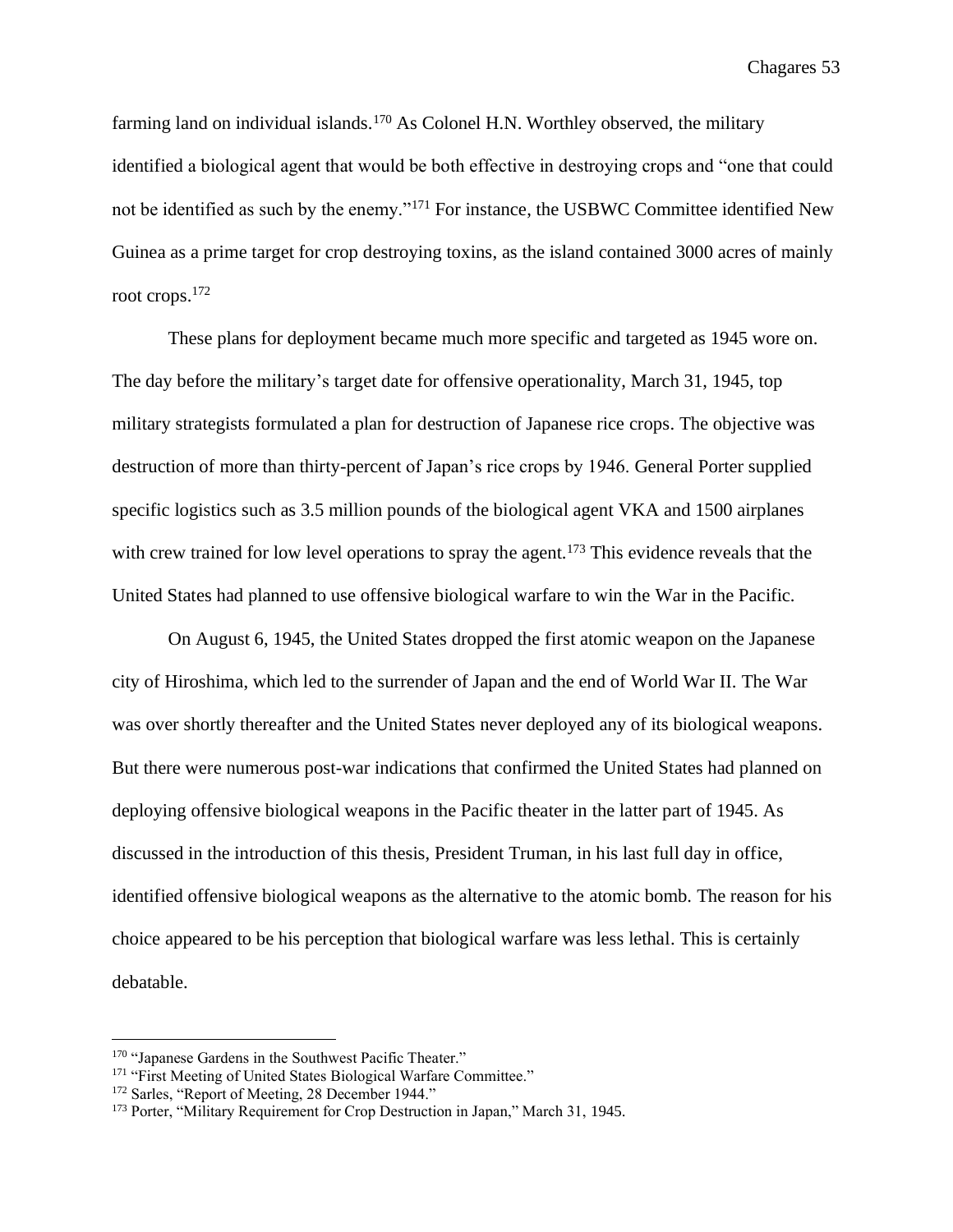The understanding of how close the United States was to deploying offensive biological weapons against Japanese crops was made much more explicit in recently declassified documents on the American BW Program. Indeed, one United States official confirmed in 1946 that "it is felt that had the war against Japan lasted many months longer, that the food supply of that country would have been seriously interfered with."<sup>174</sup> Biological weapons were not explicitly mentioned, but it is clear that the author identified the plans to destroy parts of Japan's food supply through crop destroying toxins that were being mass produced at the time. Another United States official shared in 1948 that: "Had the war continued a few months longer, it is believed that these agents would have found actual employment, at least on a small scale, in the Pacific area."<sup>175</sup>

Therefore, the United States would have utilized biological weapons in the Pacific theater by deploying crop destroying toxins on Japan and Japanese controlled islands if the War had lasted longer. That became unnecessary, however, after the United States dropped atomic bombs on Hiroshima and Nagasaki and Japan surrendered.

<sup>174</sup> Lt. Col. Arvo T. Thompson, "Report on Japanese Biological Warfare (BW) Activities," May 31, 1945, Dugway "A" Item #2, National Archives at College Park, MD.

<sup>&</sup>lt;sup>175</sup> "Directive: Formation of the Panel on Programs," January 20, 1948.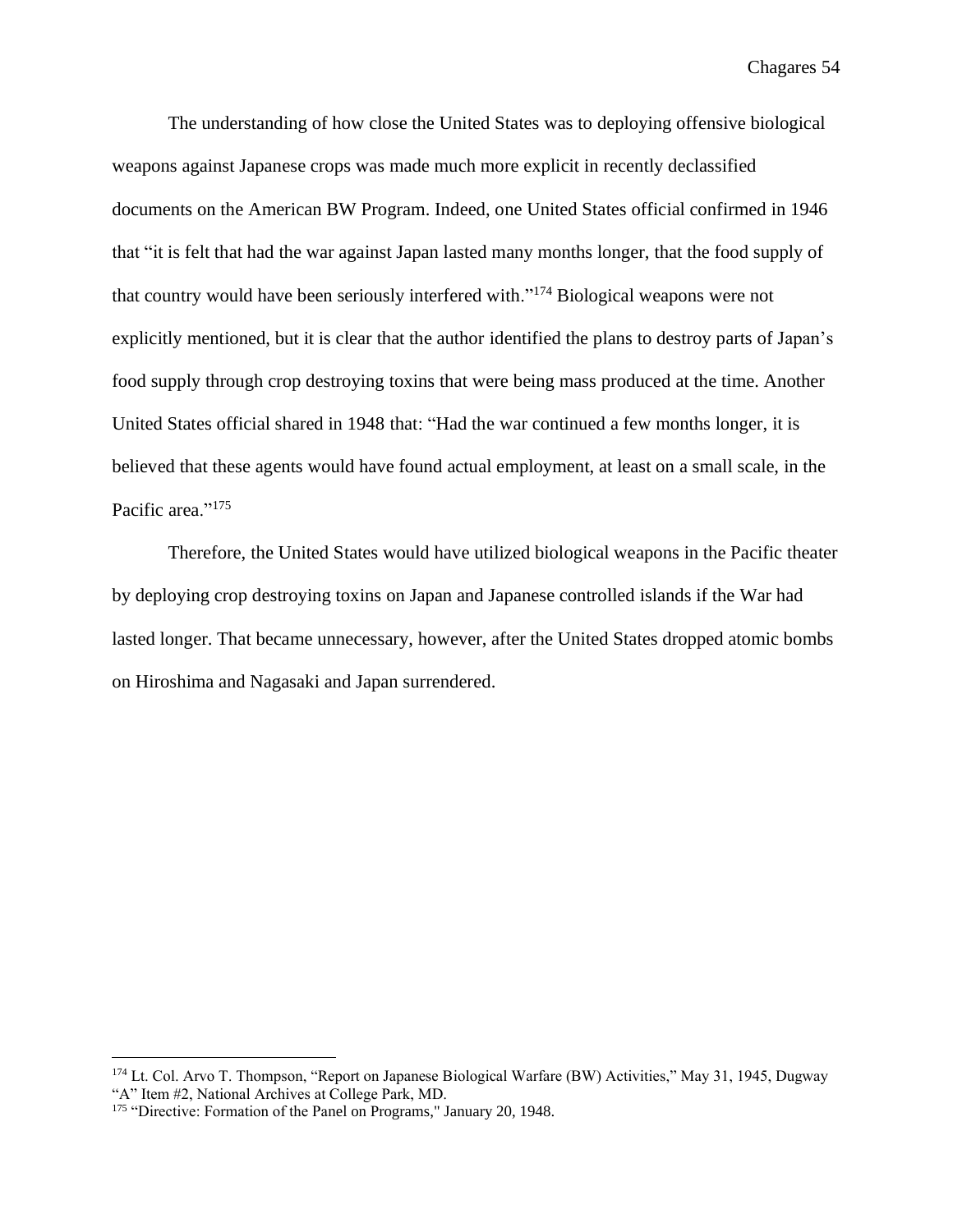## V. Conclusion: Takeaways and Implications Regarding the American Biological Warfare Program During World War II

**\_\_\_\_\_\_\_\_\_\_\_\_\_\_\_\_\_\_\_\_\_\_\_\_\_\_\_\_\_\_\_\_\_\_\_\_\_\_\_\_\_\_\_\_\_\_\_\_\_\_\_\_\_\_\_\_\_\_\_\_\_\_\_\_\_\_\_\_\_\_\_\_\_\_\_\_\_\_**

The United States never employed biological weapons during World War II and thus many Americans and scholars are not aware of the existence of the extensive and successful American BW Program. This thesis aimed to synthesize and analyze newly declassified documents and other sources to consider the development of the Program through the wartime period.

One interesting aspect of the Program was what group led it—civilians or the military as that determined the direction and priorities of the Program. I claimed that the direction of the American BW Program depended on the particular wartime period, with civilian scientists driving a largely defensive focused program early, and a once-disinterested military taking control and changing this focus to offensive uses later in the War. I also contended that the United States had developed operational offensive biological weapon capabilities by 1945. Ironically perhaps, the genesis of the United States' offensive biological warfare capability was its desire to perfect its defenses against enemy biological weapons. Ultimately, the United States had such advanced offensive biological weapons capabilities that it secretly mass produced large quantities of biological agents and armaments.

Finally, I argued that the United States military intended to use its offensive biological weapons to end the War with Japan if it progressed farther into 1945. The United States planned to destroy Japanese crops with its biological weapons—which again it mass produced. These plans were rather specific and were confirmed post-war. The American BW Program transcended simply scientists. Military officials directly worked on the Program with the blessing of top American officials such as Secretary of War Stimson and Presidents Roosevelt and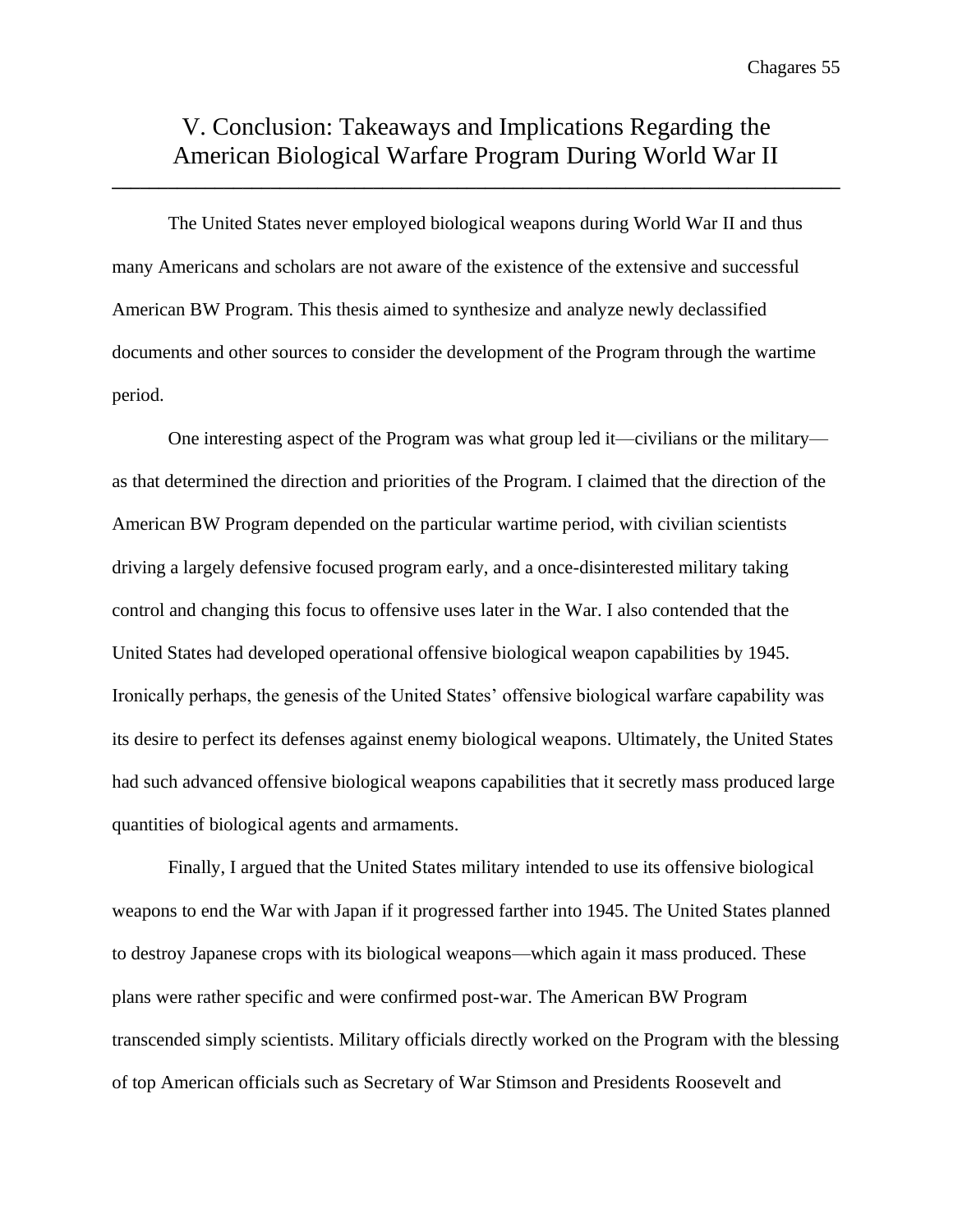Truman. These American leaders had very limited knowledge about biological weapons but were still tasked with deciding whether to use them in World War II. They would have done so if not for the immense power of newly created atomic weapons.

A major implication of the United States' offensive biological warfare operationality during World War II was its effect on the beginning of the Cold War, directly after peace was achieved both in Europe and Asia. Historians and scholars posit that American strategy surrounding weapons of mass destruction and game theory originated during World War II, but this paper suggests otherwise. In fact, there was a real push to understand other countries' strategies surrounding weapons with immense power in the late 1930s and early 1940s. Unlike traditional scholarship that has focused on atomic weapons and American policy makers' fears that the Soviet Union may have their own atomic weapons, both Stimson and Merck were very concerned about Japan's and Germany's biological arsenals. The American BW Program actively planned for the usage of these weapons and dedicated immense financial and operational resources into defending against unknown enemy biological weapons programs. Endicott and Hagerman have published thoughtful work on potential biological weapons use by the United States in the Korean War but there is still much to be done. The recent declassification of documents about the American BW Program, which is the backbone of my primary source research for this thesis, is a step in the right direction. Nonetheless, the full nature of the American BW Program still only exists in the pages of classified government documents.

Another key implication of this thesis is the disturbing alternate reality where the United States executed its plan to deploy biological weapons. Surely the post-World War II international establishment would have been quite different if the United States employed biological weapons. Instead of falling into the annals of history, biological weapons and their shockingly destructive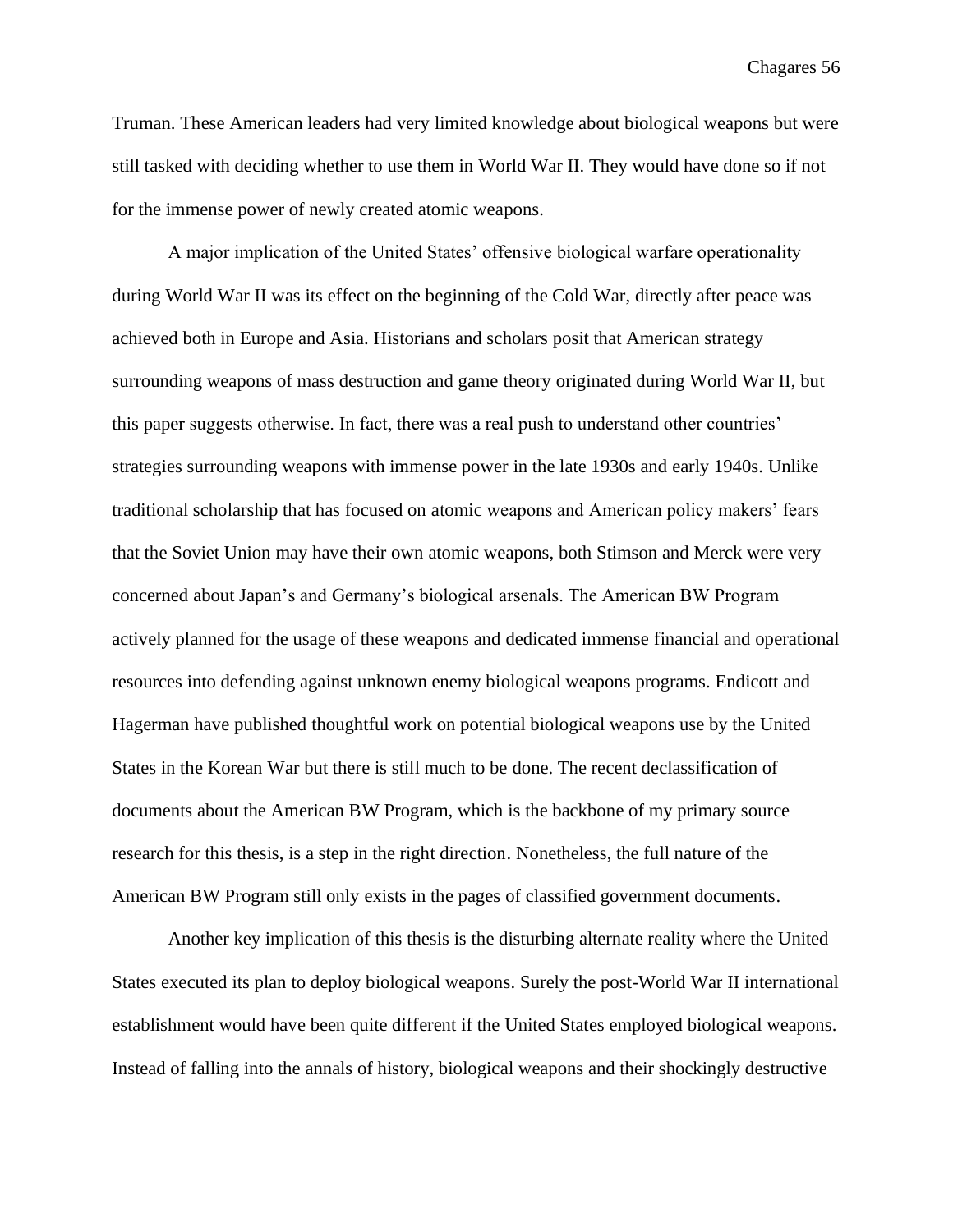capabilities would have been amplified like atomic weapons were in the aftermath of their use in Japan. Much academic work would have also been devoted to the American BW Program and could have rivaled the large amount of scholarship and larger cultural significance that the Manhattan Project holds in the present. Potential use also could have seen long-term suffering for those in Japan, Southeast Asia, and the globe more generally. Crop-destroying toxins were meant to starve entire populations and if the predictions made in correspondence between American scientists and top military officials were realized, years of suffering would have been endured by innocent men, women, and children in Japan and the surrounding areas. Interestingly, none of the declassified documents proposed how those populations would be fed.

Consideration of the American BW Program during World War II would not be complete without acknowledging the beneficial, long-ranging implications of its successes. They included expanding understanding of airborne diseases and human immunity as well as developing rapid detection of small amounts of disease, medications for a variety of diseases, methods for mass production of microorganisms and "experimental animals," capabilities to photograph airborne diseases, and personal protective equipment.<sup>176</sup> As Merck observed in October 1945, the information garnered through the American BW Program during World War II "will be of great value to public health, agriculture, industry, and the fundamental sciences" in the future.<sup>177</sup> That same month Surgeon General Ross McIntire similarly noted that: "because of our research and development in biological warfare, we have developed techniques that will advance preventive medicine in a manner that would have been impossible without it, and that we have developed methods for the control of animal and plant diseases which will be of lasting value in

<sup>176</sup> Merck, "Final Report to the U.S.B.W. Committee."

 $177$  Ibid.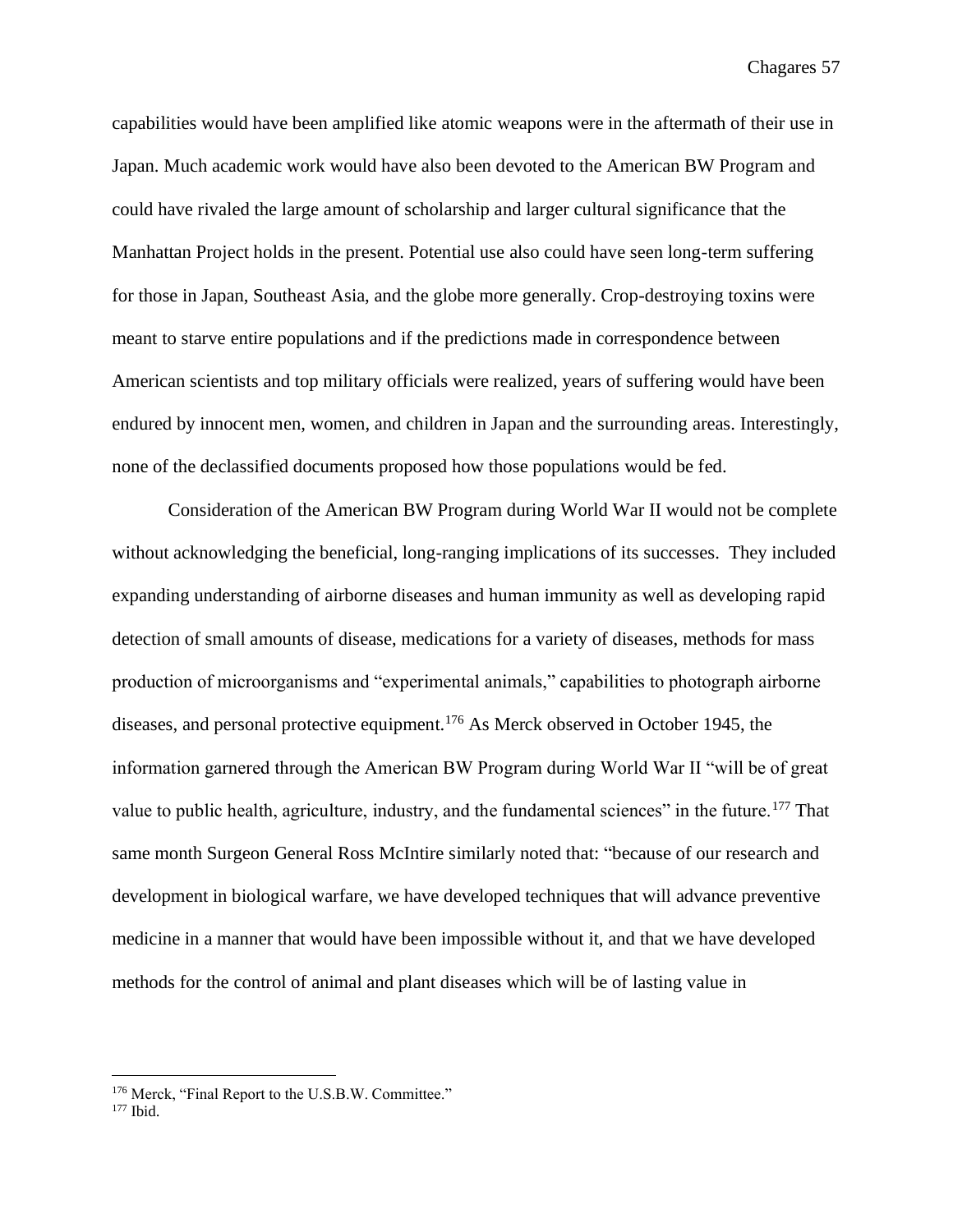agriculture."<sup>178</sup> Finally, in contrast to result of the Manhattan Project, the American BW Program represents possibly the only area "of research in the military interest that [has] yielded results of greater value for the public welfare."<sup>179</sup> The Program during World War II, accordingly, had beneficial effects for humanity.

The importance of the question of potential use and consequences of biological weapons is amplified when the COVID-19 pandemic is brought into the equation. There have been some in the international community that have claimed COVID-19 to be a biological weapon employed by the Chinese to achieve more global dominance. At this moment, this is a fringe opinion by many who specialize in conspiracy theories. A more popular and widespread belief was that the virus was either accidentally released out of a lab in Wuhan, China or originated from a wet market. Whatever the origination, it makes the stakes of biological weapons usage much more disturbing. If COVID-19 was an accidental occurrence and has cost millions of lives worldwide while shutting down the globe for multiple years, what harm could a biological weapon like those produced by the American BW Program have wreaked globally? Indeed, scientists after the War acknowledged, for instance, that one milliliter of a refined psittacosis virus could kill twenty million people.<sup>180</sup> American scientists and leaders like Truman were largely unaware of the possible consequences that would come into play if biological weapons (even crop destroying toxins) were used and were apparently content with use of such weapons. Those in the Manhattan Project were equally unsure about the long-term consequences of atomic weapons but one must wonder about the long-term consequences for global health if cropdestroying toxins, anthrax, or botulinus toxin were employed.

<sup>&</sup>lt;sup>178</sup> McIntire, "Release of Information on Biological Warfare."

<sup>179</sup> Ibid.

<sup>180</sup> Rear Admiral Ellis M. Zacharias, "Absolute Weapons....More Deadly Than the Atom," *UN World*, November 1947, RG 218, UD 92, Box 19, National Archives at College Park, MD.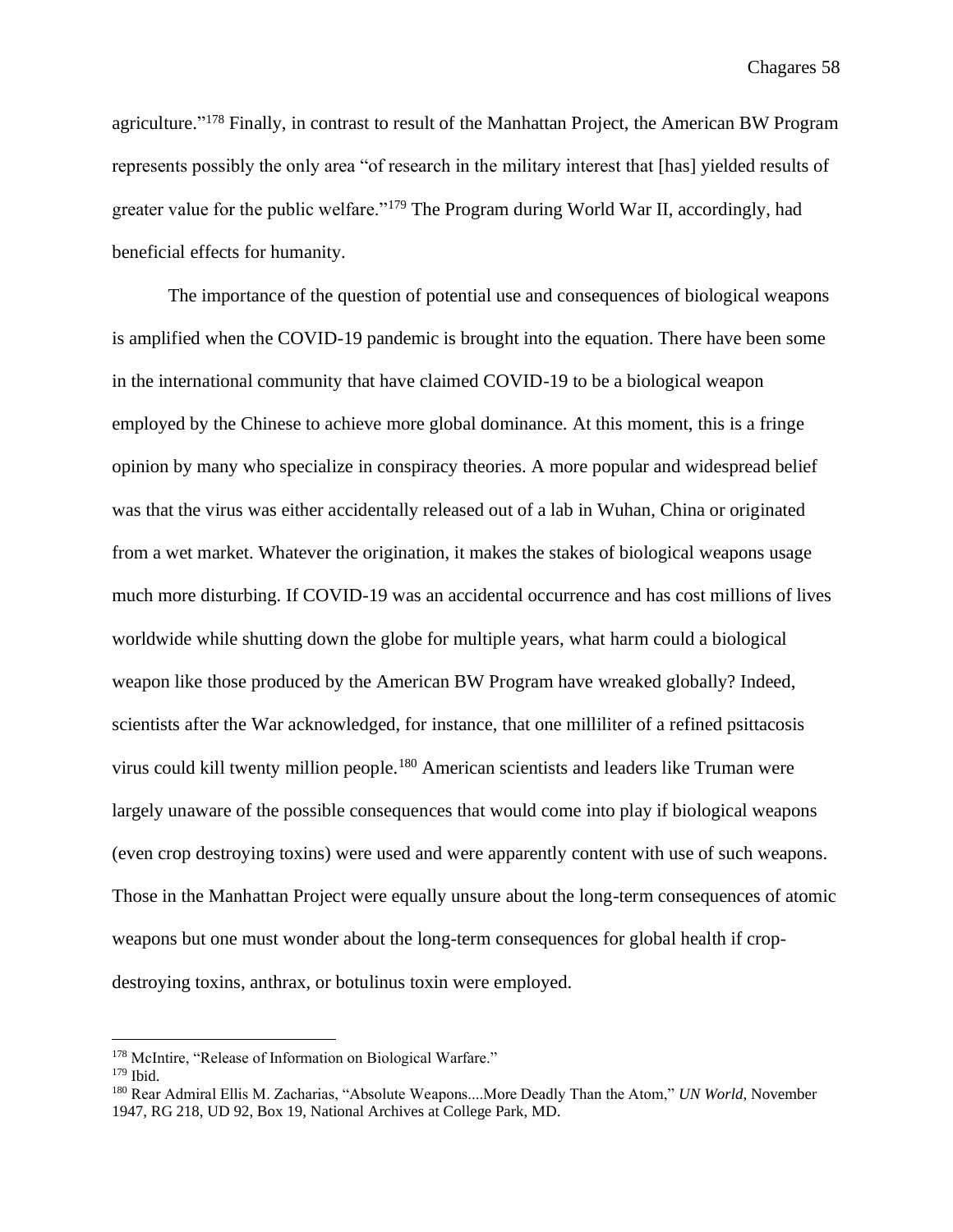Biological warfare is a form of war-making that is still largely unexplored by scientists and scholars alike. As discussed in this paper, the American BW Program has ultimately helped humanity in its fight against disease, but the consequences of the Program's development of offensive biological weapons is alarming. It is true that President Richard Nixon banned offensive biological weapons production and research in 1969. One must hope, however, that this form of warfare forever ceases to be an option after becoming operational during World War II. If the last two years have taught mankind anything, it is that infectious diseases can affect every human on the planet in significant and horrific ways.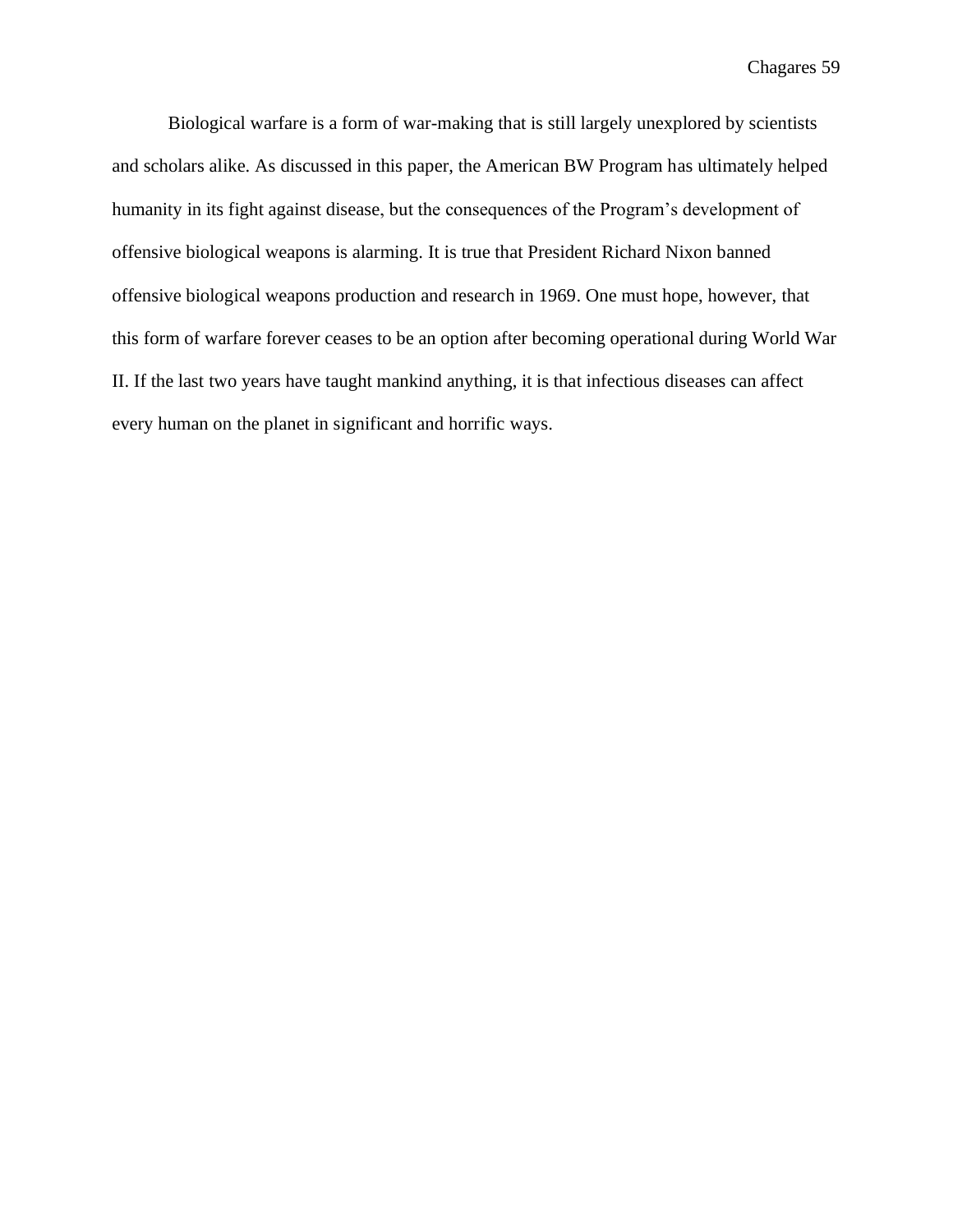#### Primary Sources:

- "Appreciation of the Value of the 4-1b, H.E. /Chem Bomb Type F, Charged N," April 21, 1944. RG 160, NM-25 12, Box 77. National Archives at College Park, MD.
- Barrett, Lt. Col. David. "Japanese Attempts to Create Plague in North China," April 25, 1942. RG 165, Box 176. National Archives at College Park, MD.
- "Biological Warfare: Activities and Capabilities of Foreign Nations," March 30, 1946. RG 319, Box 101. National Archives at College Park, MD.
- "Biological Warfare: Report by the Joint Staff Planners," n.d. RG 218, UD 92 Box 1. National Archives at College Park, MD.
- Chemical Defense Research Establishment. "Destruction of Tropical Crops with Growth-Inhibiting Agents (Special Report #64)." South India, May 1945. RG 175, NM84, Box 3. National Archives at College Park, MD.
- "Classification on the Subject of B.W.," April 1, 1944. RG 165, NM84, Box 175. National Archives at College Park, MD.
- Cole, Lt. Col. Howard I. "Periodic Intelligence Report No. 9," April 16, 1945. RG 160, NM-25 12, Box 77. National Archives at College Park, MD.
- "Collection of Intelligence Indicating Enemy Use of X," December 16, 1943. RG 165, NM84, Box 153. National Archives at College Park, MD.
- Cramer, Maj. Gen. Myron C. "Destruction of Crops by Chemicals." Washington, D.C., March 5, 1945. RG 160, NM-25 12, Box 77. National Archives at College Park, MD.
- Creighton, J.M. and Cockrell, J.K. "Classification of the Subject Biological Warfare," April 5, 1944. RG 165, NM 84 Box 171. National Archives at College Park, MD.
- "Crop Destruction by Chemical Agents (Special Report #79)," n.d. RG 175, NM84. National Archives at College Park, MD.
- "Defense Against Bacteriological Agents Introduced by Japanese Balloons," n.d. RG 160, NM-25 12, Box 77A. National Archives at College Park, MD.
- "Defensive Measures Against Bacteriological Warfare," May 25, 1944. RG 218, UD 92, Box 1. National Archives at College Park, MD.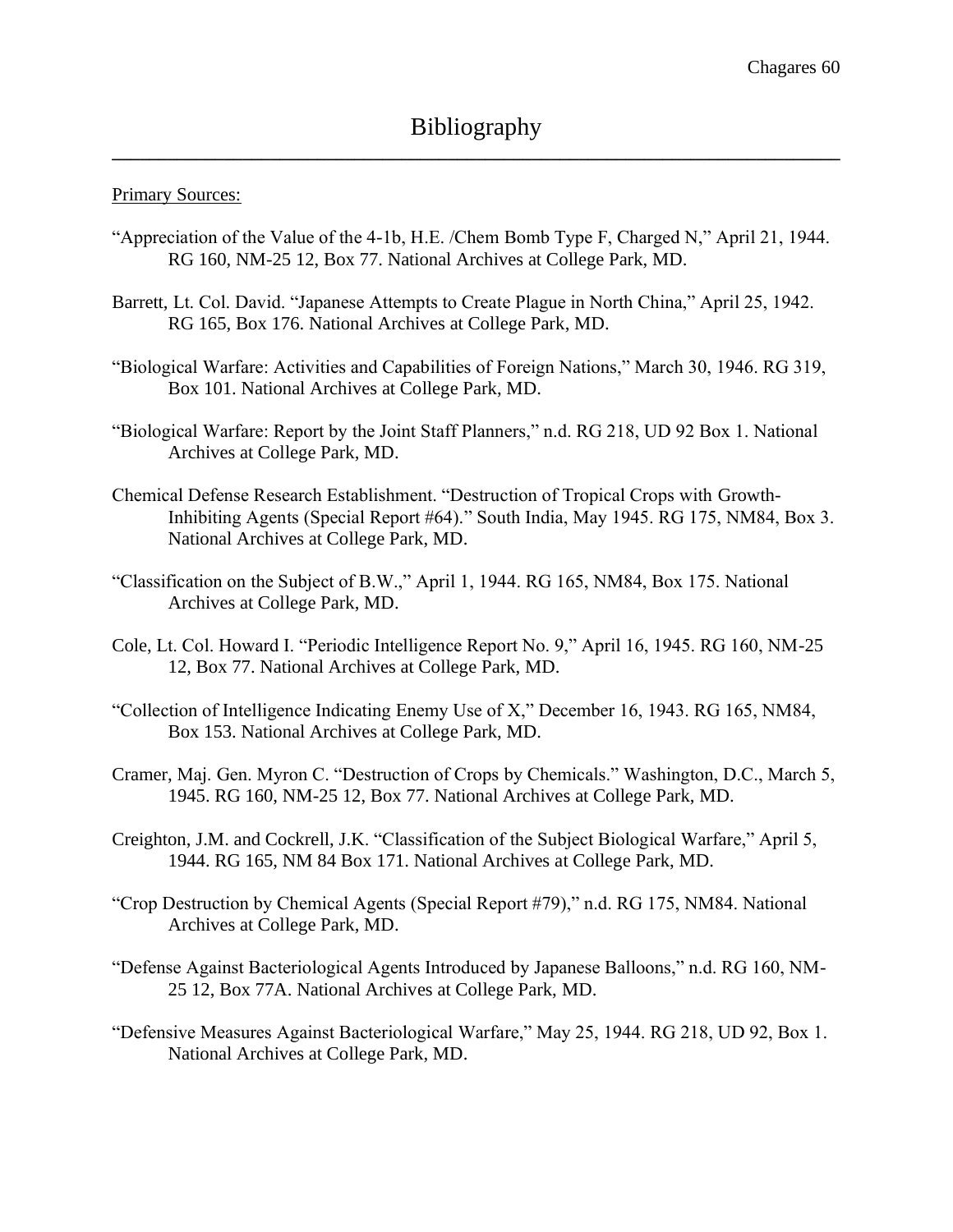- Diehl, William W., Edmund B. Lambert, and Freeman Weiss. "Plan for a 3-Way Attack by Biological Agents on the Sugar Beet Crop of Axis Nations in Europe in 1943," August 5, 1942. RG 218, UD 92, Box 19. National Archives at College Park, MD.
- -. Memorandum to Admiral William D. Leahy. "Confidential Memorandum." Memorandum, August 4, 1942. RG 218, UD 92, Box 19. National Archives at College Park, MD.
- ———., Edmund B. Lambert, and Freeman Weiss. Letter to Admiral William D. Leahy. "Confidential Memorandum," August 4, 1942. RG 218, UD 92, Box 19. National Archives at College Park, MD.
- Ditto, Brig. Gen. R. C. "Progress on B. W. Counter-Measures," February 24, 1944. RG 621, NM-84, Box 171. National Archives at College Park, MD.
- Eliot, Maj. George Fielding. "Gas Against the Japanese." *Evening Star*. June 6, 1945. RG 160, NM-25 12, Box 77A. National Archives at College Park, MD.
- "Extraction Paragraph 4a of J.N.W. 11/10 Report," n.d. RG 218, UD 92, Box 19. National Archives at College Park, MD.
- "First Meeting of United States Biological Warfare Committee." Washington, D.C., November 22, 1944. RG 160, NM-25 12, Box 77. National Archives at College Park, MD.
- Fox, Maj. Leon. "Bacterial Warfare: The Use of Biological Agents in Warfare." *Military Surgeon*, March 1933, 563–79.
- "Geneva Protocol (Protocol for the Prohibition of the Use in War of Asphyxiating, Poisonous or Other Gases, and of Bacteriological Methods of Warfare)," June 17, 1925. U.S. State Department.
- Handy, Maj. Gen. Thos. T. "Combined Development of Biological Warfare," April 25, 1944. RG 165, NM84, Box 171. National Archives at College Park, MD.
- Henry, Maj. Gen. S. G. Letter to Chief of Staff. "Biological Warfare," April 10, 1944. RG 218, UD 92 Box 1. National Archives at College Park, MD.
- "Japanese Gardens in the Southwest Pacific Theater," n.d. RG 160, NM-25 12, Box 77. National Archives at College Park, MD.
- Lambert, Edmund B. Memorandum to Admiral William D. Leahy. "Confidential Memorandum." Memorandum, August 4, 1942. RG 218, UD 92, Box 19. National Archives at College Park, MD.
- Maj. Gen. Chu Shih-Ming. Letter to Brig. Gen. W. B. Smith, June 15, 1942. National Archives at College Park, MD.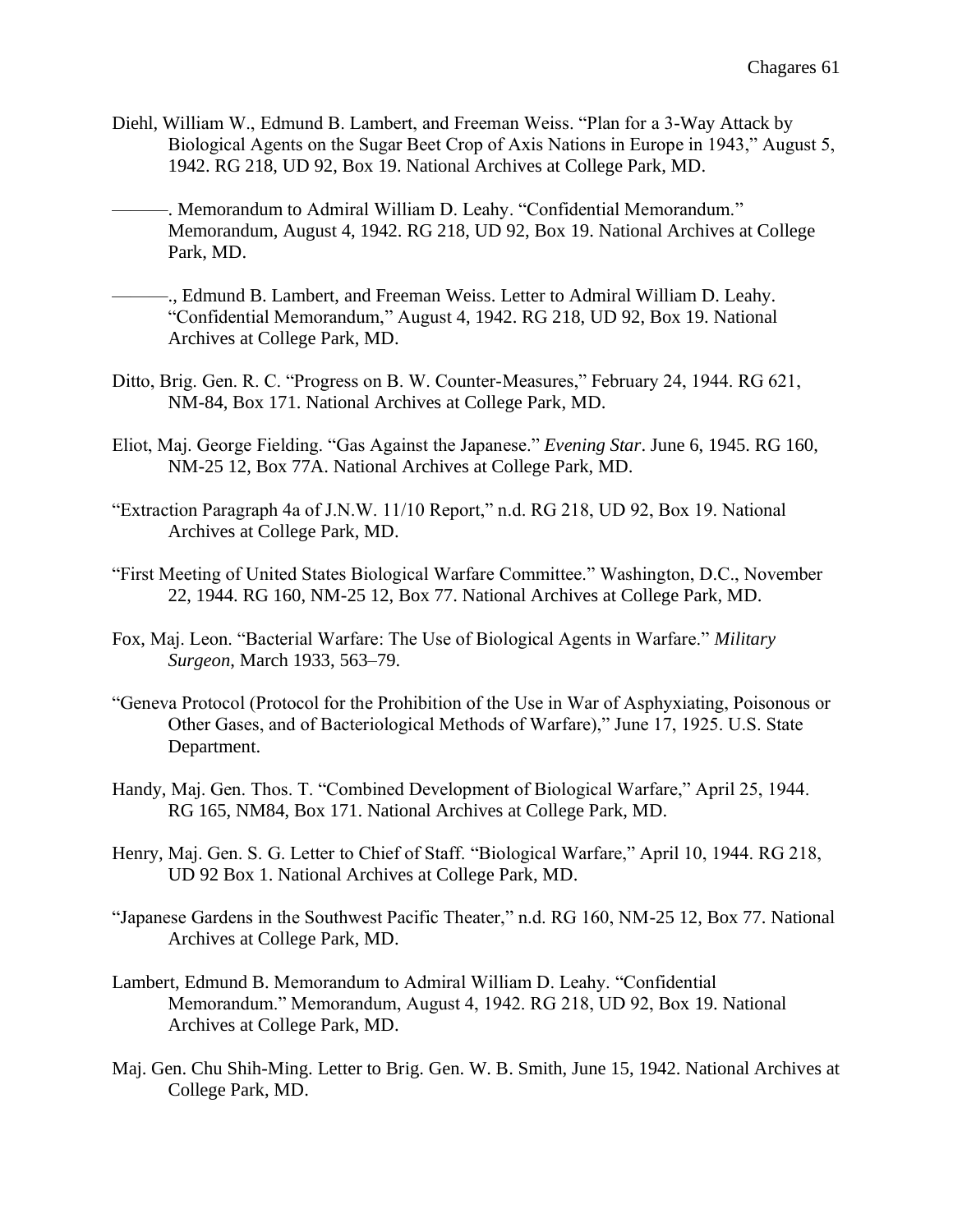- Marquand, John P. Letter to Col. B. L. Lucas. "Memorandum," February 21, 1944. RG 218, UD 92. National Archives at College Park, MD.
- Maull, Lt. Col. William R. "Preparedness for Defense Against BW," June 23, 1945. RG 160, NM-25 12, Box 77A. National Archives at College Park, MD.
- McIntire, Vice Admiral Ross T. "Release of Information on Biological Warfare." Washington, D.C., October 22, 1945. RG 160, NM-25 12, Box 77. National Archives at College Park, MD.
- Merck, George W. "Memorandum to Mr. Harvey H. Bundy, Special Assistant to the Secretary of War," June 3, 1944. RG 165, NM84, Box 173. National Archives at College Park, MD.
	- ———. "Biological Warfare: Report to the Secretary of War by Mr. George W. Merck," January 3, 1946. RG 160, NM-25 12, Box 77. National Archives at College Park, MD.
- ———. "Final Report to the U.S.B.W. Committee," n.d. RG 164, NM-84 Box 18. National Archives at College Park, MD.
- ———. Letter to Lt. Col. W. M. Adams, July 20, 1944. RG 165, NM84, Box 153. National Archives at College Park, MD.
- ———. Letter to Sec. Of War Robert P. Patterson, October 24, 1945. RG 164, NM-84 18. National Archives at College Park, MD.
- -. Letter to Sec. Of War Robert P. Patterson, October 24, 9145. RG 164, NM-84 Box 18. National Archives at College Park, MD.
- ———. "Summary and Estimate of Enemy Intentions and Capabilities in Biological Warfare," May 16, 1945. RG 165, NM84, Box 153. National Archives at College Park, MD.
- Murphy, Col. T. H. "The Special Decontamination Allowance," May 24, 1945. RG 160, NM-25 12, Box 77. National Archives at College Park, MD.
- Nelson, Col. O. L. "Protection Against Bacteriological Warfare," January 6, 1944. RG 165, NM84, Box 171. National Archives at College Park, MD.
- "Notes for Use at 'BWC' Meeting," November 22, 1944. RG 160, NM-25 12, Box 77. National Archives at College Park, MD.
- Pepper, Chairman O. H. Perry. "Summary of 12-13 June 1945 Meeting of the DEF Committee," June 12, 1945. RG 160, NM-25 12, Box 77. National Archives at College Park, MD.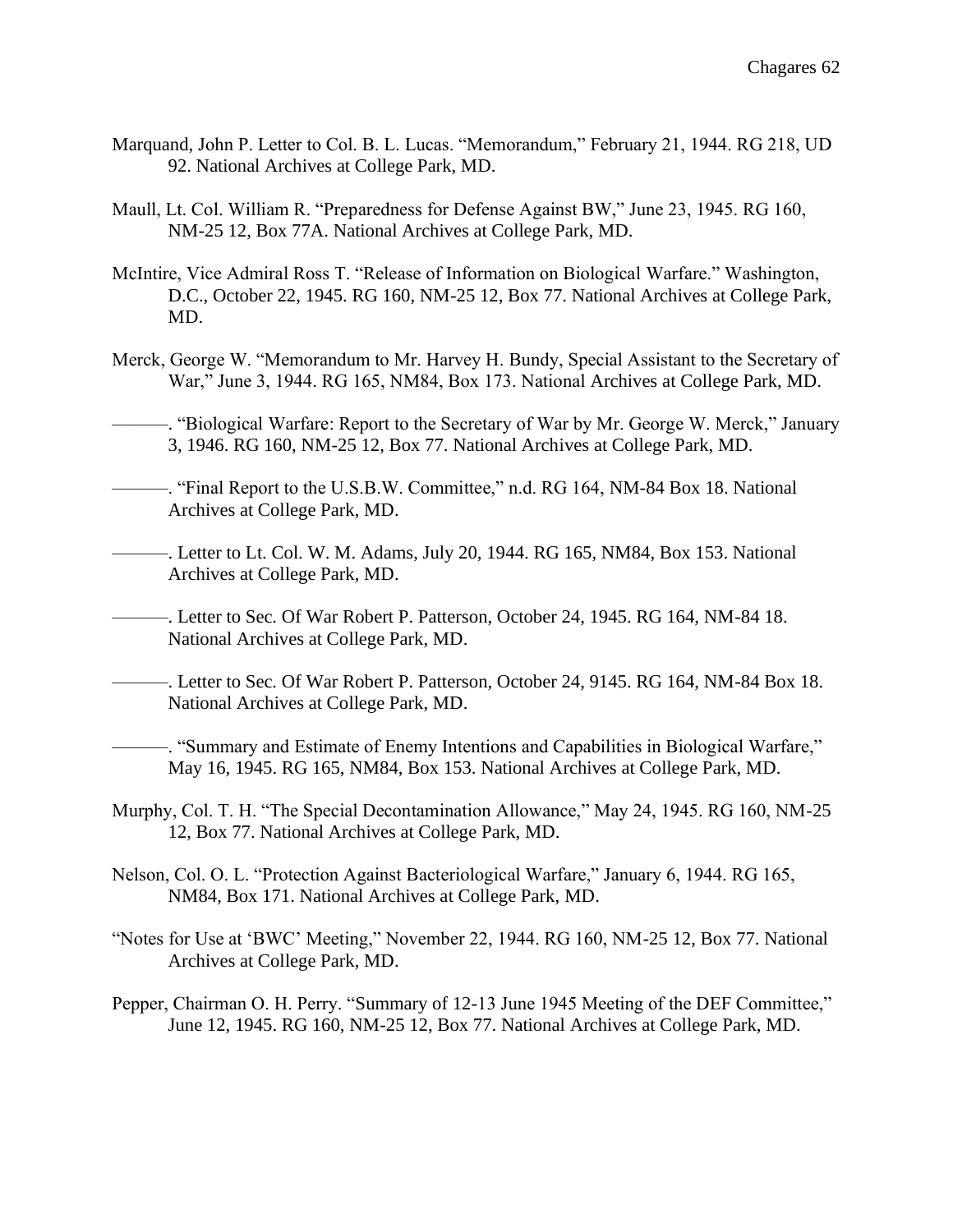- Porter, Maj. Gen. William N. Letter to Commanding General, Army Service Forces. "Biological Warfare: History, Present Status, Plans for the Future," February 3, 1944. RG 160, NM-25 12, Box 77. National Archives at College Park, MD.
- Porter, Maj. Gen. William N. Letter to Commanding General Forces Army Services. "Military Requirement for Crop Destruction in Japan," March 31, 1945. RG 160, NM-25 12, Box 77. National Archives at College Park, MD.
- President Franklin D. Roosevelt. Letter to Sec. of War Henry Stimson, June 8, 1944. RG 165, 183. National Archives at College Park, MD.
- "Probable Biological Agents Which May Be Employed by the Enemy," January 1, 1944. RG 165, NM84, Box 171. National Archives at College Park, MD.
- Sarles, Comdr. William B. Letter to Col. W. M. Adams, May 9, 1945. RG 165, NM84, Box 153. National Archives at College Park, MD.
- -. "Report of Meeting." Washington, D.C., March 9, 1945. RG 160, NM-25 12, Box 77. National Archives at College Park, MD.
	- ———. "Camp Detrick Meeting," January 2, 1945. RG 160, NM-25 12, Box 77. National Archives at College Park, MD.
- ———. "Report of Meeting, 28 December 1944." Washington, D.C., December 28, 1944. RG 160, NM-25 12, Box 77. National Archives at College Park, MD.
- ———. "Meeting of 4 January 1945," January 4, 1945. RG 160, NM-25 12, Box 77. National Archives at College Park, MD.
- Sec. of War. "Biological Warfare: Memorandum for the Chief of Staff," January 13, 1944. RG 164, NM-84 Box 172. National Archives at College Park, MD.
- Sec. of War Henry L. Stimson. Letter to President Franklin D. Roosevelt, April 29, 1942. Franklin D. Roosevelt Library.
- Sec. of War Henry L. Stimson. Letter to President Franklin D. Roosevelt, May 12, 1944. RG 165, 321-3. National Archives at College Park, MD.
- Smith, Lt. Col. Ralph C. Letter to Col. Simmons. "Japanese Attempts To Secure Virulent Strains of Yellow Fever Virus," February 3, 1941. RG 112, Box 11. National Archives at College Park, MD.
- "Special Report #84 Access Restricted," August 21, 2002. RG 175, NM84, Box 3. National Archives at College Park, MD.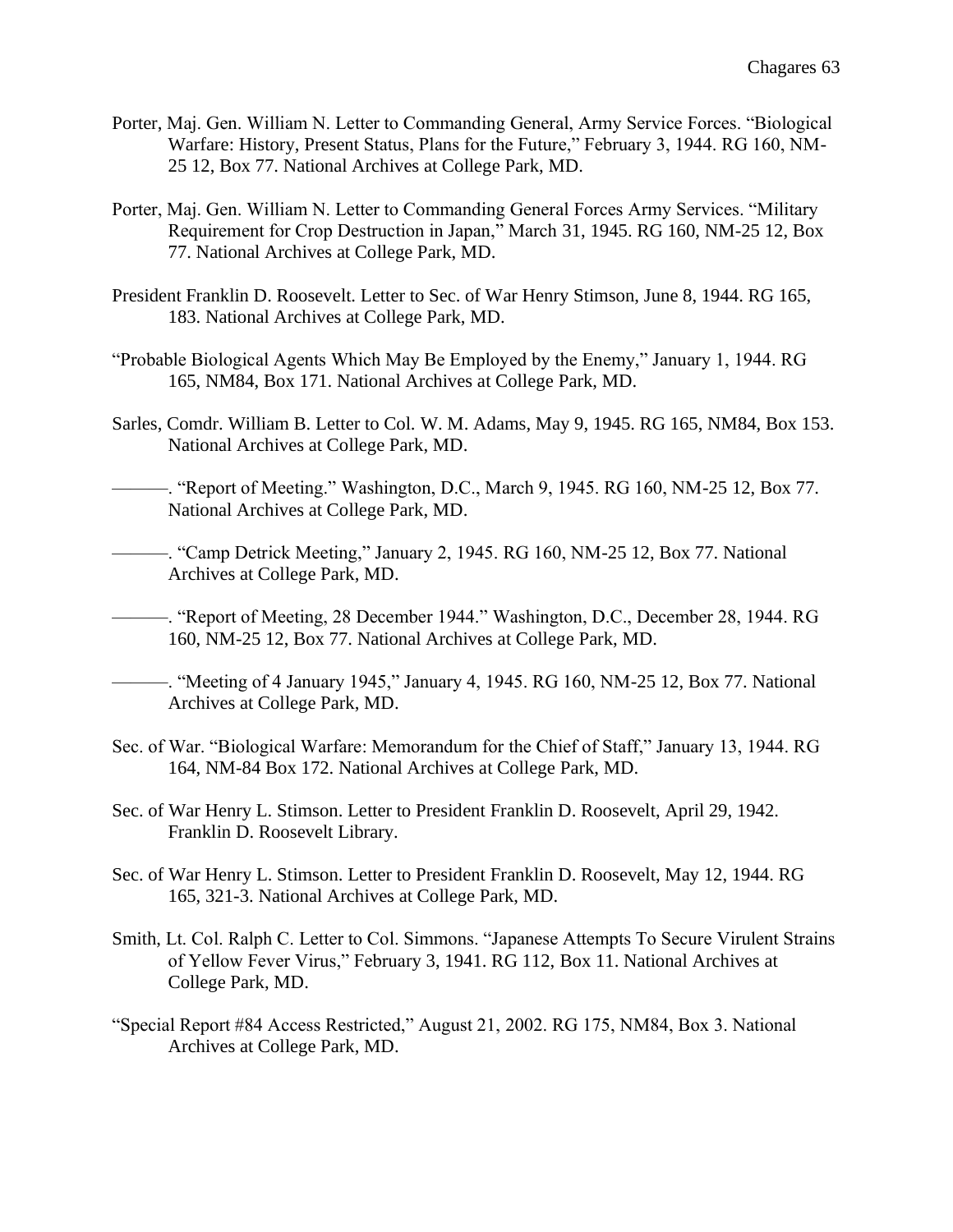- Steed, Wickham. "Aerial Warfare: Secret German Plans." *Nineteenth Century and After*, July 1934.
- "Summary Status of Biological Warfare," November 24, 1944. National Archives at College Park, MD.
- Sutherland, Chief of Staff R. K., and C. A. Willoughby Willoughby. "The Truth about Bacteriological Warfare," March 15, 1944. RG 165, Box 283. National Archives at College Park, MD.
- The Research and Development Board. "Directive: Formation of the Panel on Programs." Washington, D.C.: Committee on Biological Warfare, January 20, 1948. RG 175, NM84, Box 6. National Archives at College Park, MD.
- Thompson, Lt. Col. Arvo T. "Report on Japanese Biological Warfare (BW) Activities," May 31, 1945. Dugway "A" Item #2. National Archives at College Park, MD.
- Truman, Harry S. Letter to Thomas Murray. "Harry S. Truman to Thomas Murray," January 19, 1953. Harry S. Truman Library.
- Woolpert, O.C. "Talk by Dr. O.C. Woolpert," June 10, 1946. RG 160, NM-25 12, Box 77A. National Archives at College Park, MD.
- W.R.S. Letter to Colonel B. L. Lucas. "Memorandum," February 18, 1944. RG 218, UD 92. National Archives at College Park, MD.
- Young. "Special Report #28 Access Restricted," January 1, 1946. RG 175, NM84, Box 2. National Archives at College Park, MD.
- Zacharias, Rear Admiral Ellis M. "Absolute Weapons....More Deadly Than the Atom." *UN World*, November 1947. RG 218, UD 92, Box 19. National Archives at College Park, MD.

#### Secondary Sources:

- Bernstein, Barton J. "America's Biological Warfare Program in the Second World War." *Journal of Strategic Studies* 11, no. 3 (September 1, 1988): 292–317.
	- ———. "The Birth of the U.S. Biological-Warfare Program." *Scientific American* 256, no. 6 (1987): 116–21.
- Cole, Leonard A. *Clouds of Secrecy: The Army's Germ Warfare Tests Over Populated Areas*. Rowman and Littlefield, 1990.
- Davidson, N. "The Role of Scientific Discovery in the Establishment of the First Biological Weapons Programmes." *University of Bradford* 5 (2005).